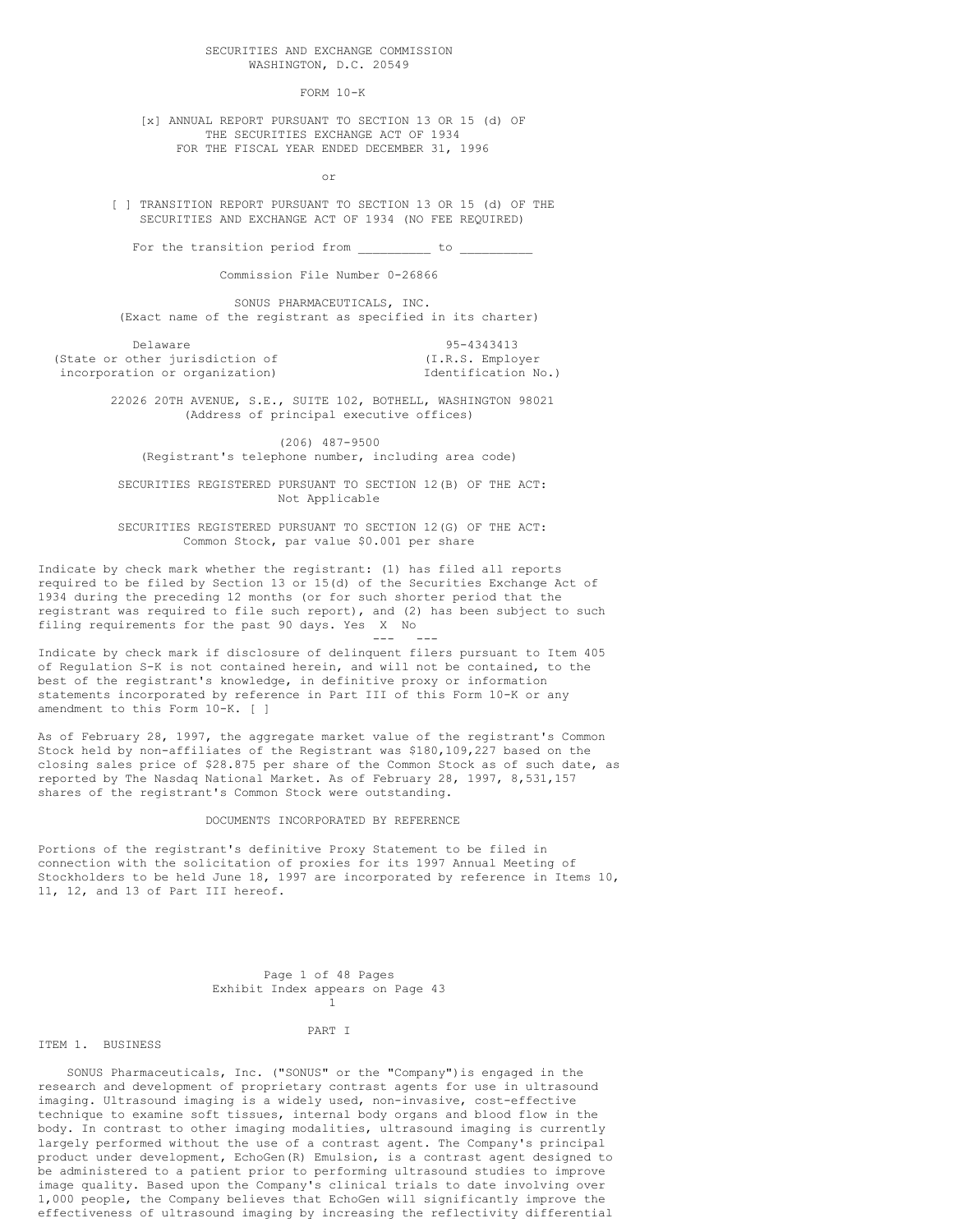between the bloodstream which carries the contrast agent and the surrounding soft tissue being imaged. A New Drug Application ("NDA") was submitted to the U.S. Food and Drug Administration ("FDA") in August 1996 and a Marketing Authorization Application ("MAA") was submitted to the European Medicines Evaluation Agency ("EMEA") in November 1996 for the approval to market EchoGen in the U.S. and the European Union ("E.U."), respectively. See "Certain Factors That May Affect the Company's Business and Future Results."

EchoGen is a stable, liquid emulsion, based on the Company's proprietary PhaseShift(TM) technology, which changes from microscopic liquid droplets of dodecafluoropentane ("DDFP") to gas microbubbles during administration. The Company believes EchoGen offers significant benefits as a contrast agent including (i) small bubble size which allows EchoGen to pass through capillaries in the lungs and other organs, (ii) a long half-life which will allow physicians sufficient time to complete an EchoGen-enhanced ultrasound study, and (iii) intensity of the sound wave reflectivity or echogenicity providing for better quality images.

#### OVERVIEW

Medical imaging to diagnose and treat disease states and conditions has been an important element of medical treatment since the introduction of x-ray technology. As imaging technology has advanced in recent decades, applications of medical imaging have expanded to address increasingly complex disease states and conditions involving soft tissues and internal body organs. For example, medical imaging currently plays an important role in the diagnosis and treatment of disease states and conditions affecting the vascular and nervous systems and major organs such as the heart, kidney and liver. In 1994, over 100 million soft tissue and organ imaging studies were performed in the United States.

The most widely used imaging modalities for soft tissues and organs include computed tomography ("CT"), magnetic resonance imaging ("MRI"), nuclear medicine, x-ray angiography and ultrasound. Each medical imaging modality requires specialized equipment and has different patterns of use and applications. The imaging modality to be used is selected based on a variety of factors, including the particular disease state or condition to be studied, image quality, the cost of the study and the status of the patient in the patient management cycle. The use of image-enhancing contrast agents is crucial to some imaging modalities, and has greatly clarified images in others, and in

 $\mathfrak{D}$ 

general has broadened the number of imaging applications. A contrast agent is a substance that is administered to the patient, either orally, intravenously or by other routes of injection, to enhance the image by increasing the visibility of the blood vessels or body cavities, as well as other tissues and organs containing the contrast agent. In 1994, 36 million imaging studies utilizing contrast agents were performed in the United States with an estimated cost of \$1.6 billion attributable to the contrast agents.

#### ULTRASOUND IMAGING

Ultrasound was introduced for medical imaging purposes in the late 1950s as a safe, non-invasive and relatively inexpensive method to provide images of most major soft tissues and organs. Initially, ultrasound was used to image the general shape, size and structure of internal soft tissues and organs. With advances in technology, ultrasound imaging has been used to image blood flow in soft tissues, organs and the vascular system as a means of determining the presence of a disease state or condition. Based on published reports, the Company believes that over 50 million ultrasound imaging procedures are performed annually in the United States, of which a majority are for radiology and cardiology indications. Approximately 18 million radiology ultrasound studies were performed in the United States in 1994 at a typical cost to payors of approximately \$100 per study to image abdominal tissues and organs. In an ultrasound study for radiology indications, the physician attempts to image soft tissues and organs and to identify abnormalities and obstructions of the major veins and arteries of the body. In addition, approximately 14 million ultrasound studies were performed in the United States in 1994 for cardiac function indications at a typical cost to payors of approximately \$200. In an ultrasound study for cardiac function indications, otherwise known as echocardiography, the physician attempts to obtain an enhanced image of the internal heart structure, including the valves and chambers, to diagnose coronary artery disease, valvular disease and congenital heart defects. The average cost of an ultrasound system is approximately \$110,000, and there are approximately 43,000 ultrasound systems installed in the United States in substantially all hospitals and clinics and in many physicians' offices.

Ultrasound systems use low-power, high-frequency sound waves to produce real-time images. The sound waves emitted by the ultrasound transducer, which is placed on the skin or in a body cavity near the targeted area, are reflected by tissues and fluids, thus allowing the physician to view, characterize and define tissues and organs. The reflected sound waves, or echoes, are received and processed by the ultrasound system and displayed in real-time on the system's monitor. The intensity of the echoes received by the ultrasound system is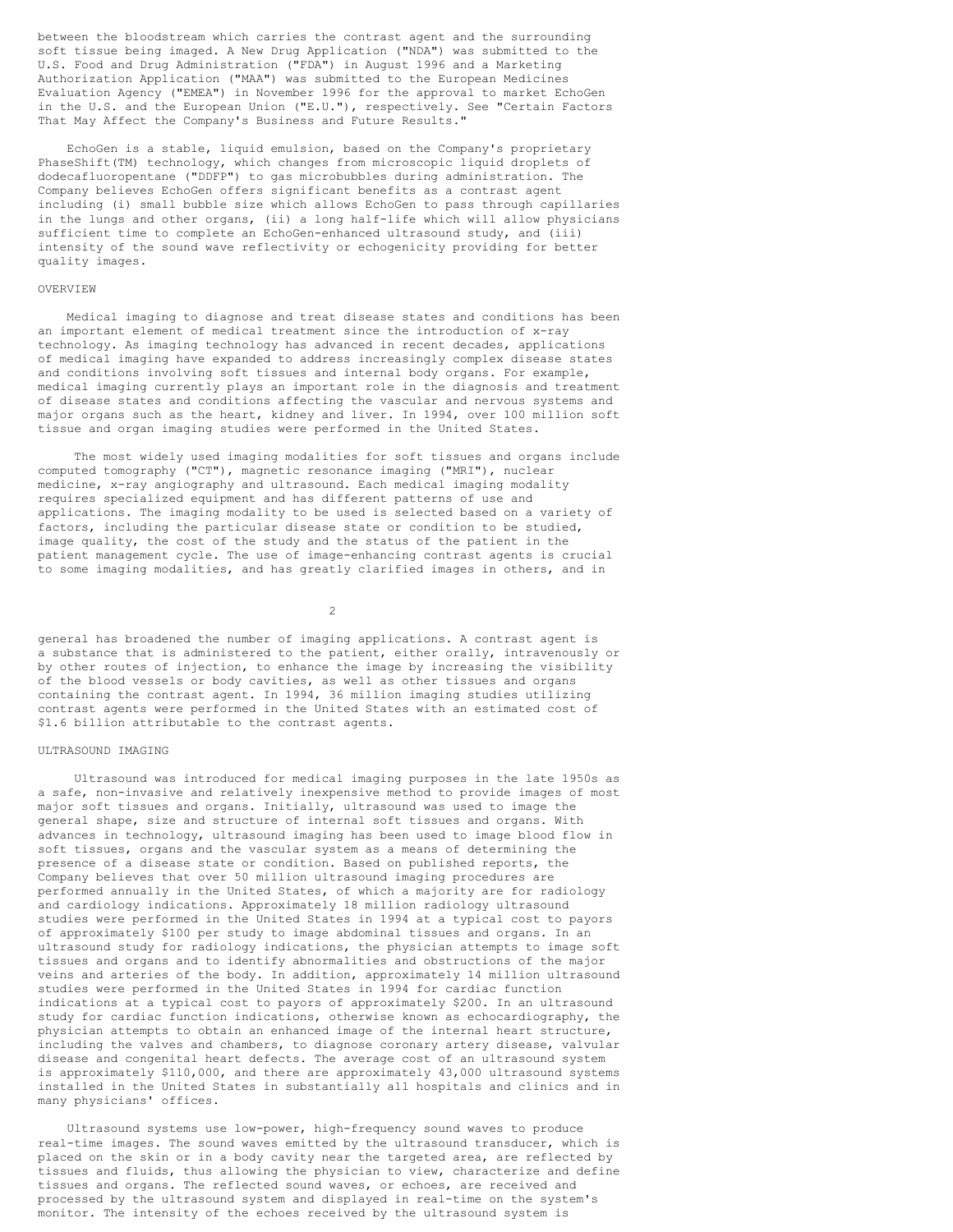proportional to the acoustical reflectivity of the tissue or fluid. In standard ultrasound imaging, known as grayscale for radiology applications or two-dimensional ("2D") for cardiology applications, the physician can diagnose, treat and monitor disease states and conditions by analyzing the relative shading of tissues or organs.

In 1984, color Doppler ultrasound system enhancements were introduced that utilize the principle that the frequency of sound waves reflected by moving objects is altered in proportion to their velocity (a Doppler frequency shift). These enhancements allow physicians to make a hemodynamic assessment (the study of blood circulation through the body) of the patient based on the direction and speed of blood flow through the body as well as in the chambers and valves of the heart. However, since the velocity of blood flow measured by the Doppler ultrasound transducer is

3

dependent upon the angle of the blood vessel in relation to skin surface, the use of Doppler enhancements for certain applications, such as the imaging of the renal artery, which is parallel to the skin, has been limited. More recently, the use of newly introduced "power" Doppler systems, which are capable of measuring the variation of the intensity of signals that have undergone a Doppler frequency shift, has improved the diagnostic utility of ultrasound imaging systems by reducing much of the angle dependence of earlier generation Doppler systems and by allowing the imaging of certain vessels and tissues that could not be imaged effectively with earlier systems.

Despite such advancements in ultrasound equipment, ultrasound imaging produces images that are less defined and more difficult to interpret than images produced by other imaging modalities such as CT and MRI. For example, the depth and angle of certain organs or arterial vessels within the body limit the use of ultrasound imaging because of the inability to receive echoes from deep within the body and the inability to see the entire length of certain arterial vessels such as the renal artery. In addition, the low acoustic density and reflectivity of blood also limits the use of ultrasound imaging for vascular or perfusion imaging. Accordingly, while anatomical structures may be viewed effectively using ultrasound imaging, physiologic functions of the body, such as blood flow, are not monitored easily. As a further limitation, the lower velocity of blood flow in certain vessels of the body makes it difficult for ultrasound systems to detect Doppler frequency shift signals. For example, infections (absesses) and tumors, which are characterized by lower velocity blood flow, may not be detected by today's ultrasound systems. As a result, many ultrasound procedures are non-diagnostic for technical reasons because the physician is not able to make a definitive diagnosis with the information that is provided by the ultrasound image.

## ULTRASOUND CONTRAST AGENTS

While the use of contrast agents in diagnostic imaging is well established and broadly utilized in other imaging modalities, there has been a lack of commercially available ultrasound contrast agents. For many years, scientists have attempted to develop such agents focusing primarily on methods to encapsulate air microbubbles that reflect the sound waves generated by the ultrasound system. To date, the development of an effective contrast agent has been hampered by the lack of persistence of the microbubbles, or by the challenge that microbubbles were too fragile to pass through the lungs or too large to pass through small blood vessels. Persistence, size and stability of microbubbles are important characteristics given that, once injected in the bloodstream, the contrast agent must pass through the lungs, where gas exchange can eliminate the microbubbles, before reaching the left chambers of the heart and before circulating throughout the vascular system.

Radiology Indications. The Company believes that the development of an effective ultrasound contrast agent could improve the capabilities of ultrasound imaging for radiology indications, including diagnostic imaging of kidney, liver and peripheral vascular diseases, by increasing the visibility of blood flow and blood flow patterns, and by improving the detection of small lesions or structures deep within the body, where acoustic energy is lost as the transmitted acoustical beam passes through the body. The Company is developing EchoGen for both macrovascular and microvascular indications. In macrovascular indications (the diagnosis of disease states and conditions of the major arteries and veins of the body), an effective ultrasound contrast agent may aid in the detection of strokes and pre-stroke conditions through visualization of intracranial (within

4

the skull) blood vessels, atherosclerosis, vascular graft patency and peripheral vascular thrombosis, a major cause of pulmonary emboli (blood clots in the pulmonary artery and the lungs). For microvascular indications (the diagnosis of disease states and conditions through the analysis of patterns of small vessel blood flow), ultrasound contrast agents may allow the physician to identify lesions, tumors or other diseases in the liver (e.g., adenomas and hemangiomas),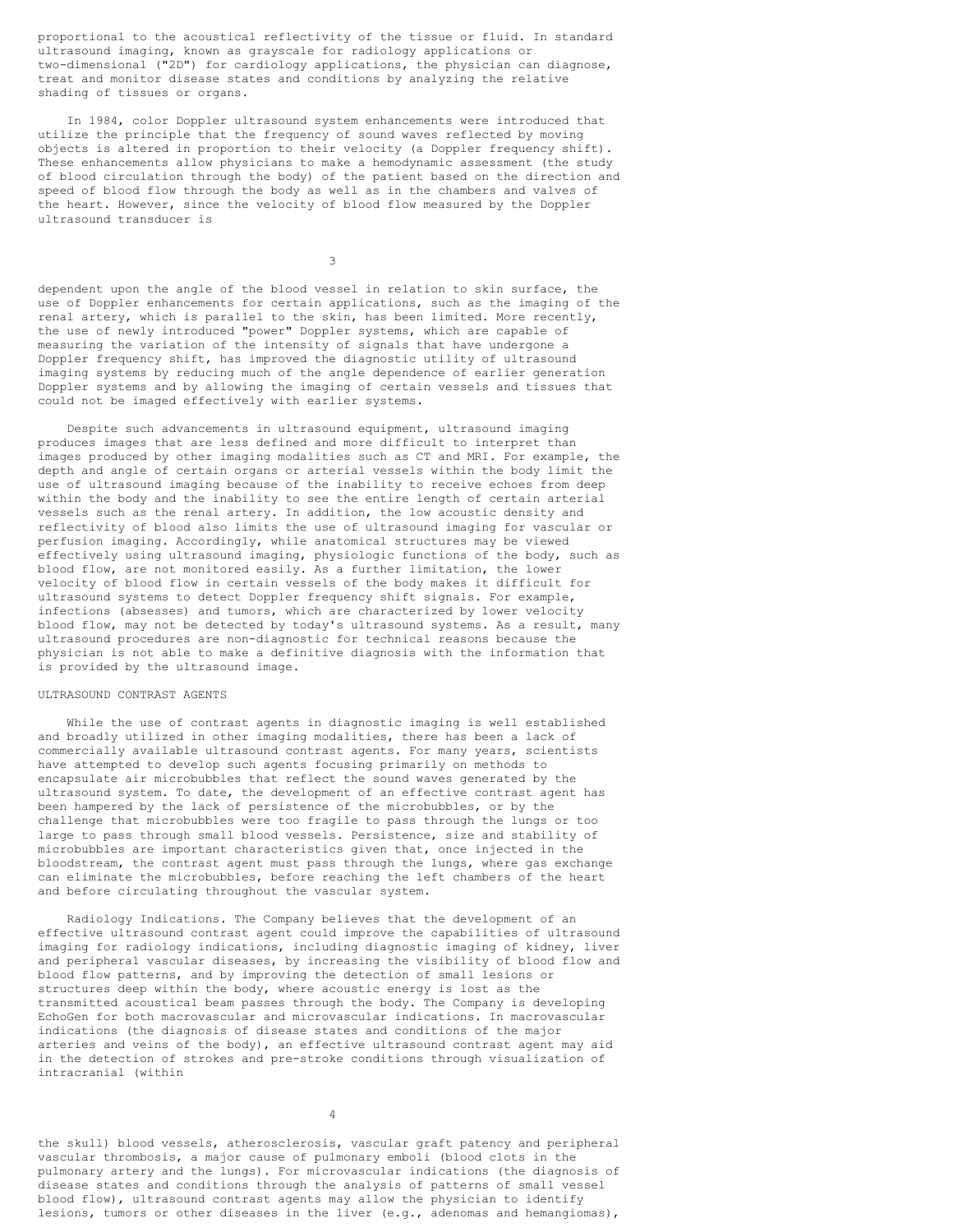kidneys and other tissues and organs. There are no FDA approved ultrasound contrast agents for radiology indications although the Company believes that several are in clinical trials.

Cardiology Indications. For cardiology indications, the Company believes that an effective ultrasound contrast agent could enable physicians to assess the function of the cardiovascular system as well as myocardial perfusion. An effective ultrasound contrast agent could improve echocardiography by allowing physicians to use left ventricular chamber opacification to assist cardiac function analysis regionally, through wall motion analysis and globally, through ejection fraction measurements. Further, an ultrasound contrast agent, which is persistent and able to pass through small blood vessels, could allow physicians to assess myocardial perfusion to differentiate functioning cardiac tissue from ischemic (blood deficient) and infarcted (dead) tissue. The use of exercise stress to increase the work load of the heart before contrast-enhanced echocardiography could also assist the differentiation of ischemia from infarction. In 1994, the FDA approved the first ultrasound contrast agent for use as an aid for the enhancement of images of ventricular chambers and improved endocardial (inner heart chamber) border definition in patients with suboptimal echoes undergoing certain cardiac function studies. There are no other FDA approved ultrasound contrast agents for cardiac function and none for myocardial perfusion indications, although the Company is aware of one other agent has been submitted to the FDA for approval for cardiac function indications which has received a recommendation for approval from the FDA's Radiological Devices Panel and several others are in clinical trials.

#### TECHNOLOGY AND PRODUCTS

The Company has focused its research and development efforts on the development of EchoGen, which produces small microbubbles in the bloodstream that persist long enough to permit completion of diagnostic studies and which can be manufactured and packaged with an acceptable shelf life. To develop EchoGen, the Company initially focused its efforts on identifying a chemical agent that exhibited the desired properties of high persistence and the ability to form small microbubbles when injected. The Company measures the persistence of microbubbles by a standard the Company has defined as a "Q factor." By definition, a Q factor of one equals the length of time an air bubble three microns in diameter remains undissolved in the blood. After studying over 400 chemicals, primarily fluorocarbons, the Company selected dodecafluoropentane ("DDFP") to develop as a potential contrast agent. DDFP has a Q factor of approximately 200,000, which permits it to persist in the blood for over 10 minutes. In addition, DDFP has a boiling point of 28.5(0) C (approximately 83(0) F), which allows it to exist as a liquid at room temperature or below but change into a gas when administered to a patient. This process, which the Company calls the PhaseShift process, leads to microbubbles in the patient's bloodstream. Through its research and development efforts, and utilizing its proprietary technology, the Company developed EchoGen. EchoGen is a stable, 2% emulsion of DDFP, that through the PhaseShift process creates microbubbles that are small enough to pass through the lungs and circulate in the vascular system. EchoGen is packaged

5

in vials and easily administered by the physician with a single peripheral venous injection prior to or during the ultrasound study. Based on studies conducted to date, the Company believes that EchoGen could have a useful shelf life in excess of twelve months at room temperature.

The Company believes that EchoGen has the following characteristics, which the Company believes will provide it with an advantage over competing ultrasound contrast agents:

- Long Persistence. Based on results from clinical trials, the Company believes that EchoGen is sufficiently persistent to complete typical radiology and cardiology studies. The period of persistence of EchoGen varies widely depending upon numerous factors. In radiology indications where Doppler is the primary imaging modality, based on Phase 3 clinical trials, EchoGen persisted on average for approximately fifteen minutes. In Phase 3 studies of cardiac function, where 2D is the preferred imaging modality, EchoGen persisted on average for approximately four minutes.
- Small Microbubble Size. Following administration, EchoGen microbubbles are small enough to pass through the lungs and circulate in the vascular system, enabling imaging of small blood vessels and tissues. In addition, the small microbubble size may enable EchoGen to penetrate the microvasculature of the heart facilitating myocardial perfusion imaging.
- Sound Wave Reflectivity. EchoGen exhibits significant sound wave reflectivity, thereby improving image quality and allowing imaging of vessels or organs that are deep within the body.
- Safety. Results from preclinical and clinical trials conducted to date indicate that DDFP, the active ingredient of EchoGen, is substantially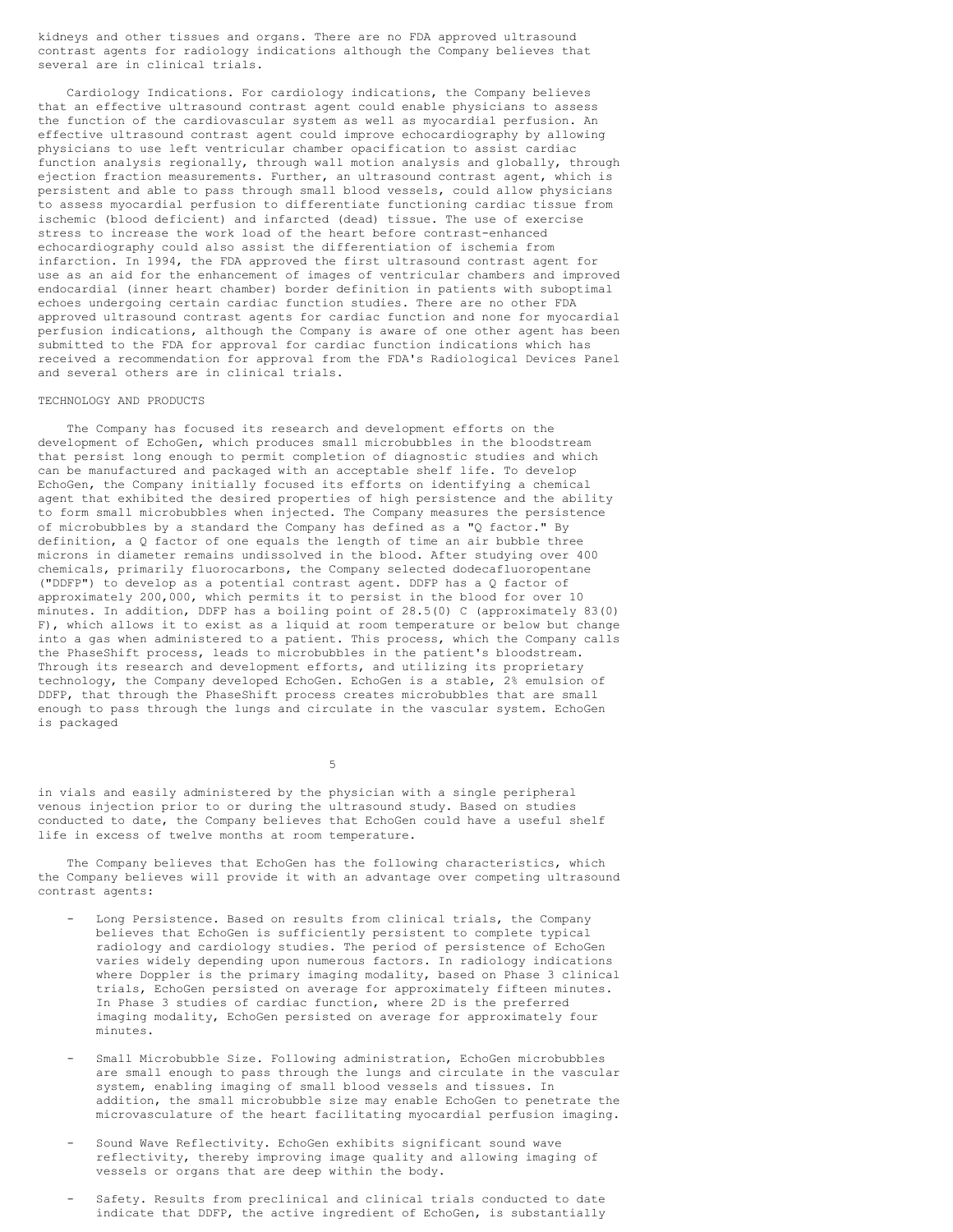excreted from the body through the lungs within 25 minutes of administration without metabolic changes. Some patients experience transient side effects such feeling of warmth, headache and taste perversion.

## STATUS OF CLINICAL TRIALS

The Company submitted an Investigational New Drug application ("IND") to the FDA in September 1993 and commenced clinical trials in January 1994. The Company uses academic institutions and clinical research organizations to conduct and monitor its clinical trials for radiology and cardiology indications. Under the Company's agreements with Abbott Laboratories ("Abbott"), SONUS is responsible for conducting clinical trials and obtaining regulatory clearances in the U.S. and E.U. Abbott is responsible for conducting clinical trials and obtaining all regulatory clearances in all other countries of the world, excluding Japan and nine other countries in the Pacific Rim. As part of the Company's agreement with Daiichi Pharmaceutical Co., Ltd ("Daiichi"), Daiichi is responsible for conducting clinical trials and obtaining all regulatory clearances in Japan and nine other countries in the Pacific Rim.

6

### RADIOLOGY INDICATIONS

In 1995, the Company performed a pivotal, 253 patient Phase 3 clinical study in the United States at 18 sites to evaluate radiology indications for EchoGen, specifically contrast enhancement and facilitated visualization of anatomic structures, lesions and blood flow during studies of the liver, kidney and peripheral vasculature. The study design included a placebo-control, randomized single administration and a dosage of 0.05 mL/kg with the results of the study also read by blinded investigators. In the study, based on 152 patients who were studied using the final formulation, EchoGen-enhanced or facilitated visualization of abnormal structures, lesions or blood flow patterns in 94% of the patients. The average duration of contrast enhancement provided by EchoGen in color Doppler studies was over 15 minutes. In addition, EchoGen increased diagnostic confidence in 54% of the studies; reduced non-diagnostic studies by 46%; provided the primary information needed for the diagnosis in 31% of patients; and changed the diagnosis in 12% of patients. Over 42% of the examinations were completed more quickly with EchoGen. EchoGen prevented further studies in 13% of patients and assisted in the therapeutic management of patients 18% of the time.

## CARDIOLOGY INDICATIONS

From late 1995 to early 1996, the Company performed a pivotal 258 patient Phase 3 clinical study at 19 sites in the United States to evaluate the efficacy of EchoGen in improving the use of echocardiography to assess cardiac disease in patients who previously had a suboptimal (non-diagnostic) echo exam. EchoGen provided blood pool enhancement or left ventricular opacification in 90% of patients, improved endocardial border delineation in 88% of patients, and improved wall motion assessment in 88% of patients. These results lead to an increased diagnostic confidence in 76% of the patients, disclosed findings not present at baseline in 63% and prevented the need for further studies in 19% of patients. EchoGen salvaged suboptimal echoes in 50% of the patients.

#### SAFETY RESULTS

In clinical trials in 560 patients utilizing the current formulation, there were no findings that the Company believes would suggest a toxicologic or pharmacologic response to the administration of EchoGen. There were no effects on organ function, blood chemistry, hematologic or urinalysis results. Adverse events that were considered possibly, probably or definitely related to EchoGen administration were experienced by 6.3% of patients. Those events occurring in greater than 1% of patients include feeling of warmth (2.5%), headache (1.3%) and taste perversion (1.1%). The events were usually mild (90%), occurred within 30 minutes of injection, generally required no treatment and left no sequelae.

#### ADDITIONAL STUDIES

In 1996, the Company performed a Phase 2 trial in Europe that enrolled 20 patients who underwent contrast enhanced ultrasound studies of the breast. The results suggest that EchoGen-enhanced ultrasound appears to be useful in distinguishing malignant from benign breast lesions after suspicious lumps are discovered by mammography examination.

In October 1996, the Company initiated a Phase 2 trial aimed at improving the detection of prostate cancer by contrast ultrasound. Patients with elevated PSA (prostate specific antigen) levels and/or abnormal rectal examinations who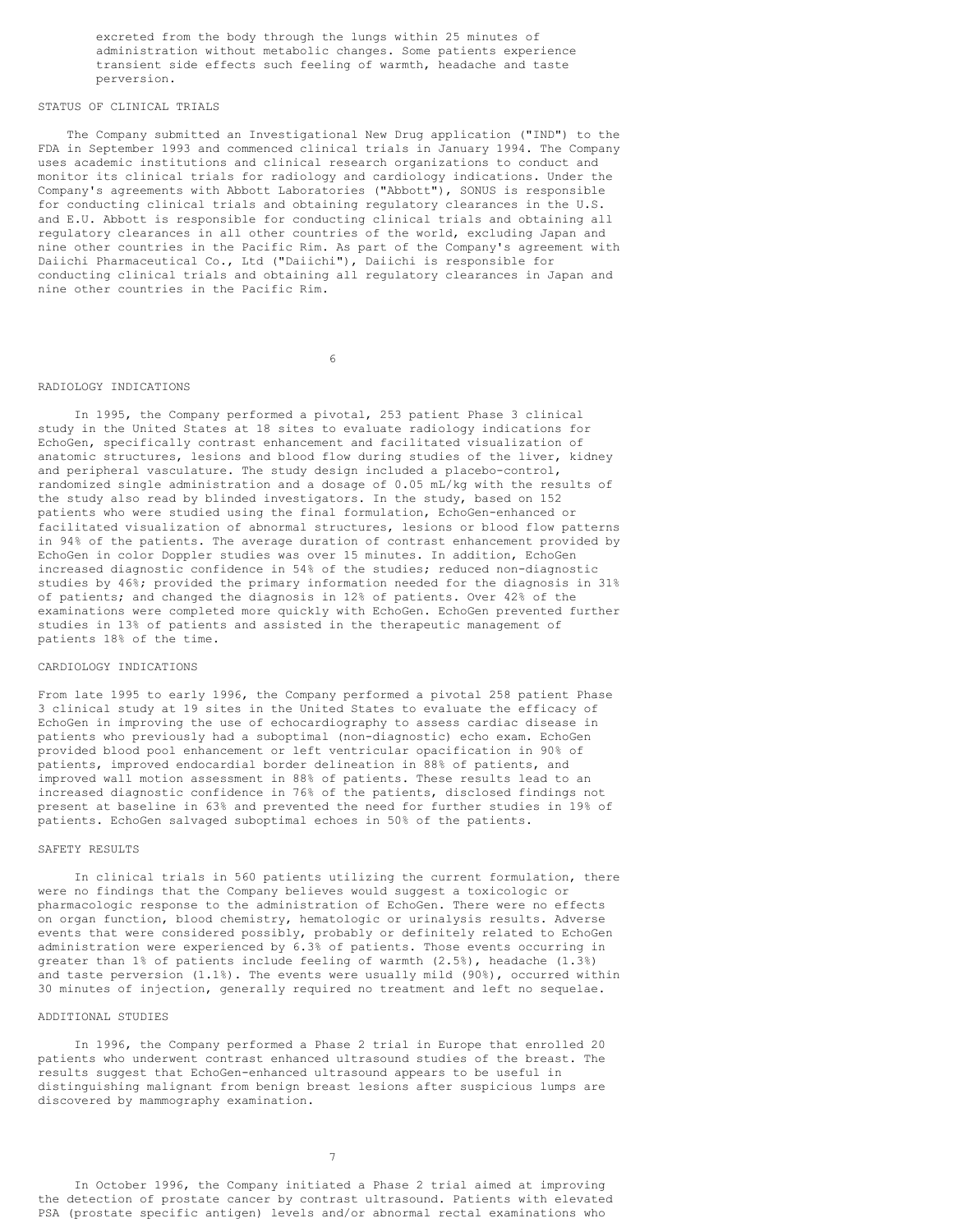have been referred for biopsy will receive a contrast transrectal ultrasound examination ("TRUS") using EchoGen. The purpose of the trial will be to assess whether EchoGen enhanced TRUS can aid in the diagnosis of prostate cancer. Up to 70 patients are expected to be enrolled in this study; 50 have been enrolled to date.

In January 1997, the Company initiated a multicenter, randomized, blinded Phase 3 trial which will compare the discriminatory power of contrast echocardiography with EchoGen and nuclear medicine scans in diagnosing myocardial infarction by assessing perfusion deficits in the myocardium. The success of this trial may foster new options for the non-invasive diagnosis of coronary artery disease and potentially open up a new patient population for echocardiography. It is planned to enroll a minimum of 200 patients at 10 participating institutions.

In February 1997, a Phase 1 trial in healthy volunteers undergoing stress echocardiography with EchoGen was commenced in the U.K. This study will evaluate the safety and contrast effect of EchoGen when used in conjunction with both exercise stress and pharmacologic stress in a total of 36 volunteers.

The commercialization of EchoGen for new indications, beyond those contained in the NDA, will require approval of separate regulatory submissions based on extensive additional clinical testing. There can be no assurance that future clinical trial results will demonstrate any efficacy or will be adequate for regulatory approval. See "Certain Factors That May Affect the Company's Business and Future Results".

#### MARKETING AND DISTRIBUTION

The Company's strategy is to market EchoGen through arrangements with third parties in the United States and the rest of the world.

The Company and Abbott have formed a strategic alliance for the marketing, manufacturing and distribution of EchoGen in the U.S., Europe, Latin America, Canada, Africa, Middle East and certain countries in the Pacific Rim. Under the Abbott alliance the Company has the responsibility to provide technical marketing support during the launch and commercialization of EchoGen in the U.S. The Company and Daiichi have formed a strategic alliance for the marketing, manufacturing and distribution of EchoGen in Japan and nine other countries in the Pacific Rim. See "Strategic Alliances." There can be no assurance that the Company's strategic relationships will be successful.

#### MANUFACTURING

The Company has utilized three outside FDA-certified organizations to manufacture EchoGen under current Good Manufacturing Practices ("GMP") requirements for the Company's use in preclinical and clinical studies and produces non-GMP batches of EchoGen at its facilities in Bothell, Washington as part of the Company's ongoing development of the product.

8

The Company has entered into an agreement with Abbott pursuant to which Abbott has agreed to scale-up, manufacture and sell EchoGen to the Company at a fixed price, subject to increases in the producer's price index, packaged in final dosage form for a period of five years from the date of FDA approval, subject to automatic renewal unless otherwise terminated by either party with 12 months' prior notice. Abbott has produced EchoGen in commercial-scale lots for use by the Company in its Phase 3 clinical trials in the United States. The product is manufactured from raw materials supplied to Abbott by the Company. Under the agreement, the Company must purchase minimum annual quantities of EchoGen if FDA approval is received, and the Company has retained the right to manufacture or to have a third party manufacture a portion of its requirements. The inability of Abbott or any alternative contract manufacturer to manufacture and supply the Company with EchoGen would have a material adverse effect on the Company's business, financial condition and results of operations. See "Strategic Alliances" and "Certain Factors That May Affect the Company's Business and Future Results."

The active chemical ingredient in EchoGen, DDFP, is manufactured by a limited number of vendors worldwide. The Company has entered into supply agreements with two such vendors. The inability of these vendors to supply medical-grade DDFP to the Company could delay the Company's manufacture of, or cause the Company to cease the manufacturing of, EchoGen. Any such delay or cessation could have a material adverse effect on the Company's business, financial condition and results of operations. The Company believes the other raw materials of EchoGen are readily available from various suppliers.

#### RESEARCH AND DEVELOPMENT

The Company currently conducts research and development activities at its facilities in Bothell, Washington. The Company also funds certain research, preclinical studies and clinical development efforts at universities and other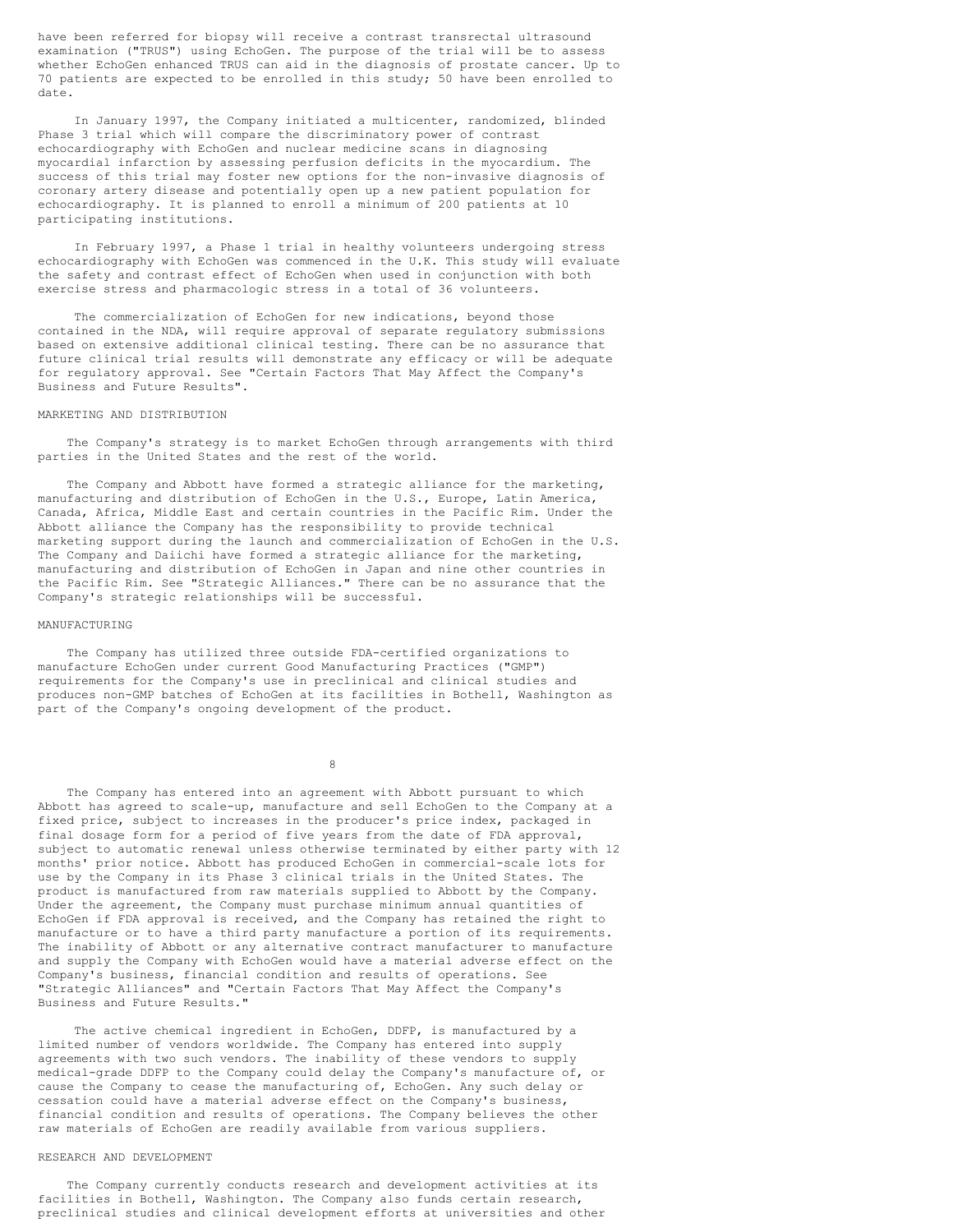institutions. The Company's primary research and development efforts are directed at the development and application of EchoGen, including clinical trials. In addition, the Company is conducting research in additional ultrasound imaging agents and in other applications of its proprietary technology including pulmonary and intravascular drug delivery. None of the Company's products other than EchoGen have reached the human clinical phase of development and there can be no assurance that the Company will be successful in advancing such products to the human clinical phase. The Company incurred expenses of approximately \$11.2 million, \$7.2 million and \$5.8 million on research and development in fiscal 1996, 1995 and 1994, respectively.

#### STRATEGIC ALLIANCES

The Company's strategy is to enter into strategic alliances to facilitate the development, manufacture and distribution of EchoGen. To date, the Company has entered into a collaborative agreement with Daiichi with respect to the marketing and distribution of EchoGen in certain Pacific Rim countries and agreements with Abbott for the manufacturing, marketing and distribution of EchoGen in the rest of the world.

9

### ABBOTT LABORATORIES

In May 1993, the Company and Abbott, a worldwide manufacturer of health care products, entered into a supply agreement relating to EchoGen. Under this agreement, Abbott has agreed to develop the manufacturing process, assist the Company in FDA submissions and manufacture and sell the product to the Company for an initial five-year period after FDA approval, subject to automatic renewal unless otherwise terminated by either party with one year's prior notice. Abbott is supplying the Company with most of its requirements for EchoGen clinical trials. The Company has agreed to purchase a portion of the United States commercial requirements of EchoGen upon receipt of FDA approval, subject to certain annual minimum purchase requirements at a fixed price, subject to increases in the producer's price index.

In May 1996, the Company entered into additional agreements with Abbott for the marketing and sale of EchoGen in the U.S. The Company has primary responsibility for clinical development, regulatory affairs, and medical and technical marketing support of EchoGen, and Abbott has primary responsibility for manufacturing and U.S. marketing and sales. The Company has retained certain co-promotion rights to EchoGen in the U.S. Under the agreements, Abbott has agreed to pay the Company \$31.0 million in license, clinical support and milestone payments, of which the Company had received \$11.0 million as of December 31, 1996. After the FDA has approved the marketing of EchoGen, for which there can be no assurance, the Company will receive 47 percent of net EchoGen revenues in the U.S. - a portion of which the Company must use to fund its responsibilities under the agreement. Subject to early termination, the agreement spans the later of the life of the patents relating to EchoGen or the introduction of a generic equivalent by a third party. Abbott can acquire the rights to certain additional indications for EchoGen by making additional clinical support payments. In addition, Abbott paid \$4.0 million for five year warrants to acquire 500,000 shares of the Company's common stock at an exercise price of \$16.00 per share.

In October 1996, the Company expanded its strategic alliance with Abbott by signing an agreement for EchoGen that extends Abbott's licensed territory to include Europe, Latin America, Canada, Middle East, Africa and certain Asia/Pacific Rim countries. Under the agreement, Abbott has agreed to pay the Company \$34.6 million in payments conditioned upon the achievement of certain regulatory and commercialization milestones, of which \$12.6 million may be offset against future royalty payments. As of December 31, 1996, the Company had received \$2.0 million under the agreement. After applicable regulatory agencies have approved the marketing of EchoGen, for which there can be no assurance, the Company will receive a royalty that ranges from 36% to 42% of EchoGen net sales based on aggregate annual sales in the territory. Subject to early termination, the agreement spans the later of the life of the patents relating to EchoGen in the countries of the territory, ten years from the date of the agreement, or the introduction of a generic equivalent by a third party.

## 10

# DAIICHI PHARMACEUTICAL CO., LTD.

In April 1993, the Company and Daiichi entered into an option agreement pursuant to which Daiichi was granted an option to exclusive marketing and distribution rights to EchoGen in the Pacific Rim countries of Japan, Taiwan, The Peoples Republic of China, South Korea, Hong Kong, Thailand, Indonesia,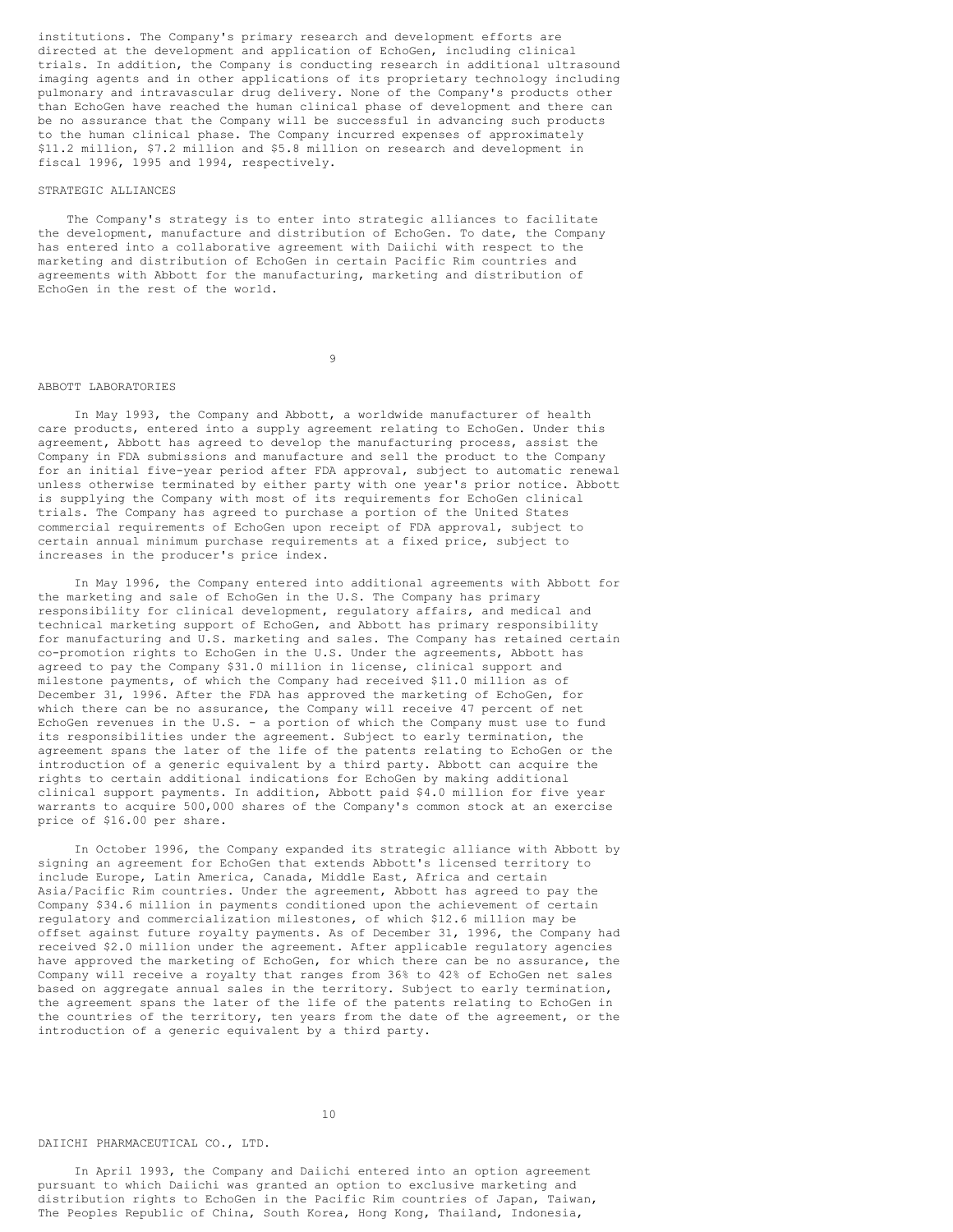Singapore, Malaysia and the Philippines. Daiichi is a market leader in Japan in the sale of contrast agents for medical imaging. Under the option agreement, the exercise of the option was contingent upon, among other factors, the receipt by Daiichi of certain clinical trial data related to EchoGen. In March 1995, Daiichi exercised its option and entered into a license agreement with the Company. Under these agreements, as of December 31, 1996, Daiichi has paid the Company option and license fees totaling \$12.4 million and has agreed to pay an additional \$19.6 million mainly in the form of milestone payments conditioned on the achievement of certain clinical development, regulatory and commercialization milestones in Japan. Daiichi is responsible for conducting clinical trials and obtaining all regulatory clearances in the licensed territory and has agreed to pay royalties to the Company on sales of the product. The Company may be required to share with Daiichi any technical advances relating to EchoGen. To date, Daiichi has only conducted preclinical studies for EchoGen. Daiichi has the option to manufacture EchoGen, with raw materials supplied by the Company, for sales in Japan and Taiwan. The term of the license shall expire upon the later of the expiration of the last to expire patents or 10 years after the first commercial sale of the EchoGen in the licensed territory. Daiichi has the right to terminate the license agreement at any time, in which case all rights to EchoGen revert to the Company and the Company retains all payments made through the date of termination. In addition, in November 1993, the Company issued a convertible subordinated debenture to Daiichi in the principal amount of \$3.0 million, which was converted into 462,857 shares of common stock concurrently with the closing of the Company's initial public offering. There can be no assurance that the Company will receive any further funding of milestone payments from Daiichi. If this collaboration is terminated or unsuccessful, it would have a material adverse effect on the Company's business, financial condition and results of operations.

#### GOVERNMENT REGULATION

Regulation by governmental authorities in the United States and other countries is a significant factor in the production and marketing of the Company's products and in its ongoing research and development activities. In order to undertake clinical tests, to produce and to market products for human diagnostic or therapeutic use, mandatory procedures and safety standards established by the FDA and comparable agencies in foreign countries must be followed.

The standard process required by the FDA before a pharmaceutical agent may be marketed in the United States includes (i) preclinical studies, (ii) submission to the FDA of an application for an IND, which must become effective before human clinical trials may commence, (iii) adequate and well-controlled human clinical trials to establish the safety and efficacy of the drug in its intended application, (iv) submission to the FDA of an NDA with respect to the drug, which application is not automatically accepted by the FDA for consideration, and (v) FDA approval of the NDA prior to any commercial sale or shipment of the drug. In addition to obtaining FDA approval for each product, each domestic drug manufacturing establishment must

11

be registered or licensed by the FDA. Domestic manufacturing establishments are subject to inspections by the FDA and by other Federal, state and local agencies and must comply with GMP requirements applicable to the production of pharmaceutical agents.

Preclinical studies include laboratory evaluation of product chemistry and animal studies to assess the potential safety and efficacy of the product and its formulation. The results of the preclinical studies are submitted to the FDA as part of an IND, and unless the FDA objects, the IND will become effective 30 days following its receipt by the FDA. Clinical trials involve the administration of the drug to healthy volunteers or to patients under the supervision of a qualified principal investigator. Clinical trials are conducted in accordance with protocols that detail the objectives of the study, the parameters to be used to monitor safety and the efficacy criteria to be evaluated. Each protocol is submitted to the FDA as part of the IND. Each clinical study is approved and monitored by an independent Institutional Review Board ("IRB") at the institution at which the study will be conducted. The IRB will consider, among other things, ethical factors, informed consents, the safety of human subjects and the possible liability of the institution.

Clinical trials typically are conducted in three sequential phases, but the phases may overlap. In Phase 1, the initial introduction of the drug to humans or the first studies involving new routes of administration or unusual conditions, such as stress echocardiography, the drug is tested for safety, dosage tolerance, metabolism, distribution, excretion and clinical pharmacology in healthy adult subjects. Phase 2 involves detailed evaluation of safety and efficacy of the drug in a range of doses in patients with the disease or condition being studied. Phase 3 trials consist of larger scale evaluation of safety and efficacy and may require greater patient numbers, depending on the clinical indications for which marketing approval is sought.

The process of completing clinical testing and obtaining FDA approval for a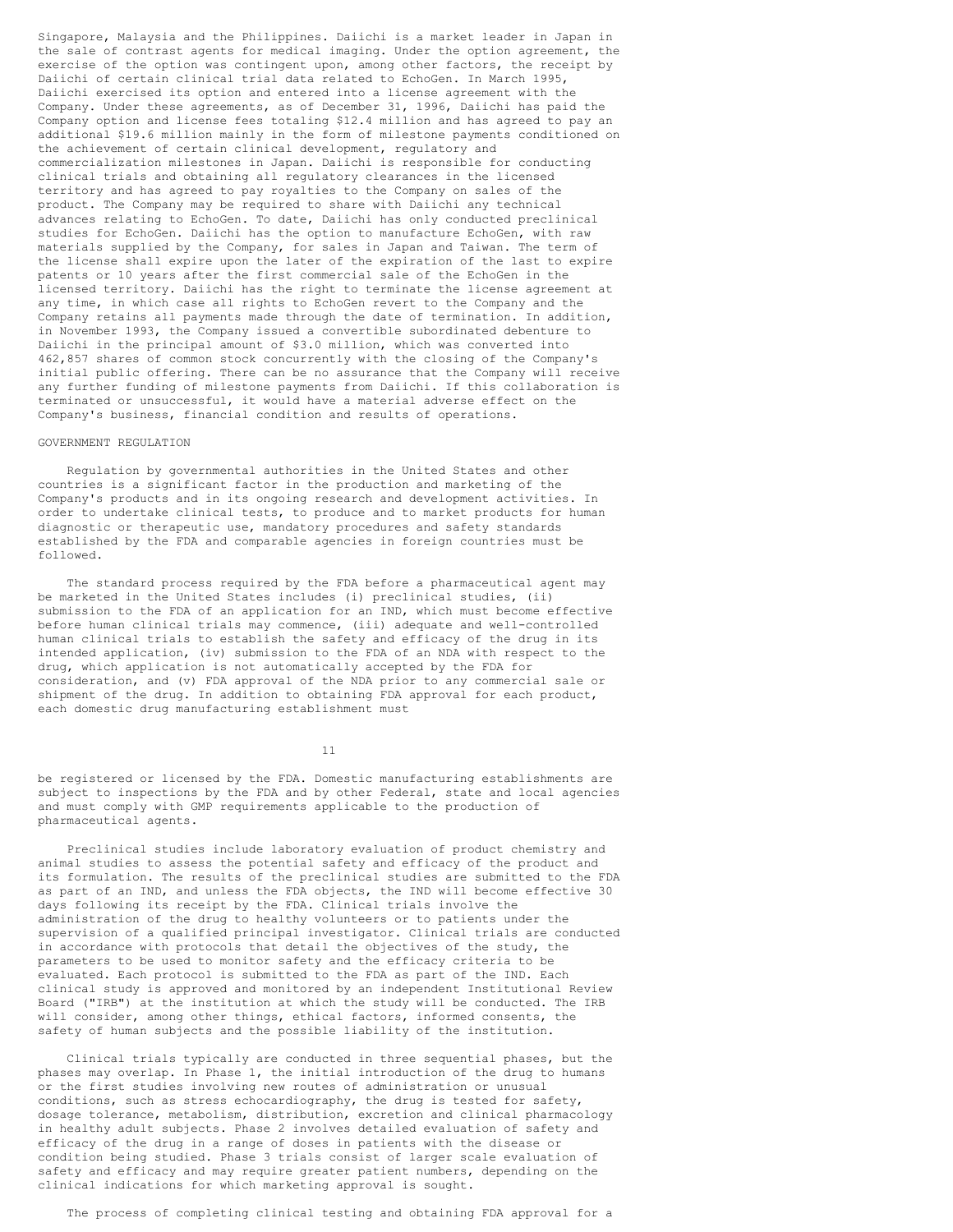new product is likely to take a number of years and require the expenditure of substantial resources. The FDA may grant an unconditional approval of a drug for a particular indication or may grant approval conditioned on further post-marketing testing. The FDA also may conclude that the submission is not adequate to support an approval and may require further clinical and preclinical testing, resubmission of the NDA, and further time consuming review. Even after initial FDA approval has been obtained, further studies may be required to provide additional data on safety or to gain approval for the use of a product as a treatment for clinical indications other than those for which the product was approved initially. Also, the FDA may require post-marketing testing and surveillance programs to monitor the drug's efficacy and side effects. Results of these post-marketing programs may prevent or limit the further marketing of the drug.

In August 1996, the Company submitted an NDA for EchoGen with the FDA based on the data from the Phase 3 clinical trials for radiology and cardiology indications. The FDA accepted the NDA as filed in September 1996 and has scheduled a meeting of Medical Imaging Drugs Advisory Committee for June 30, 1997 to review the NDA. However, no assurance can be given that the Medical Advisory Committee will recommend that the FDA approve EchoGen or that the FDA will ultimately approve the NDA.

12

Sales of pharmaceutical products outside of the United States are subject to regulatory requirements that vary widely from country to country. In the E.U., the general trend has been towards coordination of common standards for clinical testing of new drugs, leading to changes in various requirements imposed by each EU country.

In November 1996, the Company submitted a Marketing Authorization Application to the European Medicines Evaluation Agency for EchoGen under the new centralized "fast track" application procedures whereby a generally binding approval, valid for all 15 nations of the E.U., is obtained by a single application. With the single EMEA review, EchoGen may gain approval in the United Kingdom, Ireland, France, Germany, Italy, Spain, Portugal, Sweden, Finland, Denmark, Belgium, Luxembourg, the Netherlands, Greece and Austria.

The Committee for Proprietary Medicinal Products ("CPMP") accepted the application as valid at its December, 1996 meeting. Acceptance means a preliminary review of the EchoGen MAA determined that the filing contains the information and studies required by the regulations. However, there can be no assurance that the CPMP will recommend that EchoGen be approved or that Marketing Authorization will be granted by the European Agencies.

The level of regulation in other foreign jurisdictions varies widely. The time required to obtain regulatory approval from comparable regulatory agencies in each foreign country may be longer or shorter than that required for FDA or EMEA approval. In addition, in certain foreign markets, the Company may be subject to governmentally mandated prices for EchoGen.

The Company is and may be subject to regulation under state and Federal law regarding occupational safety, laboratory practices, handling of chemicals, environmental protection and hazardous substance control. The Company also will be subject to other present and possible future local, state, federal and foreign regulation.

## COMPETITION

The health care industry is characterized by extensive research efforts and rapid technological change. Competition in the development of ultrasound imaging contrast agents is intense and expected to increase. Although there is currently only one commercially available ultrasound imaging contrast agent in the U.S. for certain cardiology applications and, to the knowledge of the Company, only one other ultrasound imaging agent that has been submitted to the FDA for approval, the Company believes that other medical and pharmaceutical companies are in clinical trials with ultrasound contrast agents. In addition, there is one ultrasound contrast agent approved for marketing in certain countries in Europe for certain cardiology and radiology indications and the Company believes that several others are in clinical trials. The Company also believes that other medical and pharmaceutical companies will compete with the Company in areas of research and development, acquisition of products and technology licenses, and the manufacturing and marketing of ultrasound contrast agents. The Company expects that competition in the ultrasound contrast imaging agent field will be based primarily on efficacy, safety, ease of administration, breadth of approved indications and physician, healthcare payor and patient acceptance. Although the Company believes that if and when EchoGen is approved for commercial sale EchoGen will be well positioned

13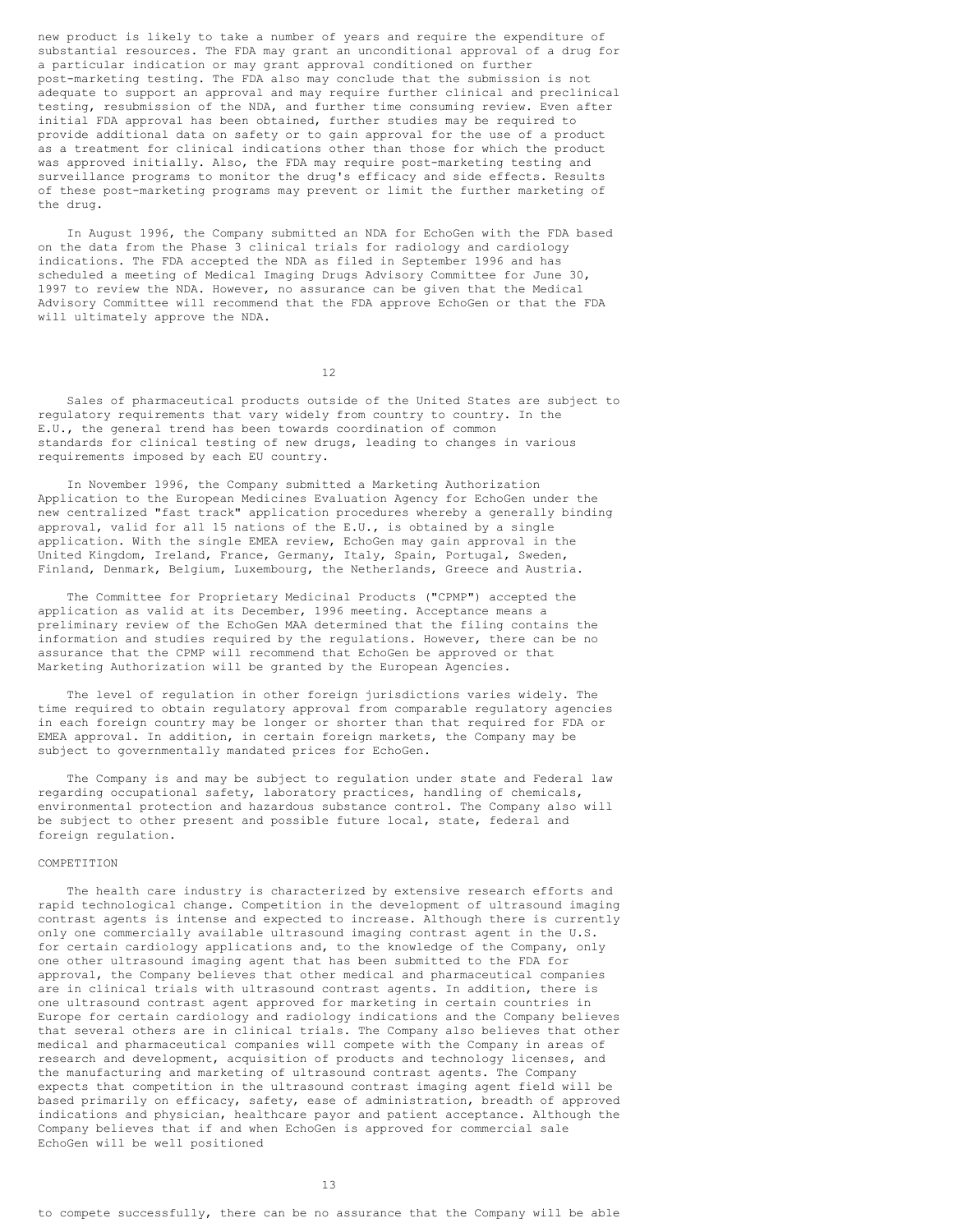to do so. Many of the Company's competitors and potential competitors have substantially greater financial, technical and human resources than the Company and have substantially greater experience in developing products, obtaining regulatory approvals and marketing and manufacturing medical products. Accordingly, these competitors may succeed in obtaining FDA or foreign jurisdictional approval for their products more rapidly than the Company. In addition, other technologies or products may be developed that have an entirely different approach or means of accomplishing the enhancement of ultrasound imaging or other imaging modalities that would render the Company's technology and products uncompetitive or obsolete.

#### PATENTS AND PROPRIETARY RIGHTS

The Company considers the protection of its technology to be material to its business. In addition to seeking United States patent protection for many of its inventions, the Company is seeking patent protection in certain foreign countries in order to protect its proprietary rights to inventions. The Company also relies upon trade secrets, know-how, continuing technological innovations and licensing opportunities to develop and maintain its competitive position.

The Company's success will depend, in part, on its ability to obtain patents, defend patents and protect trade secrets. The Company has filed patent applications in the U.S. and 43 foreign countries relating to its principal technologies. In the United States, eight patents have been issued to the Company, the claims of which are directed to EchoGen and other ultrasound contrast media which include gaseous fluorine-containing chemicals. The patent position of medical and pharmaceutical companies is highly uncertain and involves complex legal and factual questions. There can be no assurance that any claims which are included in pending or future patent applications will be issued, that any issued patents will provide the Company with competitive advantages or will not be challenged by third parties, or that the existing or future patents of third parties will not have an adverse effect on the ability of the Company to commercialize its products. Furthermore, there can be no assurance that other companies will not independently develop similar products, duplicate any of the Company's products or design around patents that may be issued to the Company. Litigation may be necessary to enforce any patents issued to the Company or to determine the scope and validity of others' proprietary rights in court or administrative proceedings. Any litigation or administrative proceeding could result in substantial costs to the Company and distraction of the Company's management. An adverse ruling in any litigation or administrative proceeding could have a material adverse effect on the Company's business, financial condition and results of operations.

The commercial success of the Company also will depend in part on not infringing patents issued to competitors. There can be no assurance that patents belonging to competitors will not require the Company to alter its products or processes, pay licensing fees or cease development of its current or future products. Any litigation regarding infringement could result in substantial costs to the Company and distraction of the Company's management, and any adverse ruling in any litigation could have a material adverse effect on the Company's business, financial condition and results of operations. Further, there can be no assurance that the Company will be able to license other technology that it may require at a reasonable cost or at all. Failure by the Company to obtain a license to any technology that it may require to commercialize its products would have a material

14

adverse effect on the Company's business, financial condition and results of operations. In addition, to determine the priority of inventions and the ultimate ownership of patents, the Company may participate in interference proceedings conducted by the United States Patent and Trademark Office ("PTO") or in proceedings before foreign agencies with respect to any of its existing patents or patent applications or any future patents or applications, any of which could result in loss of ownership of existing, issued patents, substantial costs to the Company and distraction of the Company's management.

The Company has obtained registered trademarks for its corporate name and for EchoGen in the U.S. and certain foreign countries. There can be no assurance that the registered or unregistered trademarks or trade names of the Company may not infringe upon third party rights. The requirement to change the trademarks or trade name of the Company could entail significant expenses and could have a material adverse effect on the Company's business, financial condition and results of operations.

The Company also relies on unpatented trade secrets, proprietary know-how and continuing technological innovation which it seeks to protect, in part, by confidentiality agreements with its corporate partners, collaborators, employees and consultants. There can be no assurance that these agreements will not be breached, that the Company would have adequate remedies for any breach, or that the Company's trade secrets or know how will not otherwise become known or be independently discovered by competitors. Further, there can be no assurance that the Company will be able to protect its trade secrets or that others will not independently develop substantially equivalent proprietary information and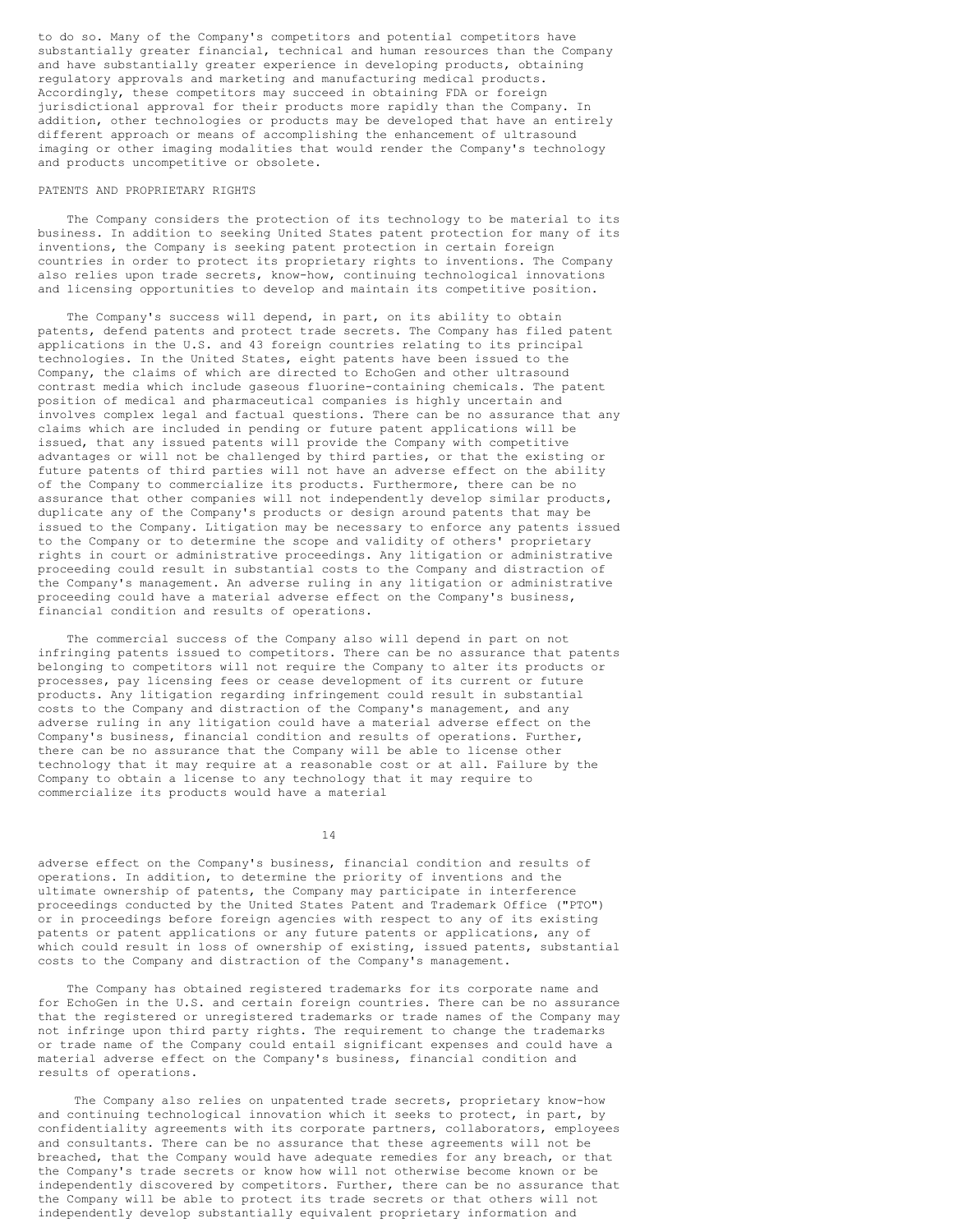#### PRODUCT LIABILITY INSURANCE

The clinical testing, manufacturing and marketing of the Company's products may expose the Company to product liability claims. The Company maintains liability insurance for claims arising from the use of its products in clinical trials with limits of \$5.0 million per claim and in the aggregate. Although the Company has never been subject to a product liability claim, there can be no assurance that the coverage limits of the Company's insurance policies will be adequate or that one or more successful claims brought against the Company would not have a material adverse effect upon the Company's business, financial condition and results of operations. Further, if EchoGen is approved by the FDA for marketing, there can be no assurance that adequate product liability insurance will be available, or if available, that it will be available at a reasonable cost. Any adverse outcome resulting from a product liability claim could have a material adverse effect on the Company's business, financial condition and results of operations.

#### HUMAN RESOURCES

At March 1, 1997, the Company had 40 employees, 31 engaged in research, development, clinical development and manufacturing activities, and 9 in marketing and administration. The Company considers its relations with its employees to be good, and none of its employees is a party to a collective bargaining agreement.

15

## CERTAIN FACTORS THAT MAY AFFECT THE COMPANY'S BUSINESS AND FUTURE RESULTS

FORWARD-LOOKING STATEMENTS. THIS ANNUAL REPORT CONTAINS CERTAIN FORWARD-LOOKING STATEMENTS WITHIN THE MEANING OF SECTION 27A OF THE SECURITIES ACT OF 1933, AS AMENDED, AND SECTION 21E OF THE SECURITIES EXCHANGE ACT OF 1934, AS AMENDED, THAT INVOLVE RISKS AND UNCERTAINTIES. IN ADDITION, THE COMPANY MAY FROM TIME TO TIME MAKE ORAL FORWARD-LOOKING STATEMENTS. ACTUAL RESULTS ARE UNCERTAIN AND MAY BE IMPACTED BY THE FOLLOWING FACTORS, AMONG OTHERS, WHICH MAY CAUSE THE ACTUAL RESULTS TO DIFFER MATERIALLY FROM THOSE PROJECTED IN THE FORWARD-LOOKING STATEMENT. BECAUSE OF THESE AND OTHER FACTORS THAT MAY AFFECT THE COMPANY'S OPERATING RESULTS, PAST PERFORMANCE SHOULD NOT BE CONSIDERED AN INDICATOR OF FUTURE PERFORMANCE AND INVESTORS SHOULD NOT USE HISTORICAL RESULTS TO ANTICIPATE RESULTS OR TRENDS IN FUTURE PERIODS.

Uncertainty of Governmental Regulatory Requirements; Lengthy Approval Process. The Company is subject to uncertain governmental regulatory requirements and a lengthy approval process for its products prior to any commercial sales of its products. The development and commercial use of the Company's products is regulated by the FDA, EMEA and comparable foreign regulatory agencies. The regulatory approval process for new ultrasound contrast agents, including required preclinical studies and clinical trials, is lengthy and expensive. The Company has filed for approval of only one product, EchoGen, with the FDA and the EMEA. The Company's collaborative partners are responsible for regulatory filings in all other jurisdictions, none of which have been filed. The Company and its collaborative partners may encounter significant delays or excessive costs in its efforts to secure necessary approvals. There can be no assurance that the necessary FDA and EMEA clearances and other foreign regulatory approvals will be obtained in a timely manner, if at all. The Company cannot predict if or when any of its products under development will be commercialized. See "Government Regulations."

Unproven Safety and Efficacy; Uncertainty of Clinical Trials. The Company currently has only one product, EchoGen, in human clinical trials. Although the Company has completed the necessary pivotal clinical trials it believes will satisfy the requirements for approval of EchoGen by the FDA and the EMEA, there can be no assurance that there will not be the need for additional clinical trials or that such trials if begun, will demonstrate any efficacy or will be completed successfully in a timely manner, if at all. See "Status of Clinical Trials" and "Government Regulations." In addition, the initial filings for approval of EchoGen covers only certain cardiology and radiology applications. The Company believes EchoGen may be used in other applications, such as myocardial perfusion, stress echocardiography, breast and prostate cancer and has begun clinical studies in those applications. Failure to complete successfully any of its clinical trials on a timely basis or at all would have a material adverse effect on the Company's business, financial condition and results of operations. In clinical trials in humans to date adverse events related to the final formulation of EchoGen have been infrequent, mild and transient, including feeling of warmth, headache and taste perversion. There can be no assurance that more serious side effects will not be encountered in future trials.

The regulatory requirements for EchoGen are uncertain because the use of contrast agents for ultrasound imaging is new and has not been extensively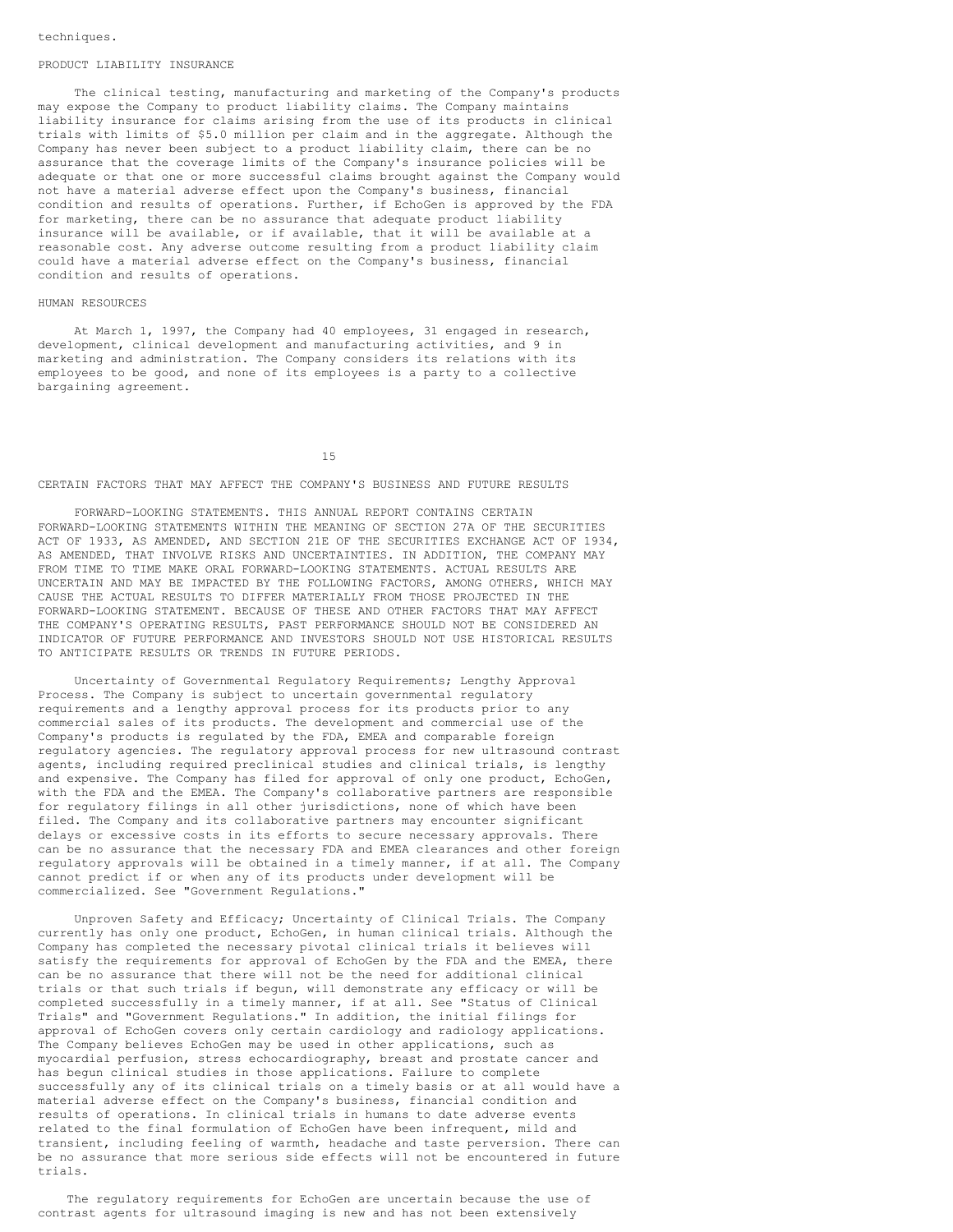tested in humans. In addition, during the development and clinical testing of EchoGen, the Company investigated a number of techniques to improve the administration of EchoGen. Initially, EchoGen was administered by injection through a medical grade filter to facilitate microbubble formation, and certain of the Company's Phase 1 and Phase 2 clinical trials were conducted using this technique. In April 1995, the Company selected an

16

administration technique that utilizes hypobaric effects to activate EchoGen prior to injection. There can be no assurance that the FDA will not require further extensive testing of EchoGen with this administration technique beyond the current scope of clinical trials which the Company is performing or contemplating performing. Such additional clinical testing could entail regulatory delays, which could have a material adverse effect on the Company's business, results of operations and financial condition.

Future United States or foreign legislative or administrative actions also could prevent or delay regulatory approval of the Company's products. Even if regulatory approvals are obtained, they may include significant limitations on the indicated uses for which a product may be marketed. A marketed product also is subject to continual FDA, EMEA and other regulatory agency review and regulation. Later discovery of previously unknown problems or failure to comply with the applicable regulatory requirements may result in restrictions on the marketing of a product or withdrawal of the product from the market, as well as possible civil or criminal sanctions. In addition, if marketing approval is obtained, the FDA, EMEA or other regulatory agency may require post-marketing testing and surveillance programs to monitor the drug's efficacy and side effects. Results of these post-marketing programs may prevent or limit the further marketing of the monitored drug.

History of Operating Losses; Uncertainty of Future Financial Results. The Company's future financial results are uncertain. Although the Company reported net income for the year ended December 31, 1996, the Company has experienced significant losses since its inception in 1991, accumulating approximately \$17.4 million as of December 31, 1996, and may incur net losses in the foreseeable future. These losses have resulted primarily from expenses associated with the Company's research and development activities, including preclinical and clinical trials, and general and administrative expenses. The Company anticipates that its operating expenses will increase significantly in the future as the Company prepares for the anticipated commercialization of EchoGen and increases its research and development expenditures on new products. However, there can be no assurance that the Company will obtain regulatory approvals in order to generate product revenues. If the Company is unable to generate significant product revenues, it may incur substantial losses. Moreover, even if the Company generates significant product revenues, there can be no assurance that the Company will be able to sustain profitability. The Company's results of operations have varied and will continue to vary significantly from quarter to quarter and depend on, among other factors, the timing of fees and milestone payments made by collaborative partners, the entering into of new product license agreements by the Company and the timing and costs of clinical trials conducted by the Company.

Uncertainty of Market Acceptance. To date, only one contrast agent for use in ultrasound imaging has received FDA approval, and the general market acceptance of contrast agents for ultrasound imaging is uncertain. Market acceptance of EchoGen may depend upon a number of factors, including efficacy, safety, price and ease of administration. In addition, market acceptance may depend upon the Company's ability to educate the medical community on the diagnostic and clinical efficacy of ultrasound contrast agents in general and EchoGen in particular and the ability to obtain reimbursement from third party payors. Market acceptance may also depend upon the clinical utility and cost effectiveness of EchoGen. There can be no assurance that EchoGen, if successfully developed and commercialized, will gain market acceptance. Failure of EchoGen to gain market acceptance would have a material adverse effect on the Company's business, financial condition and results of operations.

Future Capital Requirements and Uncertainty of Additional Funding. The Company's development efforts to date have consumed substantial amounts of cash and the Company has generated only limited revenues from payments received from its collaborative partners. There can be no assurance that the Company will continue to receive such payments in the future. The Company expects that its cash requirements will increase significantly in the future, and there can be no assurance that such cash requirements will be met on satisfactory terms, if at all. The Company's capital requirements will depend on numerous factors, including: the progress of the Company's research and development programs; progress with preclinical testing and clinical trials; the time and costs required to gain regulatory approvals; the resources the Company devotes to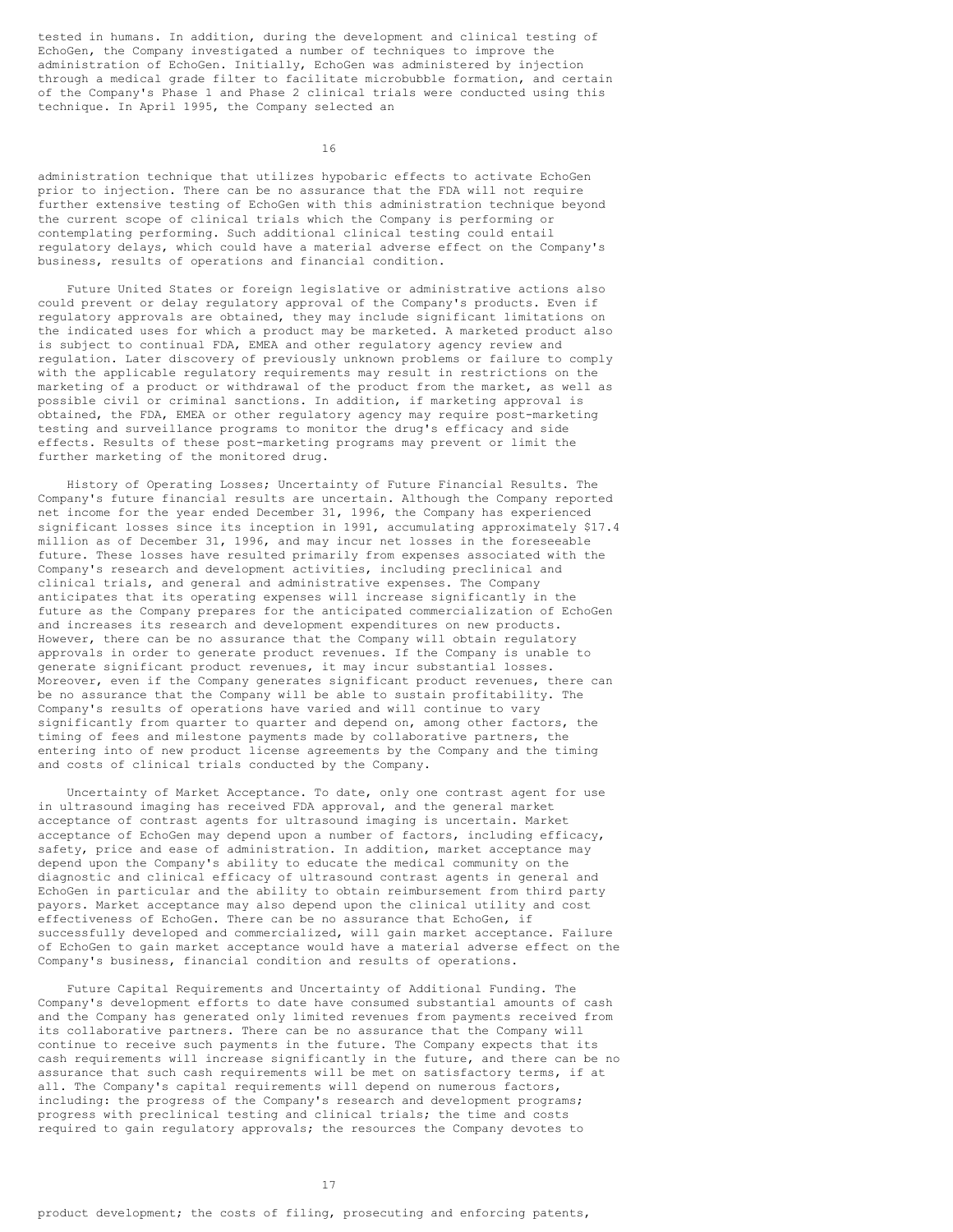patent applications, patent claims and trademarks; and the costs of developing the technical marketing support capabilities required under the Company's agreements with Abbott. The Company may be required to seek additional funds through debt or equity financing. Issuance of additional equity securities by the Company could result in substantial dilution to stockholders. If adequate funds are not available on acceptable terms, the Company will be required to delay or scale back its product development programs or obtain funds through arrangements with collaborative partners or others that may require the Company to relinquish rights to certain of its technologies or products. The Company's inability to fund its capital requirements would have a material adverse effect on the Company's business, financial condition and results of operations.

Dependence on Third Parties for Funding, Clinical Development and Distribution. The Company is dependent on collaborative partners for a variety of activities, including conducting foreign clinical trials, obtaining required foreign regulatory approvals and manufacturing, marketing and distributing its products. The Company has entered into a number of agreements with Abbott for the manufacturing, marketing and distribution of EchoGen in all territories of the world except for Japan and nine other Pacific Rim countries. The Company is dependant on Abbott to fund a substantial portion of the Company's operating expenses, to manufacture EchoGen for clinical trials and for commercial sale, if approved, to conduct clinical trials and obtain regulatory approval in its territories outside of the U.S. and the E.U., and to market and distribute EchoGen in its territories. There can be no assurance that the collaboration will continue or be successful. Abbott has the right, in its sole discretion, to terminate the marketing collaboration at any time with one year's notice to the Company. The Company has entered into a license agreement with Daiichi to market and distribute EchoGen throughout the Pacific Rim. The Company is dependent on Daiichi to fund a portion of the Company's operating expenses and to conduct clinical trials, make required regulatory filings, obtain regulatory approval for EchoGen and distribute EchoGen in the Pacific Rim. There can be no assurance that the collaboration will continue or be successful. Daiichi has the right, in its sole discretion, to terminate the collaboration at any time upon notice to the Company. If the agreements with Abbott or Daiichi are terminated or the collaborations are not successful, the Company will not receive scheduled milestone and funding payments and will be required to identify an alternative collaborative partner(s), which would have a material adverse effect on the Company's business, financial condition and results of operations.

18

Dependence on Patents and Proprietary Rights. The Company's success will depend, in part, on its ability to obtain patents and protect trade secrets. The Company has filed patent applications in the U.S. and 43 foreign countries relating to its principal technologies. In the United States, eight patents have issued to the Company, the claims of which are directed to EchoGen and other ultrasound contrast media which include gaseous fluorine-containing chemicals. The patent position of medical and pharmaceutical companies is highly uncertain and involves complex legal and factual questions. There can be no assurance that any claims which are included in pending or future patent applications will be issued, that any issued patents will provide the Company with competitive advantages or will not be challenged by third parties, that the ownership of any issued patents will be changed through interference proceedings or that the existing or future patents of third parties will not have an adverse effect on the ability of the Company to commercialize its products. Furthermore, there can be no assurance that other companies will not independently develop similar products, duplicate any of the Company's products or design around patents that may be issued to the Company. Litigation may be necessary to enforce any patents issued to the Company or to determine the scope and validity of others' proprietary rights in court or administrative proceedings. Any litigation or administrative proceeding could result in substantial costs to the Company and distraction of the Company's management. An adverse ruling in any litigation or administrative proceeding could have a material adverse effect on the Company's business, financial condition and results of operations.

The commercial success of the Company also will depend in part on not infringing patents issued to competitors. There can be no assurance that existing patents or pending patents which issue at or later date belonging to competitors will not require the Company to alter its products or processes, pay licensing fees or cease development of its current or future products. Any litigation regarding infringement could result in substantial costs to the Company and distraction of the Company's management, and any adverse ruling in any litigation could have a material adverse effect on the Company's business, financial condition and results of operations. Further, there can be no assurance that the Company will be able to license other technology that it may require at a reasonable cost or at all. Failure by the Company to obtain a license to any technology that it may require to commercialize its products would have a material adverse effect on the Company's business, financial condition and results of operations.

Competition and Risk of Technological Obsolescence. The health care industry is characterized by extensive research efforts and rapid technological change.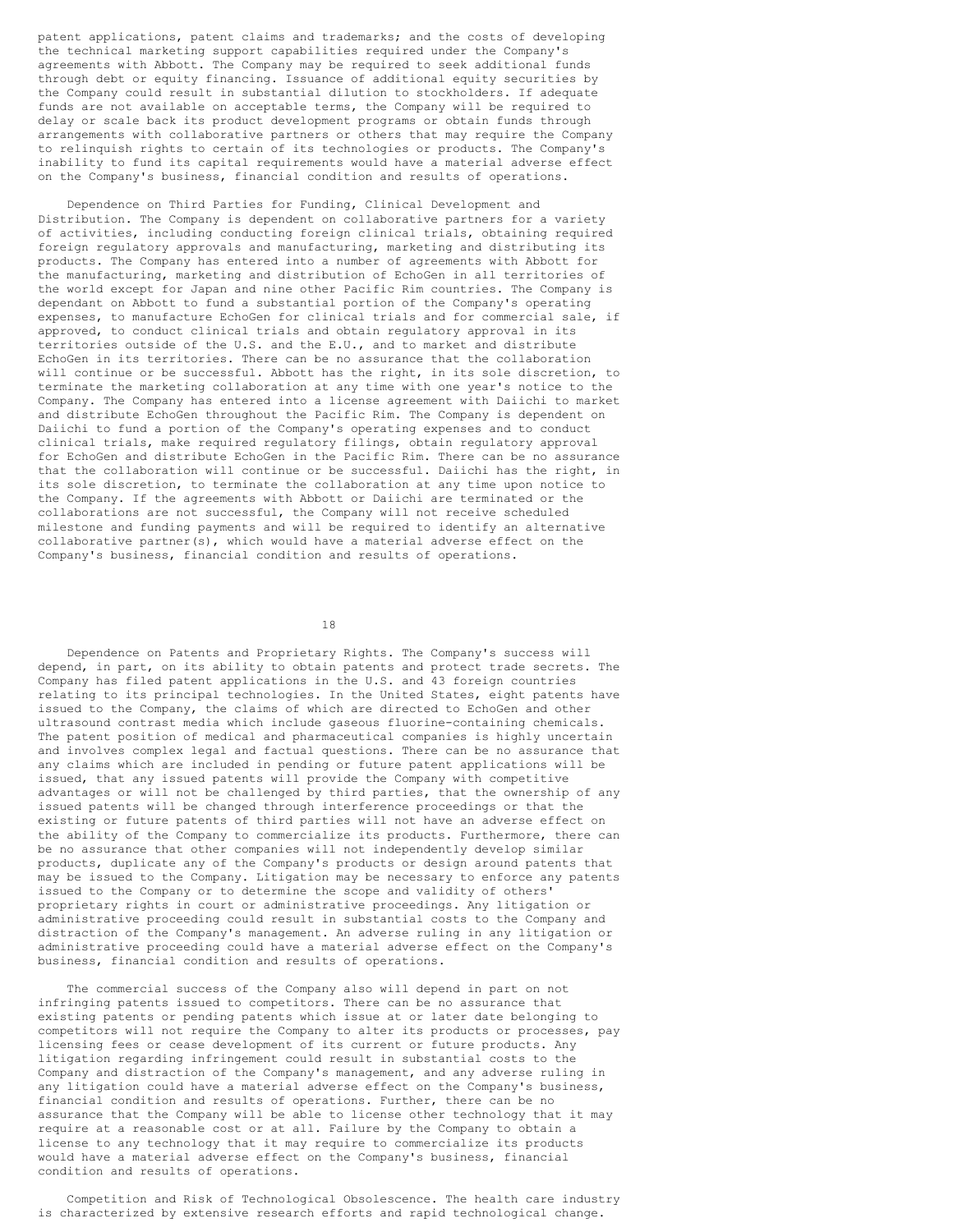Competition in the development of ultrasound imaging contrast agents is intense and expected to increase. Although, there is currently only one commercially available ultrasound imaging contrast agent in the U.S. for certain cardiology applications, and, to the knowledge of the Company, only one other ultrasound imaging agent that has been submitted to the FDA for approval, the Company believes that other medical and pharmaceutical companies are in clinical trials with ultrasound contrast agents. The Company also believes that other medical and pharmaceutical companies will compete with the Company in the areas of research and development, acquisition of products and technology licenses, and the manufacturing and marketing of ultrasound contrast agents. The Company expects that competition in the ultrasound contrast imaging agent field will be based primarily on efficacy, safety, ease of administration, breadth of approved indications and physician, healthcare payor and patient acceptance. Although the Company believes that if and when EchoGen is approved for commercial sale EchoGen will be well positioned to compete successfully, there can be no assurance that the Company will be able to do so. Many of the Company's competitors and potential competitors have substantially greater financial, technical and human resources than the Company and have substantially greater experience in developing products, obtaining regulatory approvals and marketing and manufacturing medical products. Accordingly, these competitors may succeed in obtaining FDA approval for their products more rapidly than the Company. In addition, other technologies or products may be developed that have an entirely different approach or means of accomplishing the enhancement of ultrasound imaging or other imaging modalities that would render the Company's technology and products uncompetitive or obsolete.

Limited Manufacturing Experience; Dependence on Limited Contract manufacturers and Suppliers. The Company currently relies primarily on Abbott to produce EchoGen for research and development and preclinical and clinical trials. Abbott's manufacturing site is subject to routine FDA and other regulatory inspections of its manufacturing practices. In addition there are a limited number of contract manufacturers that operate under GMP regulations, as required by the FDA. Unless the Company develops an in-house manufacturing capability or is able to identify and qualify alternative contract manufacturers, it will be entirely dependent on Abbott for the manufacture of EchoGen. There can be no assurance that the Company's reliance on Abbott for the manufacture of its products will not result in interruptions, delays or stoppages in the supply of EchoGen. The active chemical ingredient in EchoGen, DDFP, is manufactured by a limited number of vendors worldwide. The Company has entered into supply agreements with two such vendors. The inability of these vendors to supply medical-grade DDFP to the Company could delay the Company's manufacture of, or cause the Company to cease the manufacturing of, EchoGen. Any such delay or cessation could have a material adverse effect on the

19

Company's business, financial condition and results of operations. The Company believes the other raw materials of EchoGen are readily available from various suppliers.

Lack of Marketing and Sales Experience. The Company has no experience in marketing, sales and distribution. The Company's strategy is to market EchoGen through its established strategic alliances and distribution arrangements with Abbott and Daiichi. There can be no assurance that the Company will be successful in maintaining these arrangements or that its collaborative partners in these arrangements will be successful in marketing and selling the Company's products. The Company's agreement with Abbott requires the Company to provide technical marketing support to Abbott's sales, marketing and distribution activities in the U.S. The Company is in the very early stages in recruiting the staff which will provide such technical support. There can be no assurance that the Company will be successful in establishing technical support capability. If the Company does not provide adequate technical support, Abbott can choose to take over the technical support responsibilities and SONUS would be required to negotiate a lower royalty rate with Abbott to reflect the reduced responsibilities.

Limitations on Third-Party Reimbursement. The Company's ability to successfully commercialize EchoGen will depend in part upon the extent to which reimbursement of the cost of EchoGen and related treatments will be available from domestic and foreign health administration authorities, private health insurers and other payor organizations. Third party payors are increasingly challenging the price of medical products and services or restricting the use of certain procedures in an attempt to limit costs. Further, significant uncertainty exists as to the reimbursement status of

 $20$ 

newly approved health care products, and there can be no assurance that adequate third party coverage will be available. In certain foreign markets, the Company may be subject to governmentally mandated prices for EchoGen. If adequate reimbursement is not provided by governments and third party payors for the Company's potential products or if adverse pricing is mandated by foreign governments, the Company's business, financial condition and results of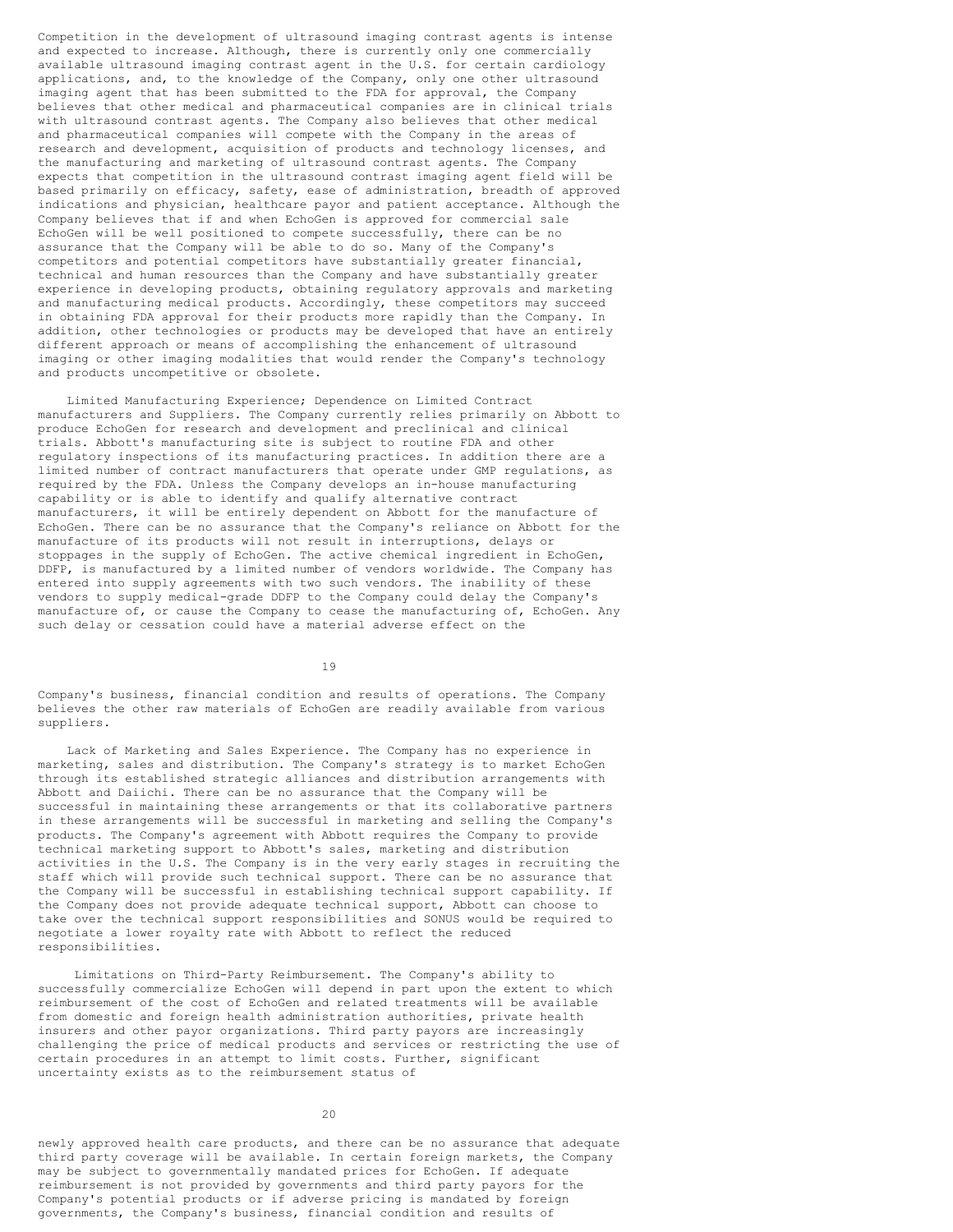## operations would be materially adversely affected.

#### ITEM 2. PROPERTIES

The Company currently leases approximately 19,000 square feet of laboratory and office space in a single facility in Bothell, Washington. The lease expires in April 1999 and includes an option to extend the term of the lease for three years. In addition, the Company has an option to lease approximately 8,900 square feet of space contiguous with its current facility. The Company believes that this facility will be adequate to meet its projected needs for the foreseeable future.

#### ITEM 3. LEGAL PROCEEDINGS

The Company is not a party to any material legal proceedings.

ITEM 4. SUBMISSION OF MATTER TO A VOTE OF SECURITY HOLDERS

No matters were submitted to a vote of security holders during the fourth quarter of the year ended December 31, 1996.

#### 21

#### PART II

#### ITEM 5. MARKET FOR THE REGISTRANT'S COMMON STOCK

The Company's common stock first began trading on the Nasdaq National Market under the symbol SNUS on October 12, 1995. No cash dividends have been paid on the common stock and the Company does not anticipate paying any cash dividends in the foreseeable future. As of February 28, 1997, there were 130 stockholders of record of the Company's common stock. The high and low sales prices of the Company's common stock as reported by Nasdaq are as follows:

| <tarte></tarte>     |                  |                  |
|---------------------|------------------|------------------|
| <caption></caption> |                  |                  |
| 1995                | High             | Low              |
|                     |                  |                  |
| $<$ S $>$           | <<               | <<               |
| Fourth Quarter      | 13               | 63/4             |
| 1996                |                  |                  |
|                     |                  |                  |
| First Ouarter       | 19               | 10, 3/4          |
| Second Quarter      | $23 \frac{1}{4}$ | $15 \t7/8$       |
| Third Ouarter       | $21 \t5/8$       | $16 \frac{1}{4}$ |
| Fourth Quarter      | 30               | 193/8            |
| $\langle$ /TABLE>   |                  |                  |
|                     | 22               |                  |
|                     |                  |                  |

| ITEM 6. |  | SELECTED FINANCIAL DATA |  |
|---------|--|-------------------------|--|
|---------|--|-------------------------|--|

# <TABLE>

 $T$ 

<CAPTION>

|                                                   | Year Ended December 31,               |          |          |          |          |
|---------------------------------------------------|---------------------------------------|----------|----------|----------|----------|
|                                                   | 1996                                  | 1995     | 1994     | 1993     | 1992     |
|                                                   | (in thousands, except per share data) |          |          |          |          |
| $<$ S $>$                                         | <<                                    | <<>      | <<       | <<>      | <<>      |
| Statement of Operations Data:                     |                                       |          |          |          |          |
| Revenues                                          | \$16,600                              | \$4,500  | \$1,053  | \$3,300  |          |
| Total operating expenses                          | 14,988                                | 9.416    | 9,259    | 5,491    | 1,650    |
| Net income (loss)                                 | 1,722                                 | (5, 939) | (8, 897) | (2, 589) | (1, 622) |
| Net income (loss) per share $(1)$                 | 0.19                                  | (1.77)   | (4.19)   | (1, 23)  |          |
| Shares used in computation of net                 |                                       |          |          |          |          |
| income (loss) per share $(1)$                     | 8,999                                 | 3,354    | 2,122    | 2,111    |          |
| Pro forma net income (loss) per share $(1)$ $(2)$ |                                       | (0.99)   | (1.80)   | (0.58)   |          |
| Shares used in computation of pro                 |                                       |          |          |          |          |
| forma net income (loss) per share $(2)$           |                                       | 5,981    | 4,928    | 4,472    |          |
| $\langle$ /TABLE>                                 |                                       |          |          |          |          |

| 1996 | 1995 | 1994         | 1993 | 1992 |
|------|------|--------------|------|------|
|      |      |              |      |      |
|      |      | December 31, |      |      |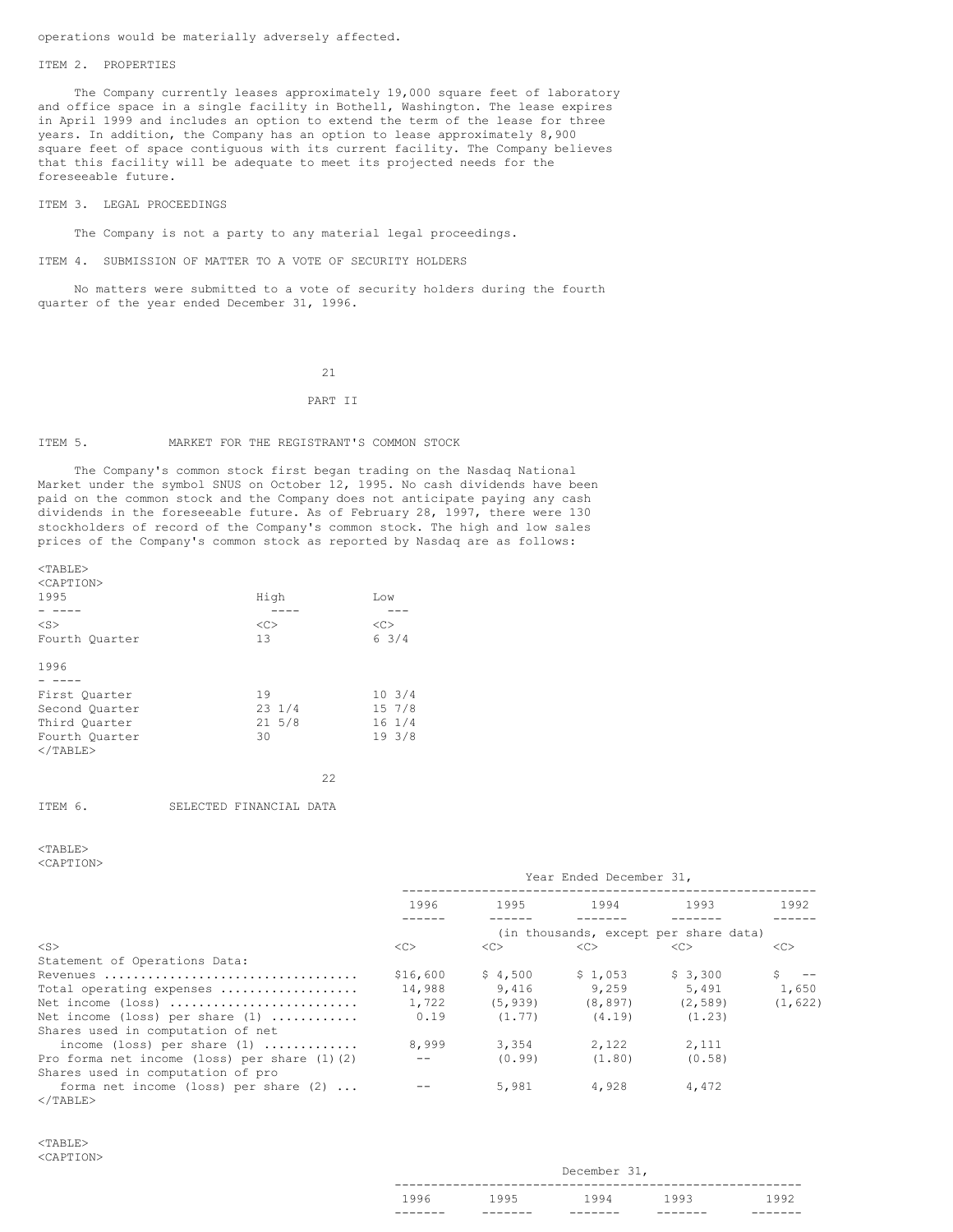|                                                           | (in thousands) |               |                     |               |               |
|-----------------------------------------------------------|----------------|---------------|---------------------|---------------|---------------|
| $<$ S $>$                                                 | < <sub></sub>  | < <sub></sub> | $\langle C \rangle$ | < <sub></sub> | < <sub></sub> |
| Balance Sheet Data:                                       |                |               |                     |               |               |
| Cash, cash equivalents and marketable                     |                |               |                     |               |               |
| securities                                                | \$25,131       | \$18,221      | \$1.644             | \$2,307       | \$1,293       |
| Total assets                                              | 26.762         | 19,646        | 3,195               | 3,411         | 2,059         |
| Total long term liabilities and convertible,              |                |               |                     |               |               |
| redeemable preferred stock                                | 240            | 468           | 7.403               | 6.479         | 3,282         |
| Total stockholders' equity (deficit)<br>$\langle$ /TABLE> | \$16,877       | \$10,947      | \$(13, 041)         | \$(4, 222)    | \$(1, 636)    |

- ----------

(1) Such amounts for 1992 are not considered meaningful.

(2) See Note 1 of Notes to Financial Statements for a description of the computation of pro forma per share amounts.

23

ITEM 7. MANAGEMENT'S DISCUSSION AND ANALYSIS OF FINANCIAL CONDITION AND RESULTS OF OPERATIONS

The discussion and analysis set forth below contains trend analysis and other forward-looking statements. Actual results could differ materially from those projected in the forward-looking statement as a result of the following factors, among others: uncertainty of governmental regulatory requirements in the U.S. and foreign countries; lengthy regulatory approval process; uncertainty of safety and efficacy; uncertainty of clinical trials; uncertainty of market acceptance; competitive products; future capital requirements and uncertainty of additional funding and dependence on third parties for manufacturing, marketing and sales. See "Business -- Certain Factors That May Affect the Company's Business and Future Results."

#### OVERVIEW

Since its inception in October 1991, the Company has been engaged in the research and development of proprietary contrast agents for use in ultrasound imaging. The Company has financed its research and development and clinical trials through payments received under agreements with its collaborative partners, private equity and debt financings, and an initial public offering of common stock completed in October 1995. As of December 31, 1996 the Company had accumulated net losses of approximately \$17.4 million since inception. Clinical trials of the Company's principal product under development, EchoGen(R) Emulsion, began in January 1994. The Company has completed various Phase 1, 2 and Phase 3 clinical trials of EchoGen since 1994 and in August 1996 submitted a New Drug Application ("NDA") with the U.S. Food and Drug Administration ("FDA"). In November 1996, the Company filed a Marketing Authorization Application ("MAA") for EchoGen with the European Medicines Evaluation Agency ("EMEA").

The Company will not be able to commence sales of EchoGen unless and until it receives the appropriate regulatory approvals in the United States and the various international markets. To date, all of the Company's revenues have been derived from option and license payments that have been received under agreements for the collaborative development of EchoGen worldwide.

In May 1996, the Company formed a strategic alliance with Abbott Laboratories ("Abbott") for the marketing and sale of EchoGen in the United States. Under the agreement, Abbott has agreed to pay the Company \$31.0 million in license, clinical support and milestone payments. In addition, Abbott purchased, for \$4.0 million, warrants to acquire 500,000 shares of the Company's common stock. The warrants are exercisable over five years at \$16.00 per share. In October 1996, the Company and Abbott entered into an agreement expanding Abbott's licensed territory to include Europe, Latin America, Canada, Middle East, Africa, and certain Asia/Pacific countries. Under the October 1996 agreement, Abbott has agreed to pay the Company \$34.6 million in license and milestone payments, a portion of which will be credited against future royalties once EchoGen is approved for commercial sale.

In April 1993, the Company granted Daiichi Pharmaceutical Co., Ltd. ("Daiichi") an option to acquire exclusive marketing and distribution rights to EchoGen in Japan and nine other Pacific Rim countries. In March 1995, Daiichi exercised the option and entered into a license agreement with the Company. Under the option and license agreements, Daiichi agreed to pay the Company \$32.0 million of option and license fees and milestone payments conditioned on the achievement of certain clinical development, regulatory and commercialization milestones. In addition to the option and license agreements, Daiichi entered into a convertible subordinated debenture purchase agreement with the Company in November 1993 under which the Company issued a convertible subordinated debenture to Daiichi in the principal amount of \$3.0 million, which was converted into 462,857 shares of common stock concurrently with the closing of the Company's initial public offering.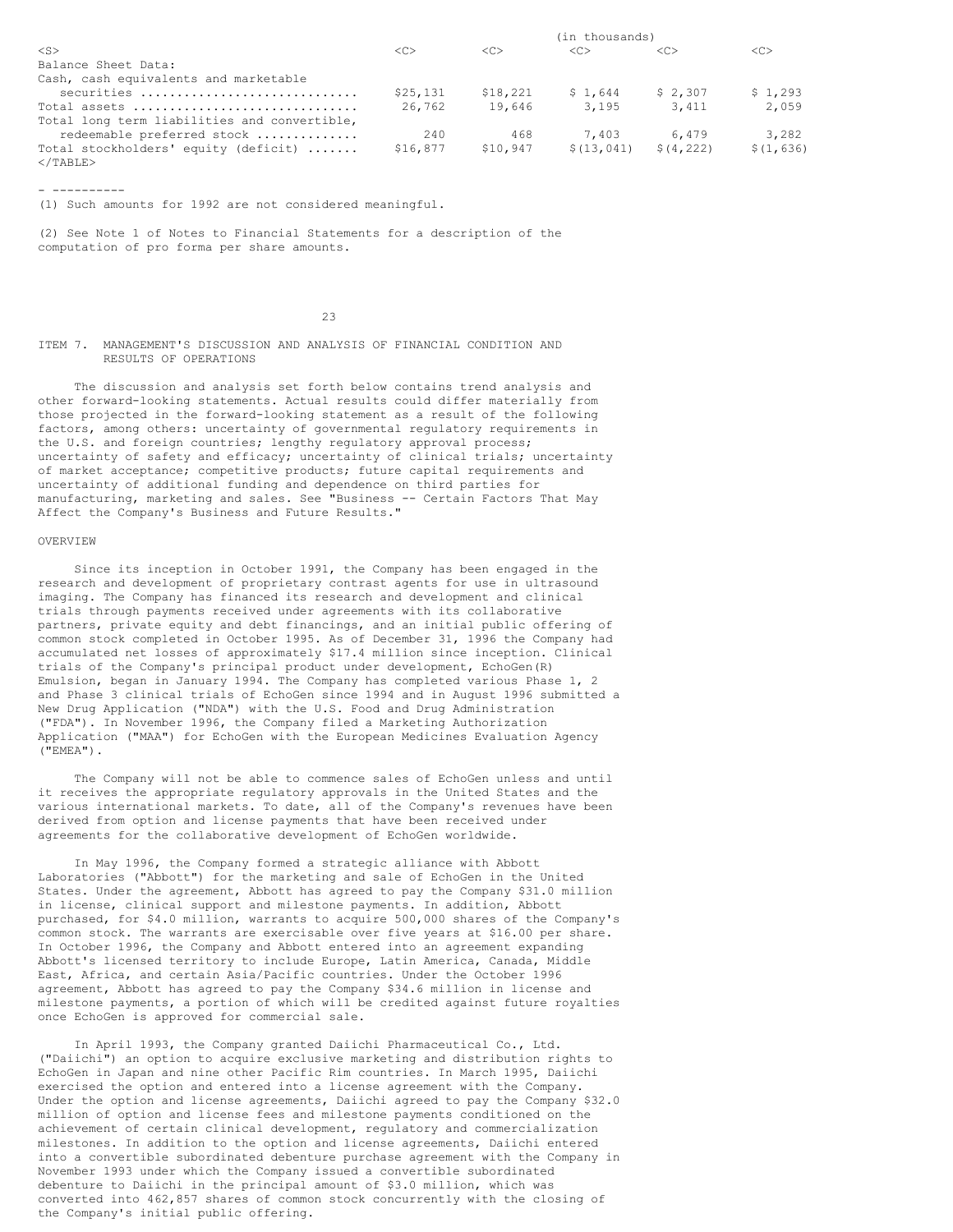In October 1994, the Company granted Guerbet S.A. ("Guerbet") an option to acquire exclusive marketing and distribution rights to EchoGen in Europe. In exchange for such option, the Company received payments totaling approximately \$4.7 million, of which \$3.6 million, plus accrued interest (\$245,875 at the time of conversion), was converted into 549,410 shares of Common Stock of the Company concurrently with the closing of the Company's initial public offering. In August 1996, Guerbet elected not to exercise its licensing option and the Company subsequently entered into the October 1996 agreement with Abbott for European rights to EchoGen.

The Company's results of operations have varied and will continue to vary significantly from quarter to quarter and are affected by, among other factors, the timing of fees and milestone payments made by collaborative partners, the entering into product license agreements by the Company and the timing and costs of the clinical trials conducted by the Company. The Company's current collaborative partners can terminate their agreements on short notice, and there can be no assurance that the Company will receive any additional funding or milestone payments.

#### RESULTS OF OPERATIONS

YEARS ENDED DECEMBER 31, 1996 AND DECEMBER 31, 1995

Revenue from collaborative agreements increased to \$16.6 million for the year ended December 31, 1996 as compared to \$4.5 million for the year ended December 31, 1995. Revenue in 1996 consisted of \$12.0 and \$4.6 million of payments received from Abbott and Daiichi, respectively. The increase reflects the achievement of certain clinical trial and regulatory milestones which trigger payments from collaborative partners. Milestone payments in 1996 related primarily to the EchoGen NDA filing in the United States and the marketing authorization filing with EMEA in Europe.

Research and development expenses increased to \$11.2 million in 1996 compared to \$7.2 million in 1995 primarily due to increased clinical trial costs associated with EchoGen, preparation of the NDA and MAA filings with the FDA and EMEA, respectively, and additional investment in the development of new products.

General and administrative expenses were \$3.8 million in 1996 compared to \$2.2 million in 1995. The higher level of expenses was primarily the result of the increase in business development activities and associated revenue related to corporate alliances, the implementation of marketing programs in anticipation of FDA approval and planned product launch, costs of filing new patent and trademark applications and, to a lesser extent, the additional activities of being a publicly-held company including investor and shareholder relations and SEC reporting and compliance.

Interest income increased to \$0.8 million in 1996 from \$0.3 million in 1995. The increase was primarily due to the larger cash and marketable securities balances in 1996 resulting from the Company's initial public offering in October 1995 and proceeds from the warrant purchased by Abbott in May 1996. Interest expense decreased to \$0.2 million in 1996 compared to \$0.8 million in 1995 primarily due to the repayment of notes to stockholders and the conversion of certain debts into common stock at the time of the initial public offering.

25

Income taxes of \$0.5 million for the year ended December 31, 1996 were primarily attributable to withholding taxes related to collaborative payments received from Daiichi.

# YEARS ENDED DECEMBER 31, 1995 AND DECEMBER 31, 1994

Revenue from collaborative agreements increased to \$4.5 million for the year ended December 31, 1995 as compared to \$1.1 million for the year ended December 31, 1994 due to the timing of the license and license option fees received from Daiichi and Guerbet, respectively.

Research and development expenses increased to \$7.2 million for the year ended December 31, 1995 from \$5.8 million for the year ended December 31, 1994 primarily due to increased clinical trial costs of EchoGen.

General and administrative expenses increased to \$2.2 million for the year ended December 31, 1995 from \$1.5 million for the year ended December 31, 1994, reflecting increased staffing, the filing and prosecution of patent and trademark applications and severance costs.

Relocation expenses were \$2.0 million for the year ended December 31, 1994 due to the relocation of the Company's executive offices and laboratory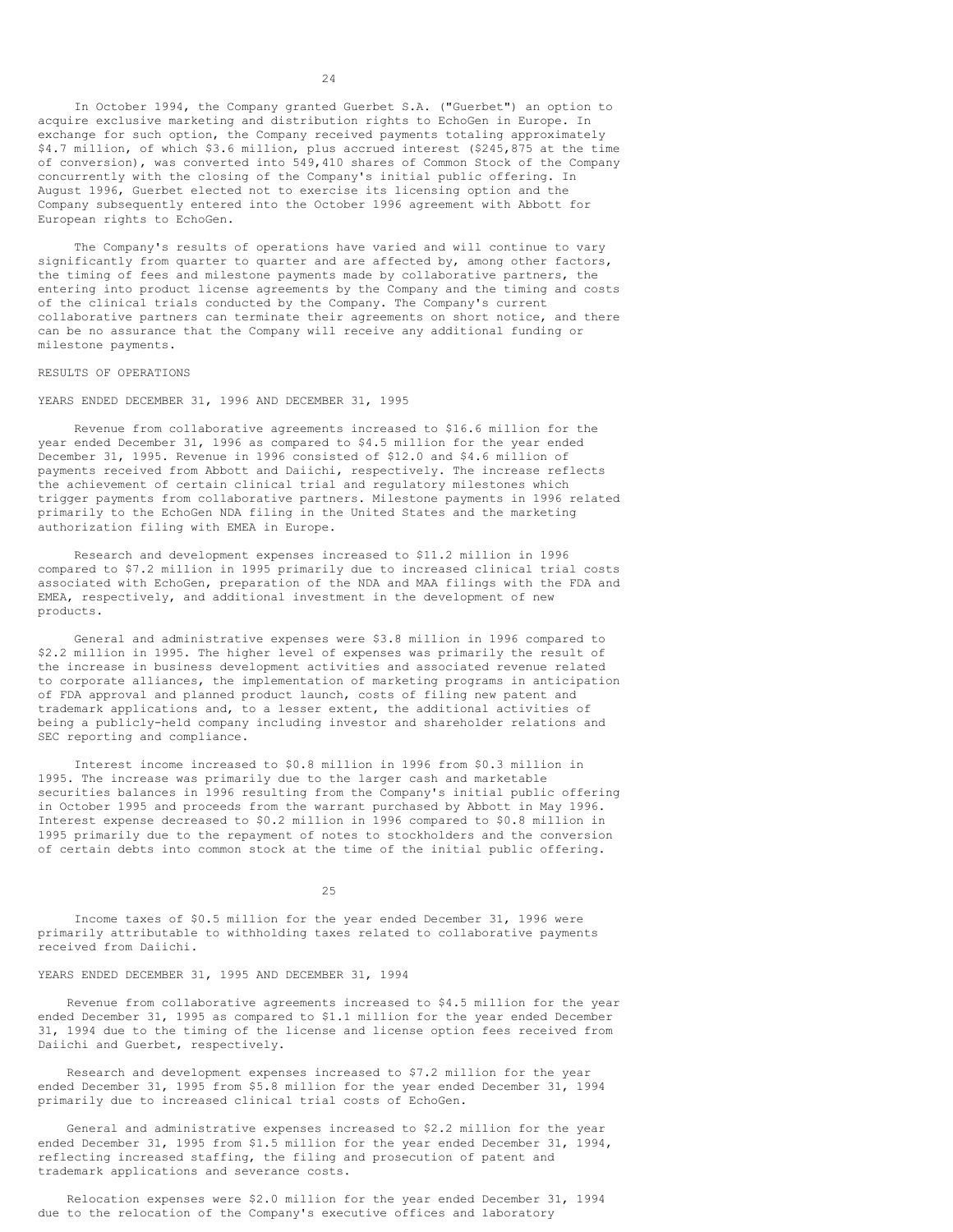facilities from Southern California to Bothell, Washington to facilitate the recruitment and retention of key personnel and to access resources available in the Seattle area in the medical imaging industry and academic institutions. In connection with the relocation, the Company incurred expenses for reimbursing costs of employees who relocated, the moving of assets, accruing of lease costs for vacated space and the write-down of assets related to the California facility.

Interest income increased to \$261,000 for the year ended December 31, 1995 from \$60,000 for the year ended December 31, 1994 as a result of larger average invested cash balances resulting from the initial public offering. Interest expense was \$752,000 for the year ended December 31, 1995 compared to \$598,000 for the year ended December 31, 1994. The increase resulted primarily from interest accrued on Guerbet option fees and interest incurred under the line of credit offset by a decrease in interest accrued on the Daiichi convertible debt and the reversal of interest accrued on a license advance from Daiichi.

Income taxes of \$532,000 for the year ended December 31, 1995 were primarily attributable to withholding taxes paid in Japan relating to the collaborative payments received from Daiichi.

#### LIQUIDITY AND CAPITAL RESOURCES

The Company has financed its operations with payments from collaborative agreements, proceeds from an initial public offering, proceeds from the issuance of convertible, redeemable preferred stock (which converted into common stock at the closing of the Company's initial public offering) and a \$5.0 million line of credit. At December 31, 1996, the Company had cash, cash equivalents and marketable securities of \$25.1 million, compared to \$18.2 million at December 31, 1995. Cash provided by operations for the year ended December 31, 1996 was \$3.5 million compared to cash used in operations of \$7.8 million for the comparable period in fiscal 1995.

26

In August 1995, the Company entered into a loan agreement with Silicon Valley Bank which provides for a \$5.0 million revolving line of credit facility, which bears interest at the prime rate plus 1.0% per annum. At December 31, 1996, there was \$5.0 million outstanding under the line of credit. The line of credit expires in August 1997 and is secured by the tangible assets of the Company. The Company is required to maintain certain minimum balances of cash, cash equivalents and marketable securities in order to borrow under the line of credit.

At December 31, 1996, the Company had federal net operating loss carryforwards of approximately \$15.8 million. These carryforwards will expire beginning in the year 2006. The initial public offering of common stock by the Company caused an ownership change pursuant to applicable regulations in effect under the Internal Revenue Code of 1986. Therefore, the Company's use of losses incurred through the date of this ownership change will be limited during the carryforward period and may result in the expiration of net operating loss carryforwards.

The Company expects that its cash needs will increase significantly in future periods due to pending and planned clinical trials and higher administrative and marketing expenses as the Company prepares for commercialization of EchoGen. The Company estimates that existing cash, cash equivalents and marketable securities will be sufficient to meet the Company's capital requirements for at least the next 12 months. The Company's future capital requirements will, however, depend on many factors, including the progress of the Company's research and development programs, clinical trials, the time and costs required to gain regulatory approvals, the ability of the Company to obtain and retain continued funding from third parties under collaborative agreements, the costs of filing, prosecuting and enforcing patents, patent applications, patent claims and trademarks, the costs of marketing and distribution, the status of competing products and the market acceptance of the Company's products, if and when approved. The Company may have to raise substantial additional funds to complete development of any product or to commercialize any products if and when approved by the FDA. There can be no assurance that additional financing will be available on acceptable terms, if at all.

27

ITEM 8. FINANCIAL STATEMENTS AND SUPPLEMENTARY DATA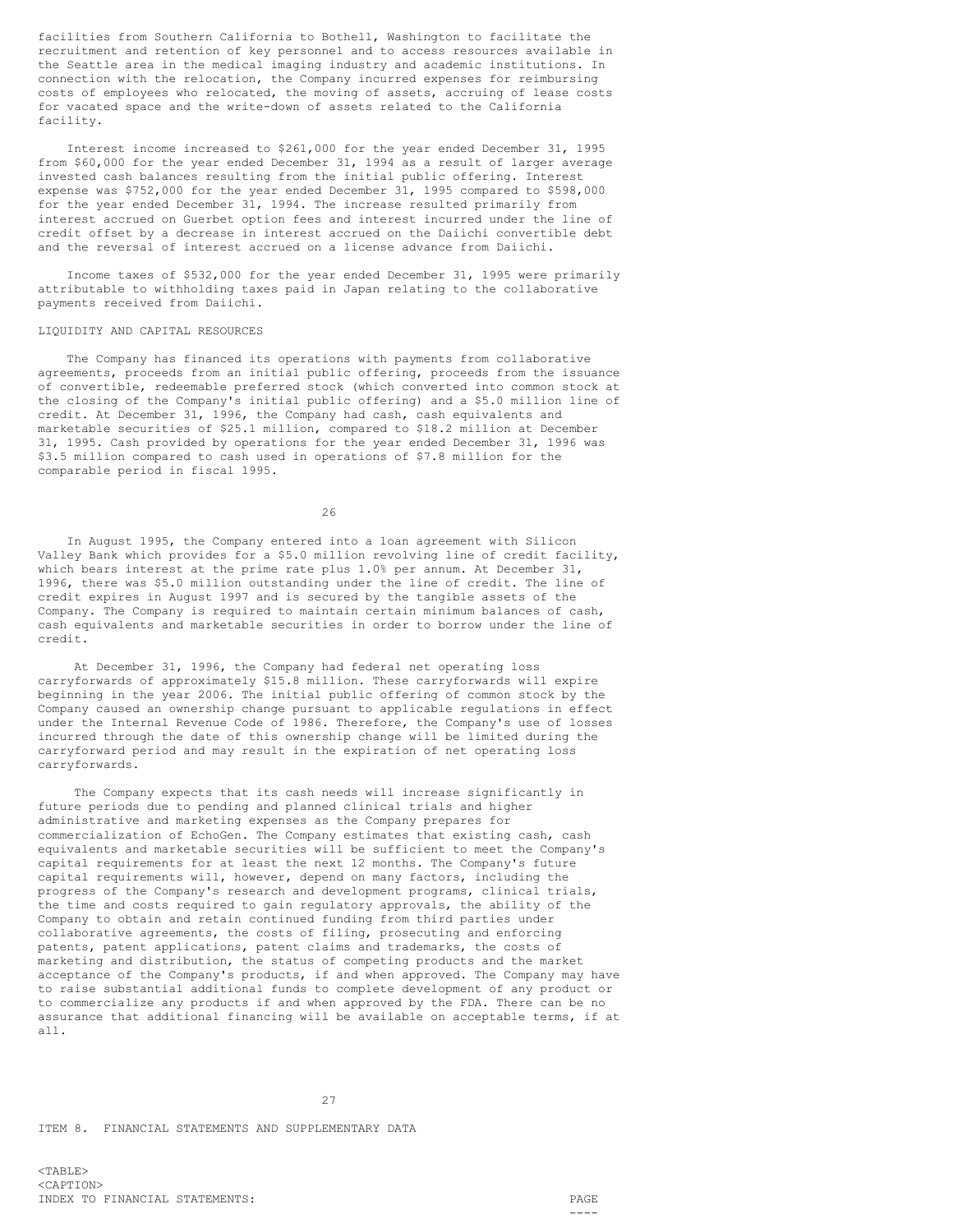| $<$ S $>$<br>$\langle C \rangle$                       |
|--------------------------------------------------------|
| 29<br>Report of Independent Public Accountants         |
| Balance Sheets as of December 31, 1996 and 1995<br>30  |
| Statements of Operations for the years ended December  |
| 31, 1996, 1995 and 1994<br>31                          |
| Statements of Stockholders' Equity for the years ended |
| December 31, 1996, 1995 and 1994<br>32                 |
| Statements of Cash Flows for the years ended           |
| 33<br>December 31, 1996, 1995 and 1994                 |
| Notes to the Financial Statements<br>34                |
|                                                        |

ITEM 9. CHANGES IN AND DISAGREEMENTS WITH ACCOUNTANTS ON ACCOUNTING AND FINANCIAL DISCLOSURE

Not applicable.  $\langle$ /TABLE>

28

REPORT OF ERNST & YOUNG LLP, INDEPENDENT AUDITORS

The Board of Directors SONUS Pharmaceuticals, Inc.

We have audited the accompanying balance sheets of SONUS Pharmaceuticals, Inc. as of December 31, 1996 and 1995, and the related statements of operations, stockholders' equity, and cash flows for each of the three years in the period ended December 31, 1996. These financial statements are the responsibility of the Company's management. Our responsibility is to express an opinion on these financial statements based on our audits.

We conducted our audits in accordance with generally accepted auditing standards. Those standards require that we plan and perform the audit to obtain reasonable assurance about whether the financial statements are free of material misstatement. An audit includes examining, on a test basis, evidence supporting the amounts and disclosures in the financial statements. An audit also includes assessing the accounting principles used and significant estimates made by management, as well as evaluating the overall financial statement presentation. We believe that our audits provide a reasonable basis for our opinion.

In our opinion, the financial statements referred to above present fairly, in all material respects, the financial position of SONUS Pharmaceuticals, Inc. at December 31, 1996 and 1995, and the results of its operations and its cash flows for each of the three years in the period ended December 31, 1996, in conformity with generally accepted accounting principles.

ERNST & YOUNG LLP

Seattle, Washington January 31, 1997

29

SONUS PHARMACEUTICALS, INC.

BALANCE SHEETS

| $<$ TABLE><br>$<$ CAPTION $>$                         |              |                       |
|-------------------------------------------------------|--------------|-----------------------|
|                                                       |              | DECEMBER 31,          |
|                                                       | 1996         | 1995                  |
| $<$ S $>$                                             | <<           | <<                    |
| Assets                                                |              |                       |
| Current assets:                                       |              |                       |
|                                                       | \$7.236.615  | \$5,656,620           |
|                                                       | 17,894,450   | 12,564,513            |
| Prepaid expenses and other current assets             | 397,733      | 243,269<br>---------- |
|                                                       | 25,528,798   | 18,358,286            |
| Equipment, furniture, and leasehold improvements, net | 1,168,503    | 1,123,089             |
|                                                       | 64,878       | 58.639<br>----------  |
| Total assets                                          | \$26.762.179 | \$19,646,130          |
|                                                       |              |                       |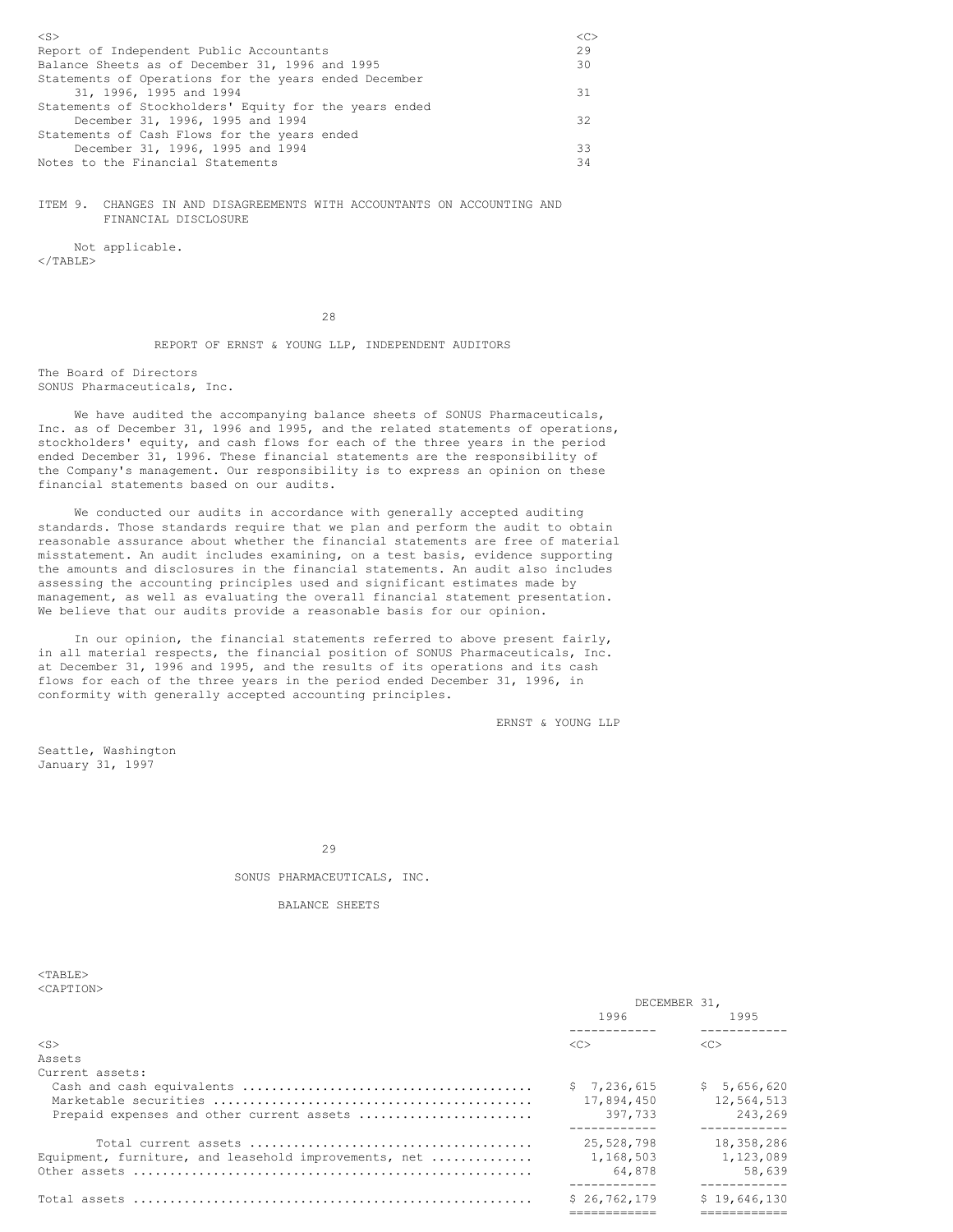| Liabilities and Stockholders' Equity<br>Current liabilities:<br>Accounts payable and accrued expenses<br>Current portion of capitalized lease obligations | \$5,000,000<br>2,203,806<br>1,213,563<br>1,000,000<br>228,049 | \$5,000,000<br>1,454,607<br>1,568,992<br>$\qquad \qquad -$<br>207,247<br>------------ |
|-----------------------------------------------------------------------------------------------------------------------------------------------------------|---------------------------------------------------------------|---------------------------------------------------------------------------------------|
| Capitalized lease obligations, less current portion<br>Commitments<br>Stockholders' equity:                                                               | 9,645,418<br>239,511                                          | 8,230,846<br>467,989                                                                  |
| Preferred stock, \$.001 par value:<br>$5,000,000$ shares authorized; no shares outstanding $\ldots\ldots\ldots$<br>Common stock, \$.001 par value:        |                                                               |                                                                                       |
| 20,000,000 shares authorized; 8,530,911 and 8,448,082 shares<br>outstanding in 1996 and 1995, respectively                                                | 34,275,015<br>(17, 355, 374)<br>(42, 391)                     | 30,106,638<br>(19,066,414)<br>(92, 929)                                               |
|                                                                                                                                                           | 16,877,250                                                    | 10,947,295                                                                            |
| Total liabilities and stockholders' equity                                                                                                                | \$26.762.179<br>============                                  | \$19.646.130<br>------------                                                          |
|                                                                                                                                                           |                                                               |                                                                                       |

 $\rm <$  /TABLE>

See accompanying notes.

# 30

SONUS PHARMACEUTICALS, INC.

STATEMENTS OF OPERATIONS

## <TABLE> <CAPTION>

|                                                                               | 1996<br>-------------                                               | YEAR ENDED DECEMBER 31,<br>1995                                                                                                                                                                                                          | 1994<br>------------                                |
|-------------------------------------------------------------------------------|---------------------------------------------------------------------|------------------------------------------------------------------------------------------------------------------------------------------------------------------------------------------------------------------------------------------|-----------------------------------------------------|
| $<$ S $>$                                                                     | $\langle C \rangle$                                                 | $\langle C \rangle$                                                                                                                                                                                                                      | <<                                                  |
| Revenues:<br>Collaborative agreements                                         | \$16,600,000                                                        | \$4,500,000                                                                                                                                                                                                                              | \$1,052,631                                         |
| Operating expenses:<br>Research and development<br>General and administrative | 11, 181, 468<br>3,806,858<br>$\sim$ $\sim$ $  \sim$<br>------------ | 7,189,478<br>2,226,345<br>$- -$<br>------------                                                                                                                                                                                          | 5,775,214<br>1,532,387<br>1,951,107<br>------------ |
|                                                                               | 14,988,326<br>------------                                          | 9,415,823<br>____________                                                                                                                                                                                                                | 9,258,708<br>------------                           |
|                                                                               | 1,611,674                                                           | (4, 915, 823)                                                                                                                                                                                                                            | (8, 206, 077)                                       |
| Other income (expense):                                                       | 832,936<br>(212, 465)<br>------------                               | 260,860<br>(752, 334)<br>------------                                                                                                                                                                                                    | 59,965<br>(597, 717)<br>------------                |
| Income (loss) before income taxes                                             | 2,232,145<br>510,000<br>------------                                | (5, 407, 297)<br>531,644<br>____________                                                                                                                                                                                                 | (8, 743, 829)<br>153,446<br>------------            |
|                                                                               | \$1.722.145<br>============                                         | \$(5, 938, 941)<br>============                                                                                                                                                                                                          | \$ (8, 897, 275)<br>============                    |
| Net income (loss) per share                                                   | $S \qquad \qquad$<br>0.19<br>============                           | $\sin(1.77)$<br>------------                                                                                                                                                                                                             | $\sin(4.19)$<br>============                        |
| Shares used in computation of net income (loss) per share                     | 8,998,530<br>============                                           | 3,354,225<br>============                                                                                                                                                                                                                | 2,122,422<br>============                           |
| Pro forma, assuming conversions into common stock:                            |                                                                     | (0.99)<br>S and the set of the set of the set of the set of the set of the set of the set of the set of the set of the set of the set of the set of the set of the set of the set of the set of the set of the set of the set of the set | $\sin(1.80)$                                        |
| Shares used in computation of pro forma net loss per share                    |                                                                     | ============<br>5,981,021<br>------------                                                                                                                                                                                                | $=$ = = = = = = = = = = = =<br>4.927.643            |
| $\langle$ /TABLE>                                                             |                                                                     |                                                                                                                                                                                                                                          |                                                     |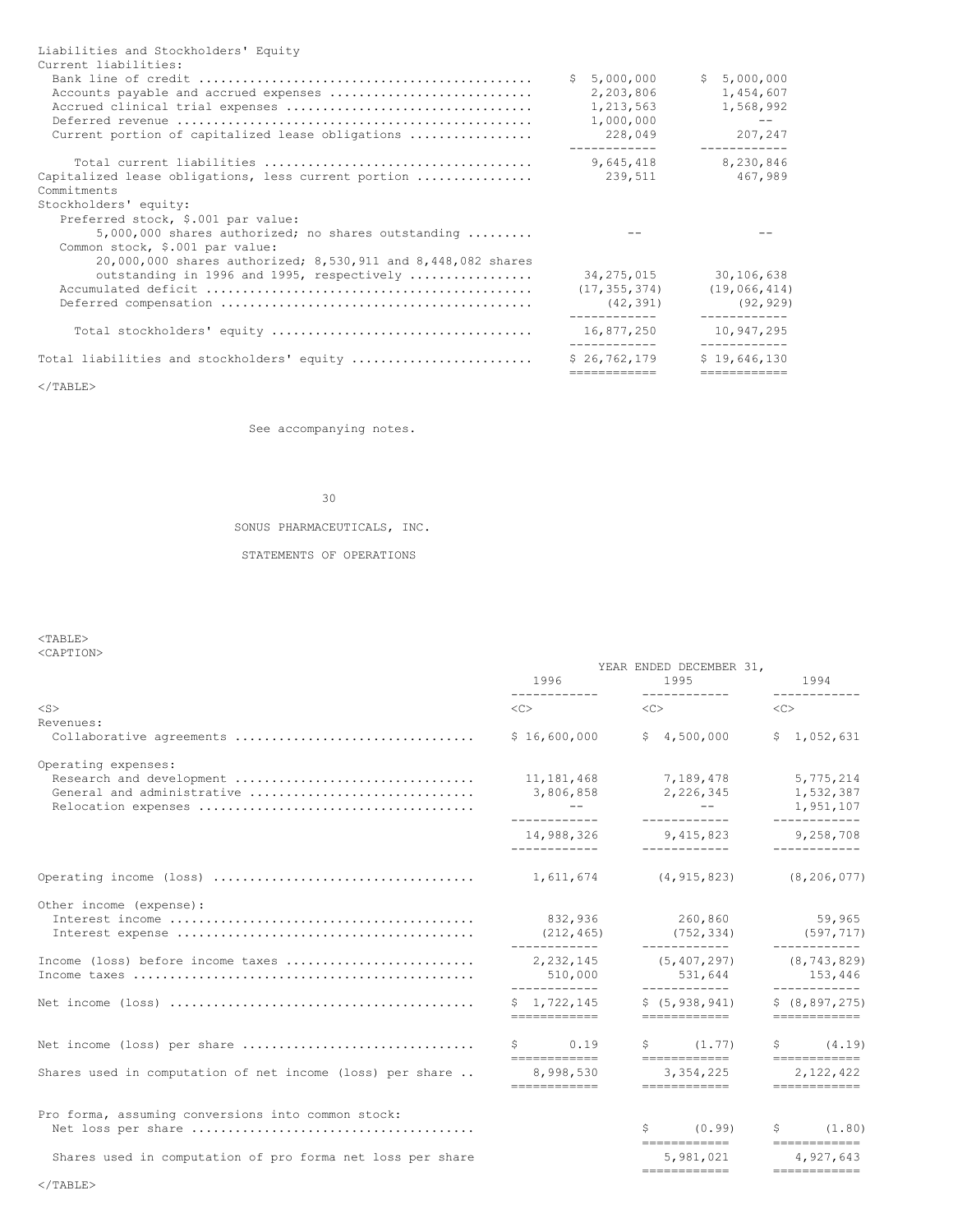## SONUS PHARMACEUTICALS, INC.

#### STATEMENTS OF STOCKHOLDERS' EQUITY

 $<$ TABLE> <CAPTION>

---------------------------- Accumulated Deferred Shares Amount Total ------------ ------------ ------------ ------------ ------------ <S> <C> <C> <C> <C>  $<$ Balance at December 31, 1993 ............... 1,774,045 \$ 12,582 \$ (4,235,019) \$ --\$ (4,222,437) Exercise of stock options ............... 254,875 72,314 -- -- 72,314 Issuance of warrants .................... -- 1,000 -- -- 1,000 Net loss ................................ -- -- (8,897,275) -- (8,897,275) Deferred compensation ................... -- 54,500 (54,500) -- Amortization of deferred compensation .......................... -- -- -- 6,510 6,510 Unrealized losses on marketable securities ............................ -- -- (1,013) -- (1,013) ------------ ------------ ------------ ------------ ------------ Balance at December 31, 1994 .............. 2,028,920 140,396 (13,133,307) (47,990) (13,040,901) Initial public offering of common stock net of offering costs of \$2,476,938 ............................ 3,063,750 18,969,313 -- -- 18,969,313 Conversion of redeemable preferred stock into common stock ............... 2,325,219 3,995,000 -- -- 3,995,000 Conversion of refundable option fees into common stock .......................... 549,410 3,845,875 -- -- 3,845,875 Conversion of convertible subordinated debenture into common stock ........... 462,857 3,000,000 -- -- 3,000,000 Issuance of common stock ................ 97,840 49,651 -- -- 49,651 Repurchase of common stock ............... (79,914) (26,172) -- -- -- -- -- -- --(26,172) Net loss ................................ -- -- (5,938,941) -- (5,938,941) Deferred compensation ................... -- 132,575 -- (132,575) -- Amortization of deferred compensation .......................... -- -- -- 87,636 87,636 Unrealized gains on marketable securities ........................... -- -- 5,834 -- 5,834 ------------ ------------ ------------ ------------ ------------ Balance at December 31, 1995 .............. 8,448,082 30,106,638 (19,066,414) (92,929) 10,947,295 Issuance of common stock ................ 82,829 168,377 -- -- 168,377 Proceeds from issuance of warrants  $\dots$ .....  $-$  4,000,000 -- - - - - - - - - -4,000,000 Net income .............................. -- -- 1,722,145 -- 1,722,145 Amortization of deferred compensation .......................... -- -- -- 50,538 50,538 Unrealized losses on marketable securities ............................ -- -- (11,105) -- (11,105)

Common Stock

------------ ------------ ------------ ------------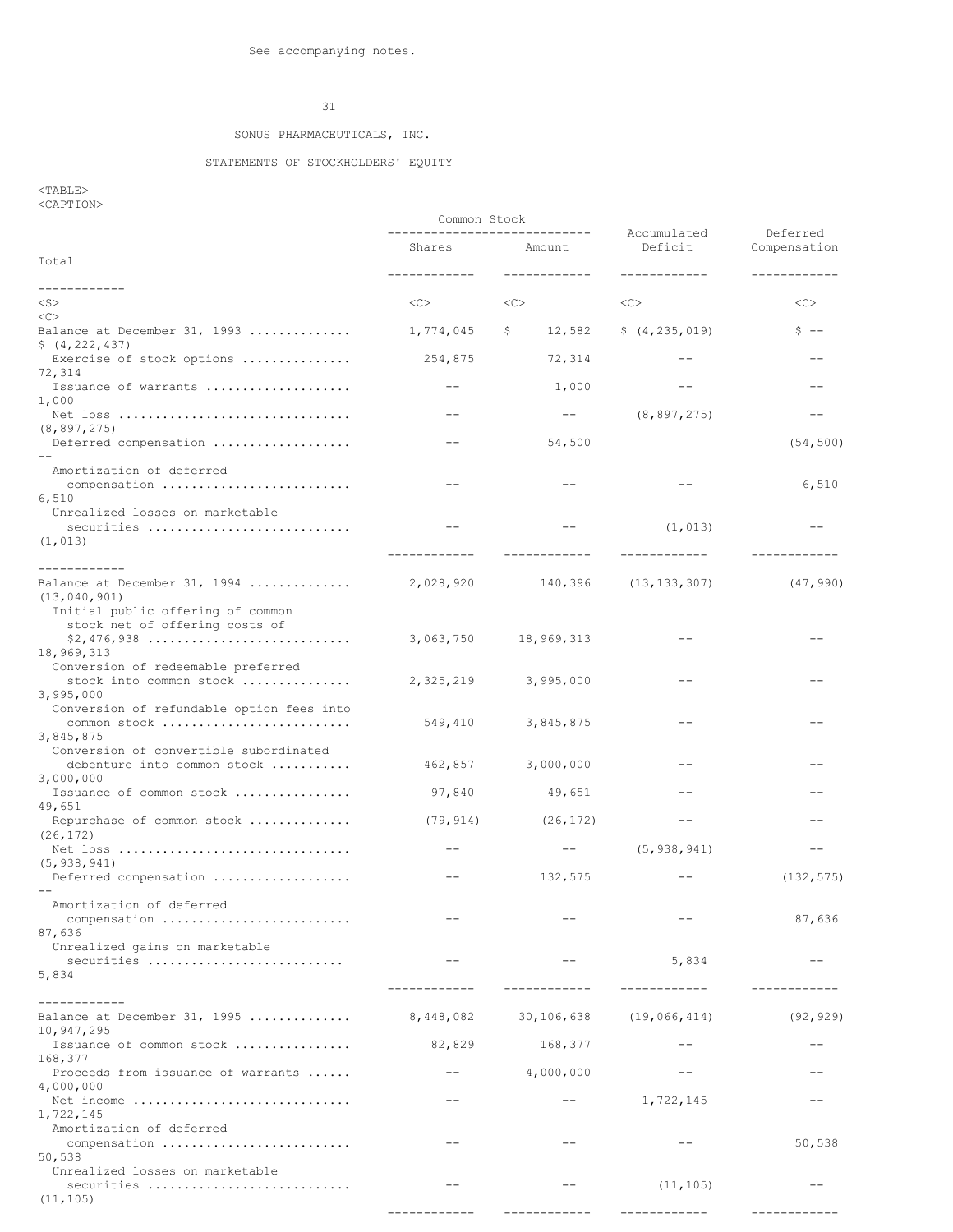------------<br>Balance at December 31, 1996 ...............

16,877,250

 $8, 530, 911$  \$  $34, 275, 015$  \$(17,355,374) \$ (42,391) \$

============ ============ ============ ============

# ============

 $<$ /TABLE $>$ 

See accompanying notes.

32

## SONUS PHARMACEUTICALS, INC.

STATEMENTS OF CASH FLOWS

<TABLE> <CAPTION>

282,096

|                                                                                                  |                               | Year Ended       |
|--------------------------------------------------------------------------------------------------|-------------------------------|------------------|
| December 31,                                                                                     | 1996                          | 1995             |
| 1994                                                                                             | ------------                  | ------------     |
| ------------<br>$<$ S $>$                                                                        | <<>                           | <<               |
| <<                                                                                               |                               |                  |
| Operating activities:                                                                            | \$1,722,145                   | \$ (5, 938, 941) |
| \$ (8, 897, 275)<br>Adjustments to reconcile net income (loss) to net cash provided by (used in) |                               |                  |
| operating activities:                                                                            | 421,098                       | 352,311          |
| 306,817<br>Amortization of discount on marketable securities                                     | (11, 105)                     | (12, 662)        |
| (14, 950)                                                                                        | 53,958                        | $- -$            |
| 110,122                                                                                          | $\sim$ $ -$                   | 200,000          |
| (200, 000)                                                                                       | 50,538                        | 87,636           |
| 6,510<br>Changes in operating assets and liabilities:                                            |                               |                  |
| 38,031                                                                                           | (160, 703)                    | (142, 871)       |
| 478,781                                                                                          | 749,199                       | 829,339          |
|                                                                                                  |                               | 1,404,729        |
| 662,224                                                                                          | $---$                         | (563, 670)       |
| 4,000,000                                                                                        | 1,000,000                     | (4,000,000)      |
| ------------                                                                                     | -------------                 | ------------     |
| (3, 509, 740)                                                                                    |                               | (7, 784, 129)    |
| Investing activities:<br>Purchases of equipment, furniture, and leasehold improvements           | (520, 470)                    | (283, 674)       |
| (702, 163)                                                                                       | $(74, 256, 557)$ (49,907,612) |                  |
| (18, 651, 010)<br>Proceeds from sales of marketable securities                                   | 62,529,763                    | 38,429,216       |
| 18,407,621<br>Proceeds from maturities of marketable securities<br>806,375                       | 6,396,857                     | 541,720          |
|                                                                                                  | -------------                 | ------------     |
| ------------<br>(139, 177)                                                                       | (5, 850, 407)                 | (11, 220, 350)   |
| Financing activities:                                                                            |                               |                  |
|                                                                                                  | 21,400,000                    | 10,000,000       |
|                                                                                                  | (21, 400, 000)                | (5,000,000)      |
| 2,500,005                                                                                        |                               | $- -$            |
| Repayment of notes payable to stockholders<br>(73, 198)                                          | $- -$                         | (2, 927, 005)    |

Proceeds from capitalized lease obligations ................................ -- 274,560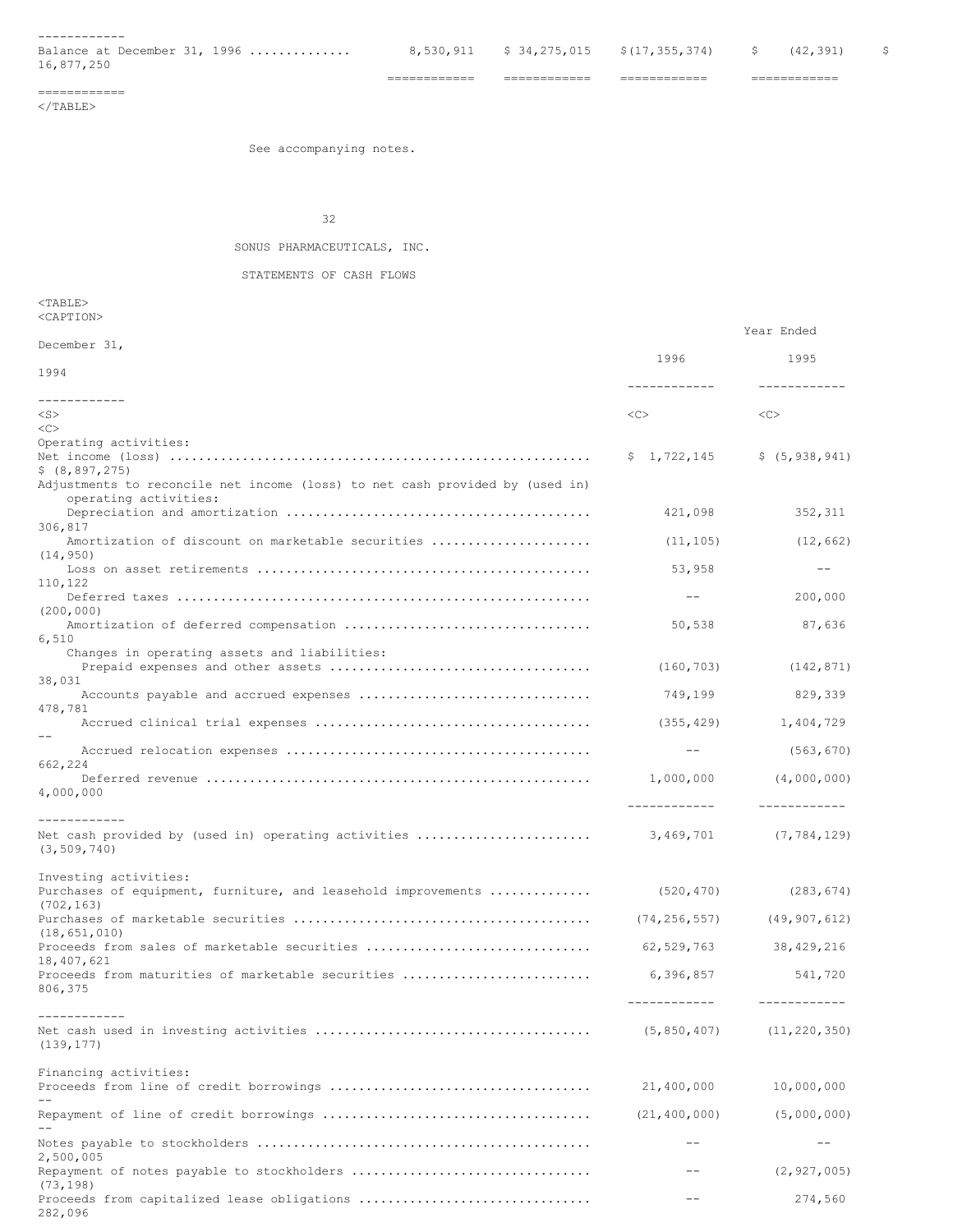| (247, 611)                                                  | (207, 676)                 | (313, 967)                                                                                                                                                                                                                                                                                                                                                                                                                                                                                             |
|-------------------------------------------------------------|----------------------------|--------------------------------------------------------------------------------------------------------------------------------------------------------------------------------------------------------------------------------------------------------------------------------------------------------------------------------------------------------------------------------------------------------------------------------------------------------------------------------------------------------|
| Refundable option fees converted into common stock          | $- -$                      | 3,600,000                                                                                                                                                                                                                                                                                                                                                                                                                                                                                              |
| 73,314                                                      | 168,377                    | 18,992,792                                                                                                                                                                                                                                                                                                                                                                                                                                                                                             |
|                                                             | 4,000,000                  | $ -$                                                                                                                                                                                                                                                                                                                                                                                                                                                                                                   |
| 1,000,000                                                   | $ -$<br>------------       | $ -$                                                                                                                                                                                                                                                                                                                                                                                                                                                                                                   |
| ------------<br>3,534,606                                   | 3,960,701<br>____________  | 24,626,380<br>____________                                                                                                                                                                                                                                                                                                                                                                                                                                                                             |
| ------------                                                |                            |                                                                                                                                                                                                                                                                                                                                                                                                                                                                                                        |
| Change in cash and equivalents for the period<br>(114, 311) | 1,579,995                  | 5,621,901                                                                                                                                                                                                                                                                                                                                                                                                                                                                                              |
| Cash and equivalents at beginning of period<br>149,030      | 5,656,620                  | 34,719                                                                                                                                                                                                                                                                                                                                                                                                                                                                                                 |
| ------------                                                |                            |                                                                                                                                                                                                                                                                                                                                                                                                                                                                                                        |
| 34,719                                                      |                            | 5,656,620                                                                                                                                                                                                                                                                                                                                                                                                                                                                                              |
| 1,609,341                                                   | 17,894,450<br>____________ | 12,564,513<br>------------                                                                                                                                                                                                                                                                                                                                                                                                                                                                             |
| ------------<br>\$1,644,060                                 | \$25,131,065               | \$18,221,133<br>$\begin{array}{cccccccccccccc} \multicolumn{2}{c}{} & \multicolumn{2}{c}{} & \multicolumn{2}{c}{} & \multicolumn{2}{c}{} & \multicolumn{2}{c}{} & \multicolumn{2}{c}{} & \multicolumn{2}{c}{} & \multicolumn{2}{c}{} & \multicolumn{2}{c}{} & \multicolumn{2}{c}{} & \multicolumn{2}{c}{} & \multicolumn{2}{c}{} & \multicolumn{2}{c}{} & \multicolumn{2}{c}{} & \multicolumn{2}{c}{} & \multicolumn{2}{c}{} & \multicolumn{2}{c}{} & \multicolumn{2}{c}{} & \multicolumn{2}{c}{} & \$ |
| =============                                               |                            |                                                                                                                                                                                                                                                                                                                                                                                                                                                                                                        |
| Supplemental cash flow information:                         |                            |                                                                                                                                                                                                                                                                                                                                                                                                                                                                                                        |
| 431,263<br>$\mathsf{S}^-$                                   | 198,934<br>Ş.              | \$<br>694,677                                                                                                                                                                                                                                                                                                                                                                                                                                                                                          |
| $\mathsf{S}$<br>353,446                                     | 460,000<br>\$              | \$<br>331,644                                                                                                                                                                                                                                                                                                                                                                                                                                                                                          |

 $<$ /TABLE>

See accompanying notes

33

SONUS PHARMACEUTICALS, INC.

## NOTES TO FINANCIAL STATEMENTS

# 1. DESCRIPTION OF BUSINESS AND SUMMARY OF ACCOUNTING POLICIES

#### DESCRIPTION OF BUSINESS

SONUS Pharmaceuticals, Inc. (the "Company") is primarily engaged in the research and development of proprietary contrast agents for use in ultrasound imaging.

#### CASH AND CASH EQUIVALENTS

Cash and cash equivalents consist of highly liquid investments with a maturity of three months or less at the date of purchase.

#### MARKETABLE SECURITIES

The Company classifies the marketable securities investment portfolio as available-for-sale, and such securities are stated at fair value based on quoted market prices, with the unrealized gains and losses included as a component of accumulated deficit. Interest earned on securities available for sale is included in interest income. The cost of debt securities in this category is adjusted for amortization of premiums and accretion of discounts to maturity. Such amortization and accretion are included in interest income. Realized gains and losses and declines in value judged to be other than temporary on securities available-for-sale are also included in interest income. The cost of securities sold is based on the specific identification method.

## CONCENTRATIONS OF CREDIT RISK

The Company invests its excess cash in accordance with guidelines which limit the credit exposure to any one financial institution and to any one type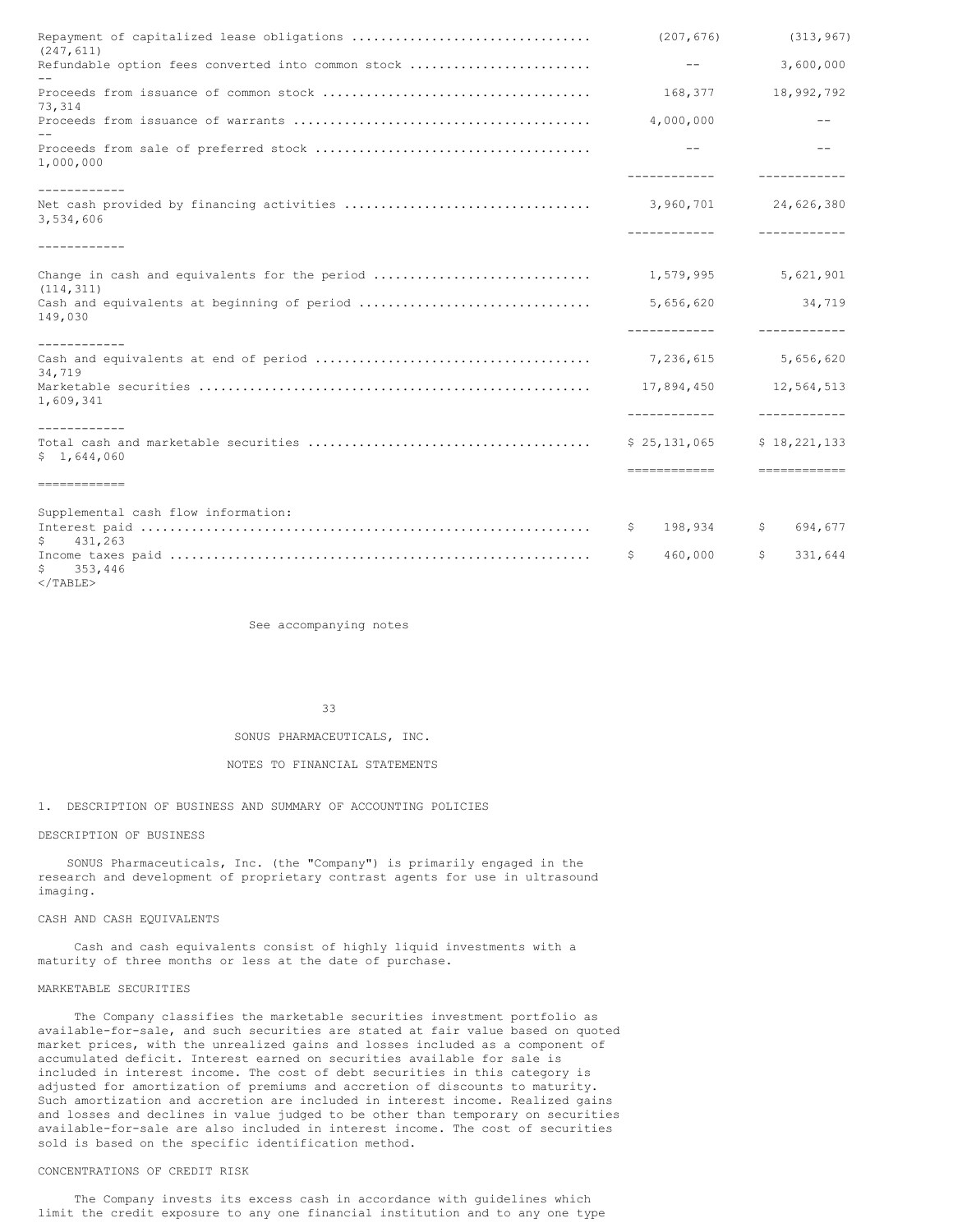of investment, other than securities issued by the U.S. government. The guidelines also specify that the financial instruments are issued by institutions with strong credit ratings. These securities are generally not collateralized and primarily mature within one year.

## REVENUES FROM COLLABORATIVE AGREEMENTS

Option, license and milestone payments under collaborative agreements are recorded as earned based upon the provisions of each agreement. Payments received which have not met the appropriate criteria are recorded as deferred revenue.

#### EQUIPMENT, FURNITURE, AND LEASEHOLD IMPROVEMENTS

Equipment, furniture, and leasehold improvements are stated at cost. Depreciation of equipment is provided using the straight-line basis over three to five years, the estimated useful life of the assets. Leasehold improvements are amortized over the lesser of the economic useful lives of the improvements or the term of the related lease.

#### STOCK COMPENSATION

In 1996, the Company implemented the provisions of Statement of Financial Accounting Standards No. 123, "Accounting for Stock-Based Compensation" (SFAS 123). In accordance with the provisions of SFAS 123, the Company has elected to continue to account for stock-based compensation using the intrinsic value method prescribed in Accounting Principles Board Opinion No. 25, "Accounting for Stock Issued to Employees" and related interpretations. Accordingly, compensation cost for stock options is measured as the excess, if any, of the market price of the Company's common stock at the date of grant over the stock option exercise price. Under the Company's plans, stock options are generally granted at fair market value.

34

#### PER SHARE DATA

Per share data is based on the weighted average number of common shares and dilutive common share equivalents outstanding. Common share equivalents are calculated under the treasury stock method and consist of unexercised stock options and warrants. In accordance with the Securities and Exchange Commission requirements, common and common equivalent shares issued during the 12-month period prior to the filing of the Company's initial public offering (IPO) in October 1995, have been included in the calculation as if they were outstanding for all periods prior to the IPO using the treasury stock method and the IPO price of \$7.00 per share, even though the effect of their inclusion is antidilutive.

The pro forma unaudited per share data are based on the number of shares calculated above, plus the following adjustments:

- All shares of convertible, redeemable preferred stock outstanding prior to the October 1995 IPO are assumed to have been converted to common stock at the time of issuance.
- The convertible subordinated debenture is assumed to have been converted to common stock at the time of issuance at a conversion price equal to the IPO price of \$7.00 per share divided by 1.08.
- The \$3.6 million of deferred revenue from the time of receipt plus accrued interest, is assumed to have been converted into common stock at a conversion price equal to the IPO price of \$7.00 per share.

#### USE OF ESTIMATES

The preparation of financial statements in conformity with generally accepted accounting principles requires management to make estimates and assumptions that affect the amounts reported in the financial statements and accompanying notes. Actual results could differ from those estimates.

## RECLASSIFICATIONS

Certain balance sheet amounts reported in the prior year have been reclassified to conform to current year presentation.

#### 2. MARKETABLE SECURITIES

Marketable securities consist of the following at December 31, 1996: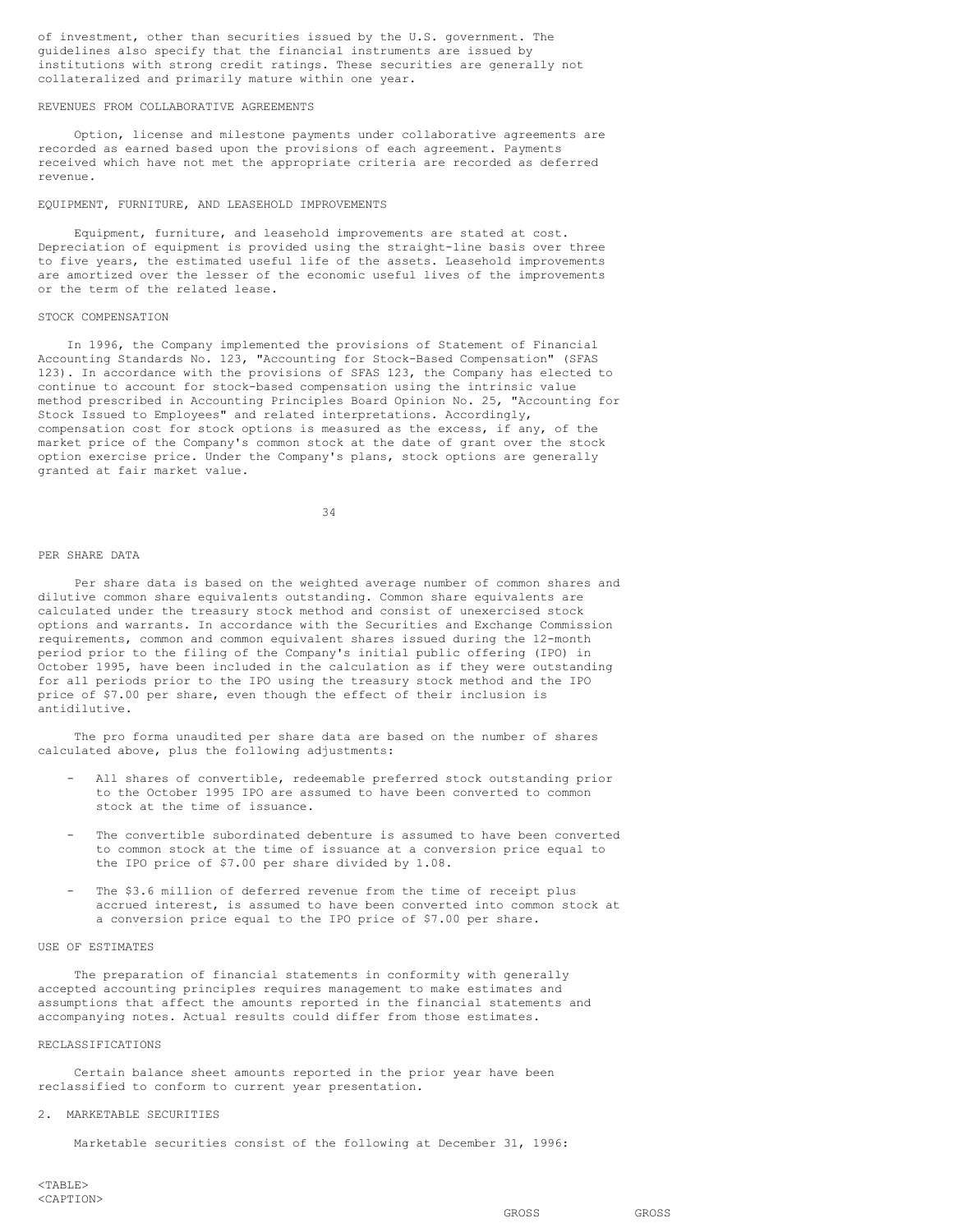|                                                                       | COST          | UNREALIZED<br>GAINS |       |    | UNREALIZED<br>LOSSES | FAIR VALUE    |
|-----------------------------------------------------------------------|---------------|---------------------|-------|----|----------------------|---------------|
| $<$ S $>$                                                             | < <sub></sub> | < <sub></sub>       |       | << |                      | < <sub></sub> |
| U.S. Government Obligations<br>Corporate Debt Securities (principally | \$11,996,089  |                     | 7,406 |    | (8, 470)             | \$11,995,025  |
| commercial paper)                                                     | 5,904,645     |                     | 1,363 |    | (6.583)              | 5,899,425     |
|                                                                       | \$17,900,734  |                     | 8,769 |    | (15, 053)            | 17,894,450    |
|                                                                       |               |                     |       |    |                      |               |

## $<$ /TABLE>

Marketable securities consist of the following at December 31, 1995:

35

# $<$ TABLE>

<CAPTION>

|                                                                       | COST          | せいいっさ<br>UNREALIZED<br>GAINS |       | 17N1.3.3<br>UNREALIZED<br>LOSSES |       | FAIR VALUE   |  |
|-----------------------------------------------------------------------|---------------|------------------------------|-------|----------------------------------|-------|--------------|--|
| $<$ S $>$                                                             | < <sub></sub> | <<                           |       | <<                               |       | <<           |  |
| U.S. Government Obligations<br>Corporate Debt Securities (principally | \$4,774,029   | S                            | 4,821 |                                  | $- -$ | \$4,778,850  |  |
| commercial paper)                                                     | 7,785,663     |                              |       |                                  |       | 7,785,663    |  |
|                                                                       | \$12,559,692  |                              | 4,821 |                                  | $- -$ | \$12,564,513 |  |
|                                                                       |               |                              |       |                                  |       |              |  |

GROSS GROSS

#### $\langle$ /TABLE>

All marketable securities at December 31, 1996 and 1995 mature within one year.

## 3. EQUIPMENT, FURNITURE, AND LEASEHOLD IMPROVEMENTS

Equipment, furniture, and leasehold improvements consist of the following:

#### <TABLE>

<CAPTION>

|                                                |                           | DECEMBER 31.              |
|------------------------------------------------|---------------------------|---------------------------|
|                                                | 1996                      | 1995                      |
| $<$ S $>$                                      | < <sub></sub>             | < <sub></sub>             |
| Laboratory equipment                           | \$1,388,738               | \$1,115,123               |
| Office furniture and equipment                 | 491.561                   | 428,762                   |
| Leasehold improvements                         | 432,925                   | 373,568                   |
|                                                | 2,313,224                 | 1,917,453                 |
| Less accumulated depreciation and amortization | 1,144,721                 | 794,364                   |
|                                                | ----------<br>\$1,168,503 | ----------<br>\$1,123,089 |
|                                                |                           |                           |
| $\langle$ /TABLE>                              |                           |                           |

4. DEBT

The Company has a Loan Agreement with Silicon Valley Bank which provides for a \$5.0 million revolving line of credit facility. Borrowings bear interest at the prime rate plus 1.0% per annum. At December 31, 1996 and December 31, 1995, there was \$5.0 million outstanding under the line of credit. The line of credit expires in August 1997 and is secured by the tangible assets of the Company. The Company is required to maintain a minimum balance of cash, cash equivalents and marketable securities in order to borrow under the line of credit.

In November 1993, the Company issued a \$3.0 million convertible subordinated debenture to Daiichi Pharmaceutical Co., Ltd. ("Daiichi") with interest at 10% per annum payable on the anniversary date of issuance. The debenture converted into 462,857 shares of common stock upon closing of the initial public offering in October 1995.

Prior to 1996, substantially all of the Company's equipment and furniture was financed through a capital lease agreement. In the aggregate, the Company has borrowed approximately \$1.4 million under the lease agreement. The obligations bear interest at rates ranging from 15.8% to 17.1%, with principal and interest payable monthly at approximately \$39,000 per month. Future minimum payments under these leases are as follows: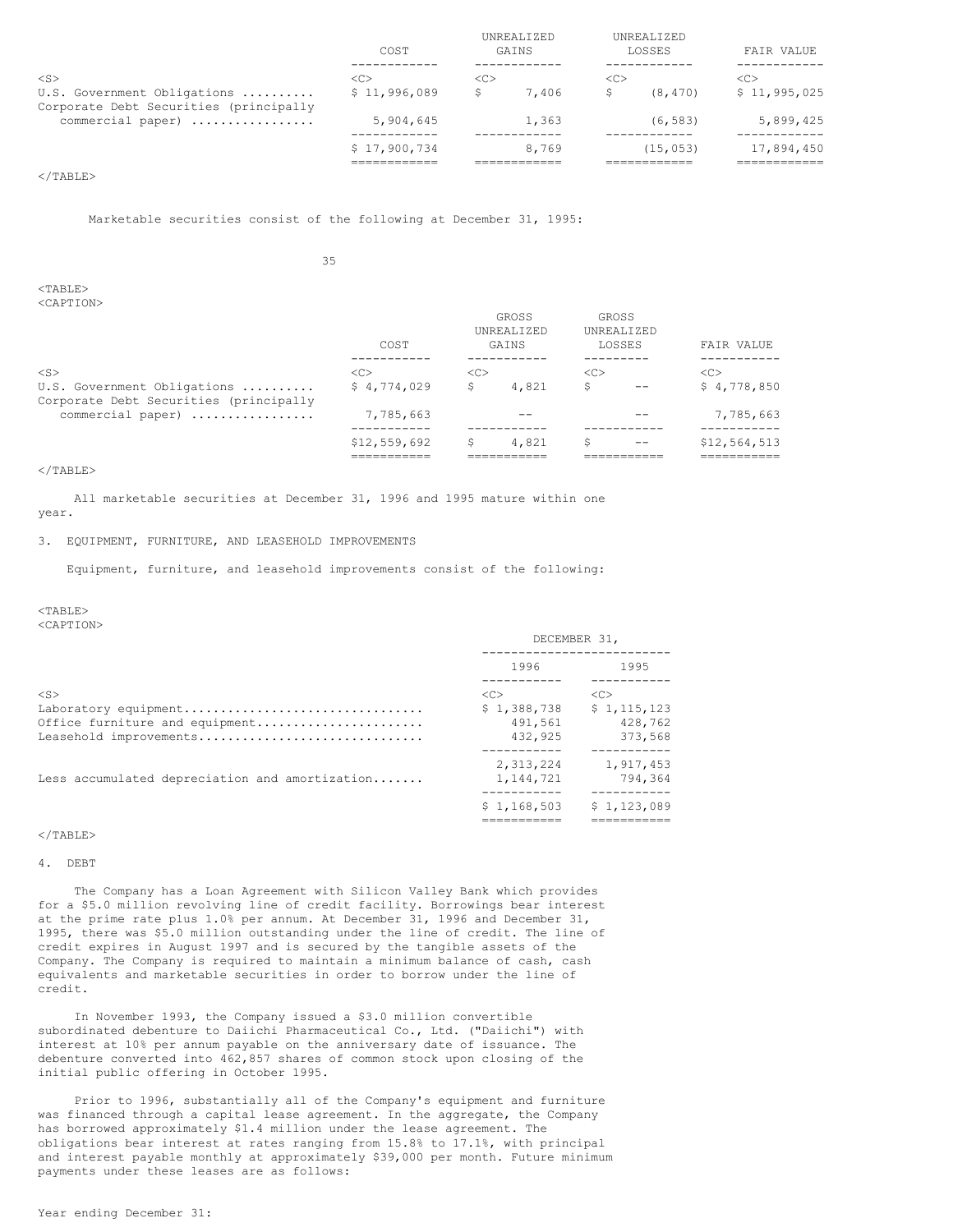| $<$ S>                                                             | < <sub><br/>\$</sub> | 295,390<br>172,576<br>67.387 |
|--------------------------------------------------------------------|----------------------|------------------------------|
| Total minimum lease payments<br>Less amounts representing interest |                      | 535,353<br>67,793            |
| Present value of minimum lease payments                            |                      | 467.560<br>228,049           |
| Capitalized lease obligations, less current portion                | S.                   | 239,511                      |

 $<$ /TABLE>

<TABLE>

5. COLLABORATIVE AGREEMENTS

36

In May 1996, the Company formed a strategic alliance with Abbott Laboratories ("Abbott") for the marketing and sale of EchoGen(R) Emulsion in the United States. The Company has primary responsibility for clinical development, regulatory affairs, and medical and technical marketing support of EchoGen, and Abbott has primary responsibility for manufacturing and United States marketing and sales. The Company has retained certain co-promotion rights to EchoGen in the United States. Under the agreement, Abbott has agreed to pay the Company \$31.0 million in license, clinical support and milestone payments, of which the Company had received \$11.0 million as of December 31, 1996. After the United States Food and Drug Administration ("FDA") has approved the marketing of EchoGen, for which there can be no assurance, the Company will receive 47 percent of net EchoGen revenues in the United States -- a portion of which the Company must use to fund its responsibilities under the agreement. Subject to early termination, the agreement spans the later of the life of the patents relating to EchoGen or the introduction of a generic equivalent by a third party. Abbott can acquire the rights to certain additional indications for EchoGen by making additional clinical support payments. In addition, Abbott paid \$4.0 million for five year warrants to acquire 500,000 shares of the Company's common stock at an exercise price of \$16.00 per share.

In October 1996, the Company expanded its strategic alliance with Abbott by signing a second agreement for EchoGen that extends Abbott's licensed territory to include: Europe, Latin America, Canada, Middle East, Africa and certain Asia/Pacific Rim countries. Under the agreement, Abbott has agreed to pay the Company \$34.6 million in payments conditioned upon the achievement of certain regulatory and commercialization milestones, of which \$12.6 million may be offset against future royalty payments. As of December 31, 1996, the Company had received \$2.0 million under the agreement. After applicable regulatory agencies have approved the marketing of EchoGen, for which there can be no assurance, the Company will receive a royalty that ranges from 36% to 42% of EchoGen net sales based on aggregate annual sales in the territory. Subject to early termination, the agreement spans the later of the life of the patents relating to EchoGen in the countries of the territory, ten years from the date of the agreement, or the introduction of a generic equivalent by a third party.

In April 1993, the Company entered into an option agreement with Daiichi and received a \$3.3 million nonrefundable payment. The agreement provided Daiichi the option to obtain an exclusive license to distribute the Company's first product to several Pacific Rim countries including Japan, Taiwan, China, and Korea (the "Territory"). Daiichi paid \$2.0 million to the Company in May 1994 as a license fee advance. Daiichi exercised its option and entered into a license agreement with the Company in March 1995, and at which time the \$2.0 million advance was recognized as revenue and the Company received an additional \$1.3 million of non-refundable license fees. Daiichi is required to pay specified amounts to the Company to maintain its product license rights, including regular quarterly payments of \$400,000, which began in the second quarter of 1995, over a period of two years, and additional payments upon achievement of certain clinical development and regulatory milestones. Total payments from Daiichi if the Company achieves the agreed-upon milestones will be \$32.0 million. As of December 31, 1996, the Company had received \$12.4 million under the agreement. Subject to early termination, the term of the license shall expire upon the later of the expiration of the last to expire patents or 10 years after the first commercial sale of the Company's first product in the Territory. The license agreement also includes product supply and royalty provisions. For all areas in the Territory outside Japan and Taiwan, Daiichi is obligated to purchase the finished product from the Company at a fixed unit price. For Japan and Taiwan, Daiichi has the option of obtaining finished goods directly from the Company or obtaining raw materials from the Company and manufacturing the product.

In October 1994, the Company entered into a letter agreement with Guerbet S.A. ("Guerbet") under which Guerbet received an option to license the Company's first product. The Company received approximately \$3.1 million as the initial option fee of which \$2.0 million (plus interest) was refundable. The Company also received additional refundable option fees totaling \$1.6 million during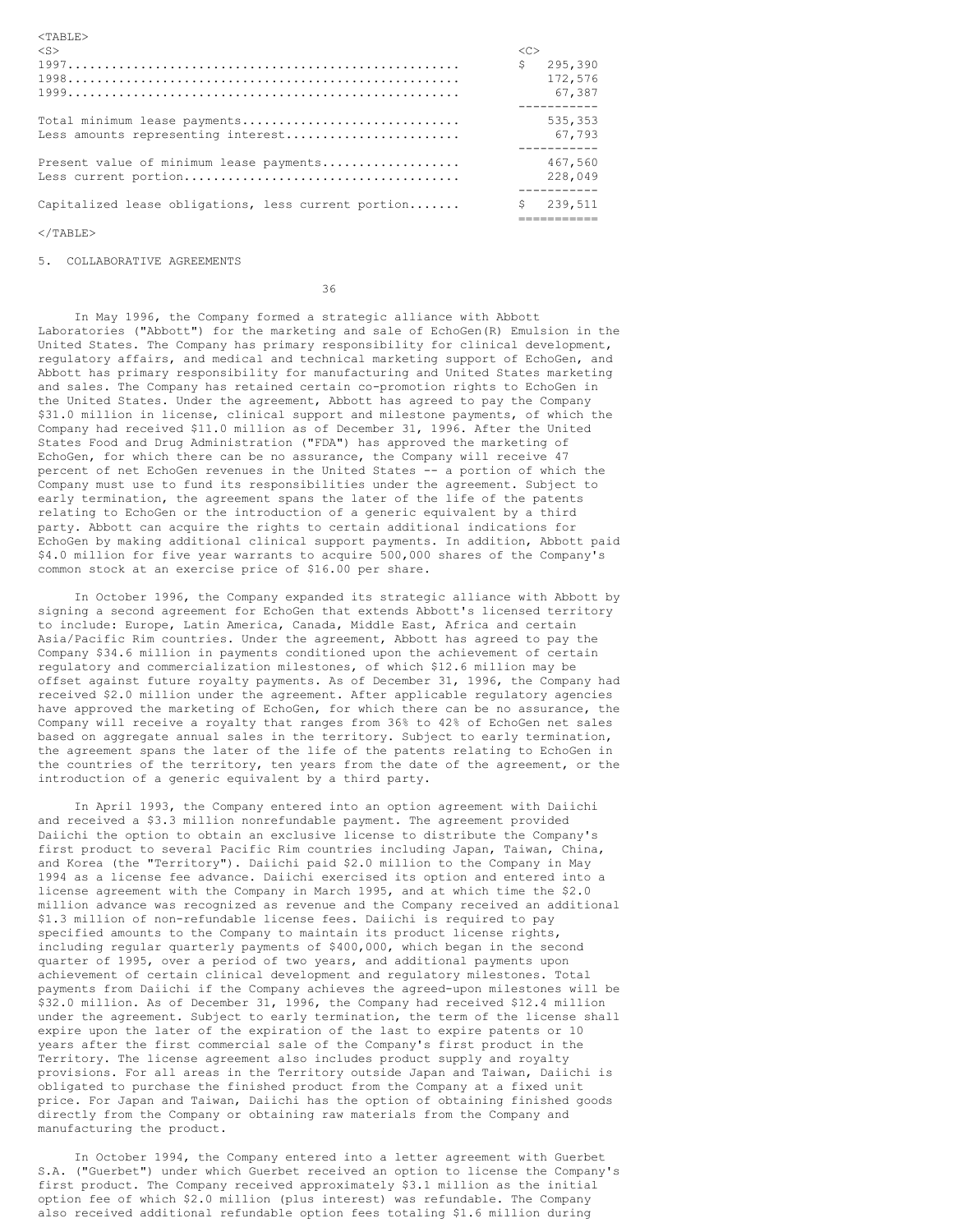1995. In August 1995, the letter agreement with Guerbet was amended to provide that the \$3.6 million in refundable option fees (plus interest) would be converted into shares of common stock upon the consummation of an initial public offering. At the time of the IPO in October 1995, the refundable option fees of \$3.6 million and accrued interest of \$245,875 were converted into 549,410 shares of common stock. In August 1996, Guerbet elected not to exercise its licensing option and the Company subsequently entered into the October 1996 agreement with Abbott for European rights to EchoGen.

37

#### 6. INCOME TAXES

Income tax expense consists of the following:

#### <TABLE> <CAPTION>

|           | YEAR ENDED DECEMBER 31, |           |            |  |  |  |
|-----------|-------------------------|-----------|------------|--|--|--|
|           | 1996                    | 1995      | 1994       |  |  |  |
|           |                         |           |            |  |  |  |
| $<$ S $>$ | <<                      | <<        | <<         |  |  |  |
| Current:  |                         |           |            |  |  |  |
| Federal   | 50,000<br>\$.           | S         | S          |  |  |  |
| State     |                         | 1,644     | 800        |  |  |  |
| Foreign   | 460,000                 | 330,000   | 352,646    |  |  |  |
|           |                         |           |            |  |  |  |
|           | 510,000                 | 331,644   | 353,446    |  |  |  |
| Deferred: |                         |           |            |  |  |  |
| Federal   |                         |           |            |  |  |  |
| State     |                         |           |            |  |  |  |
| Foreign   |                         | 200,000   | (200, 000) |  |  |  |
|           |                         |           |            |  |  |  |
|           |                         | 200,000   | (200, 000) |  |  |  |
|           |                         |           |            |  |  |  |
| Total     | \$510,000               | \$531,644 | \$153,446  |  |  |  |
|           |                         |           |            |  |  |  |
|           |                         |           |            |  |  |  |

## $<$ /TABLE>

The Company's foreign income tax expense is for withholding taxes paid in Japan and France, relating to the collaborative payments made by Daiichi and Guerbet, respectively (see Note 5).

Significant components of the Company's net deferred tax assets and liabilities as of December 31, 1996 and 1995 are as follows:

#### <TABLE> <CAPTION>

| NUILL LEUIV                                            | December 31,                                                                                                 |               |  |
|--------------------------------------------------------|--------------------------------------------------------------------------------------------------------------|---------------|--|
|                                                        | 1996 — 1996 — 1997 — 1998 — 1998 — 1998 — 1998 — 1998 — 1998 — 1998 — 1998 — 1998 — 1998 — 1998 — 1998 — 199 | 1995          |  |
| $<$ S $>$                                              | <<>                                                                                                          | <<            |  |
| Deferred tax assets:                                   |                                                                                                              |               |  |
| Federal net operating loss carryforwards               | \$5,355,000                                                                                                  | \$6,190,000   |  |
| Relocation expenses                                    | 32,000                                                                                                       | 34,000        |  |
| Accrued expenses and other                             | 133,000                                                                                                      | 40,000        |  |
| Research and development credits                       | 691,000                                                                                                      | 530,000       |  |
| Foreign tax credits                                    | 1,143,000                                                                                                    | 683,000       |  |
| Deferred compensation                                  | 112,000                                                                                                      | (32,000)      |  |
|                                                        |                                                                                                              | -----------   |  |
| Total deferred tax assets<br>Deferred tax liabilities: | 7,466,000                                                                                                    | 7,445,000     |  |
| Tax in excess of book depreciation expense             | (107,000)                                                                                                    | (64,000)      |  |
| Gross deferred tax assets                              | 7,359,000                                                                                                    | 7,381,000     |  |
| Valuation allowance for net deferred tax assets        | (7, 359, 000)                                                                                                | (7, 381, 000) |  |
|                                                        |                                                                                                              | --------      |  |
| Net deferred tax assets                                |                                                                                                              | Ŝ.            |  |
|                                                        | ===========                                                                                                  | ===========   |  |

#### $\langle$ /TABLE>

Due to the uncertainty of the Company's ability to continue to generate taxable income to realize its net deferred tax assets at December 31, 1996 and 1995, a valuation allowance has been recognized for financial reporting purposes. The Company's valuation allowance for deferred tax assets decreased \$22,000 and increased \$2,489,000 for the years ended December 31, 1996 and 1995, respectively.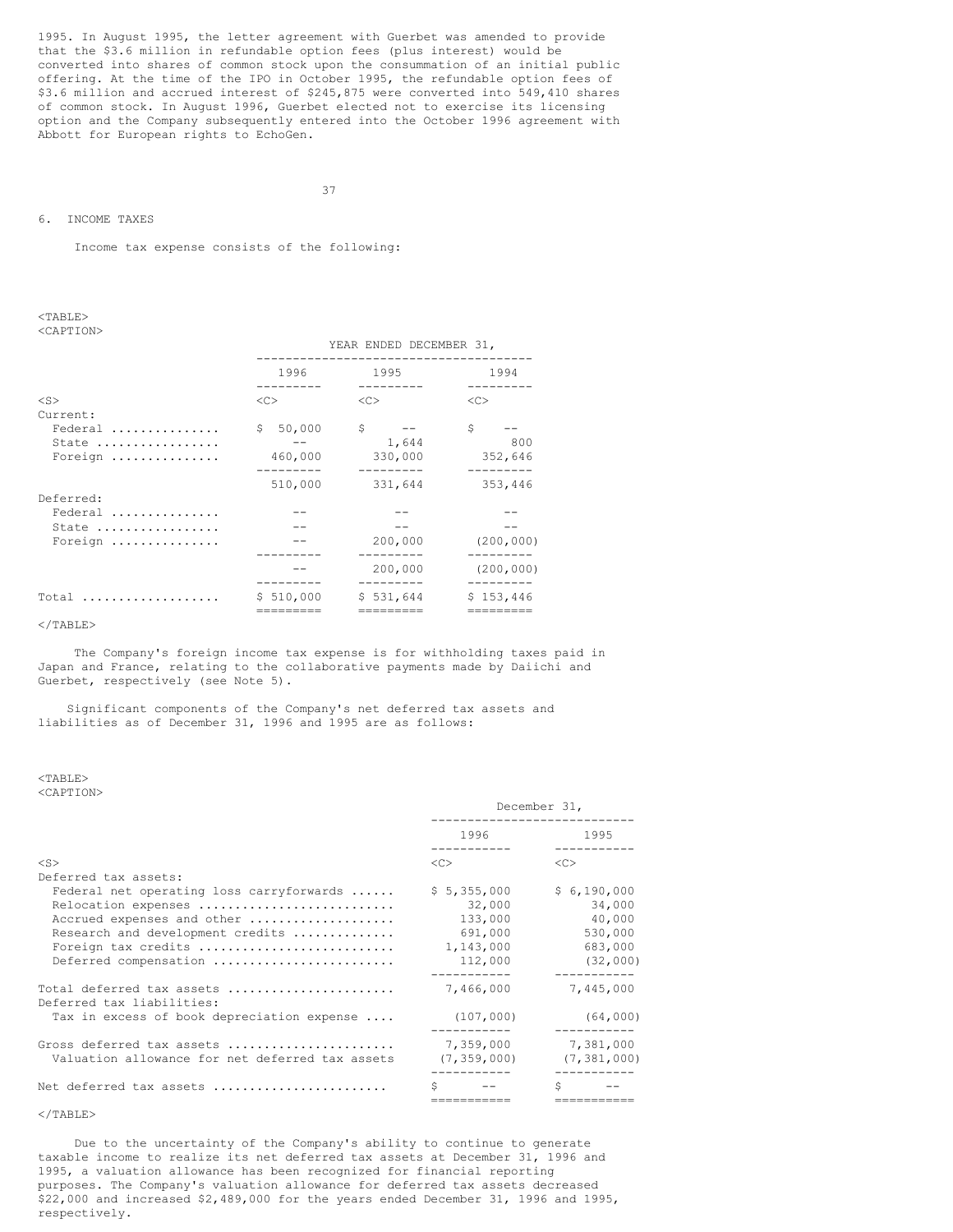The Company has federal net operating loss carryforwards of approximately \$15,800,000 at December 31, 1996, for income tax reporting purposes and research and development tax credit carryforwards of approximately \$691,000 at December 31, 1996. The federal operating loss carryforwards begin to expire in 2006. The research and development credits begin to expire in 1998.

The initial offering of common stock by the Company caused an ownership change pursuant to applicable regulations in effect under the Internal Revenue Code of 1986. Therefore, the Company's use of losses incurred through the date of ownership change will be limited during the carryforward period and may result in the expiration of net operating loss carryforwards before utilization.

7. STOCKHOLDERS' EQUITY

38

#### COMMON STOCK

In October 1995, the Company sold 3,063,750 shares of common stock in an initial public offering resulting in net proceeds of approximately \$19.0 million. Upon the completion of the public offering, all of the convertible redeemable preferred stock outstanding converted into 2,325,219 shares of common stock, and the convertible subordinated debenture converted into 462,857 shares of common stock. In addition, based on an August 1995 amendment to the Company's agreement with Guerbet, the \$3.6 million refundable option fees, plus accrued interest (\$245,875 at the time of conversion), were converted into 549,410 shares of common stock.

At December 31, 1996, the Company has reserved shares of common stock for the following purposes:

| $<$ TABLE $>$                           |                     |
|-----------------------------------------|---------------------|
| $<$ S>                                  | $\langle C \rangle$ |
| Stock Option and Restricted Stock Plans | 986,830             |
|                                         | 813,590             |
| Other Stock Options                     | 76,335              |
| Emplovee Stock Purchase Plan            | 37,628              |
|                                         |                     |
|                                         | 1,914,383           |
|                                         |                     |

 $<$ /TABLE>

#### STOCK OPTION AND RESTRICTED STOCK PURCHASE PLANS

The Company has adopted two plans which provide for the granting of incentive and nonqualified stock options and the purchase of restricted common stock. 1,200,000 shares were reserved for issuance under the employee plan and 122,137 shares were reserved under the director plan. As of December 31, 1996, there were 239,901 shares available for future grant under the plans. Employee stock options vest over a period of time determined by the Board of Directors, generally four years, and director options are fully vested at the date of grant. All options expire ten years from the date of grant. A summary of activity related to the Company's stock option plans follow:

 $<$ TABLE> <CAPTION>

| へいハビ エコロルマ |  |  |
|------------|--|--|
|            |  |  |

|                                                                  | SHARES              | EXERCISE<br>PRICE            | AVERAGE<br>EXERCISE<br><b>PRTCE</b> |
|------------------------------------------------------------------|---------------------|------------------------------|-------------------------------------|
|                                                                  | $- - - - - -$       | $\frac{1}{2}$                | $\frac{1}{2}$                       |
| $<$ S $>$                                                        | $\langle C \rangle$ | $\langle C \rangle$          | $<<$ $>$                            |
| Balance, December 31, 1993                                       |                     | $228,380$ .07 -- .33         |                                     |
| Granted                                                          |                     | $213,201$ . $33 -- .66$      |                                     |
| Exercised                                                        |                     | $(254, 875)$ .07 -- .33      |                                     |
| Canceled                                                         |                     | $(11, 164)$ .07 -- .33       |                                     |
|                                                                  | --------            |                              |                                     |
| Balance, December 31, 1994                                       |                     | $175,542$ .07 -- .66         |                                     |
| Granted                                                          |                     | $149,656$ .66 -- 8.19        |                                     |
| Exercised                                                        |                     | $(91, 578)$ .07 -- .33       |                                     |
| Canceled                                                         |                     | $(33, 604)$ .07 -- 8.19      |                                     |
|                                                                  | --------            |                              |                                     |
| Balance, December 31, 1995                                       |                     | $200,016$ .07 -- 8.19 1.94   |                                     |
| Granted                                                          |                     | $649,955$ 13.00 -- 23.00     | 14.49                               |
| Exercised                                                        |                     | $(68, 766)$ .07 -- 7.86 0.45 |                                     |
| Canceled                                                         |                     | $(34, 276)$ .07 -- 20.00     | 11.77                               |
|                                                                  | --------            |                              |                                     |
| Balance, December 31, 1996                                       | ---------           | $746.929$ .07 -- 23.00       | 12.66                               |
|                                                                  |                     |                              |                                     |
| Options exercisable at December 31, 1996<br>$\langle$ /TARLE $>$ |                     | $333,119$ .07 -- 20.00       | 12.38                               |

WEIGHTED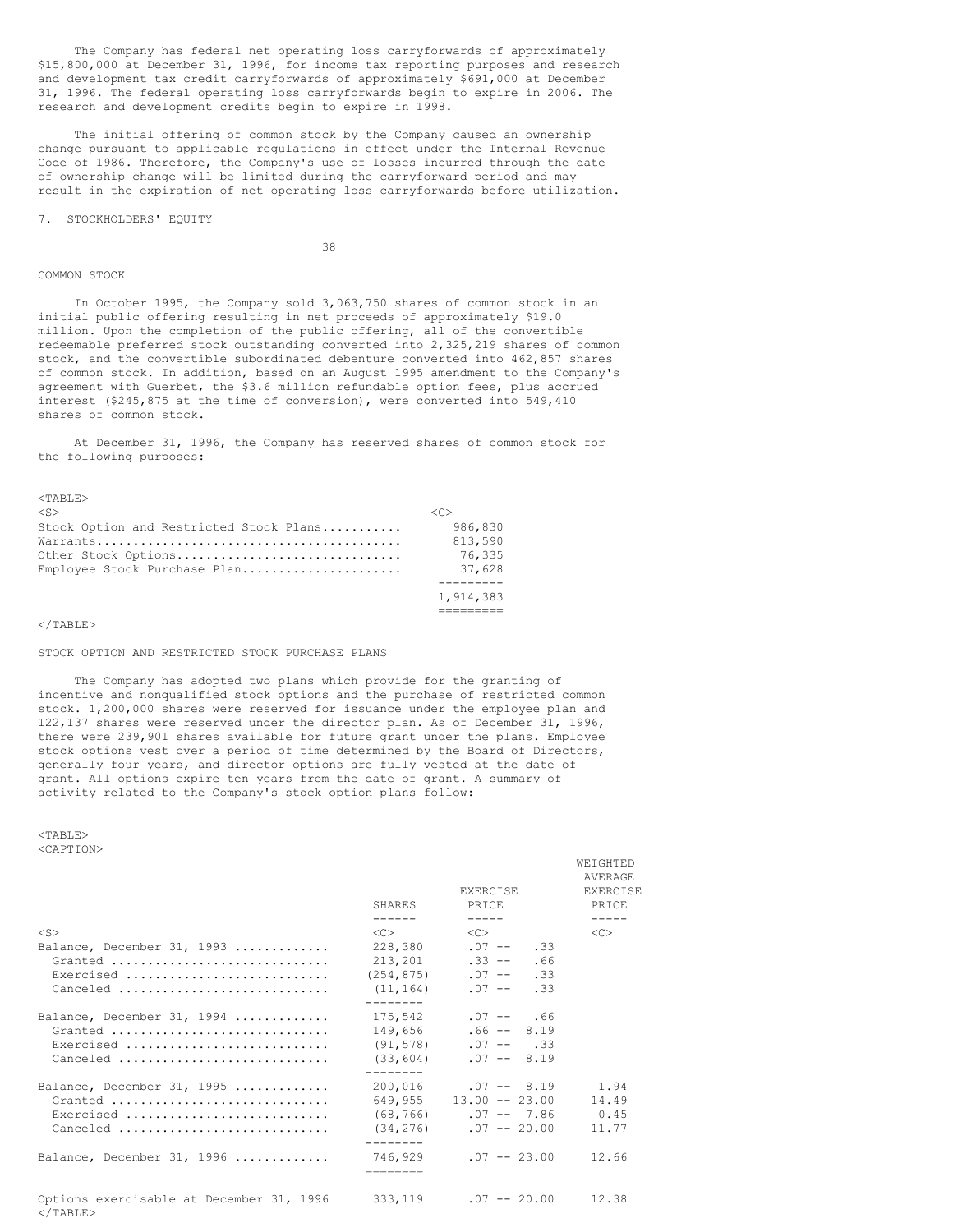The weighted-average remaining contractual life for options outstanding at December 31, 1996 was 9.01 years.

The Company is recognizing as compensation expense the excess of the deemed fair value for financial reporting purposes of the common stock issuable over the exercise price of certain options granted between December 1994 and September 1995. Amortization of deferred compensation expense for the year ended December 31, 1996, 1995 and 1994 was \$50,538, \$87,636 and \$6,510, respectively.

39

Of the shares issued upon exercise of options through December 31, 1996, 62,020 common shares are subject to reconveyance at the Company's option at the original exercise price. The reconveyance restriction lapses over a four-year period of employment for each individual.

## STOCK PURCHASE PLAN

In 1995, the Company established an employee stock purchase plan. Under the plan, employees may contribute up to 15% of their compensation to purchase shares of the Company's common stock at 85% of the stock's fair market value at the lower of the beginning or end of each three-month offering period. Shares purchased under the plan were 6,111 and 6,261 in 1996 and 1995, respectively. At December 31, 1996, 37,628 shares were reserved for future purchase by employees under the plan.

#### OTHER OPTIONS AND WARRANTS

In connection with the Abbott Agreement signed in May 1996, Abbott purchased, for \$4.0 million, warrants to acquire 500,000 shares of common stock. The warrants are exercisable for five years at \$16.00 per share.

In connection with bridge financing prior to the IPO, the Company issued warrants to purchase an aggregate of 303,590 shares of common stock at exercise prices ranging from \$5.24 to \$7.05 per share. The warrants expire at various times from October 1998 through July 2000. In 1996, 5,361 warrants were exercised at \$7.05 per share.

In September 1994, the Board of Directors granted an option, expiring in 2004, to purchase 76,335 shares of common stock to the Company's President and Chief Executive Officer. The option is exercisable at \$.66 per share. In connection with the grant, the Company recorded deferred compensation of \$50,000, representing the excess of the deemed fair value for financial reporting purposes of the common stock issuable over the exercise price, which amount is being amortized over the vesting period of the option.

In connection with the deferral of the payment of reimbursements related to the relocation of the Company's executive offices (see Note 9), the Company, in November 1994, issued warrants to purchase an aggregate of 17,949 shares of Common Stock to three executive officers of the Company at an exercise price of \$6.55 per share, which warrants expire in November 1999. In 1996, 2,588 warrants were exercised.

#### SHAREHOLDER RIGHTS PLAN

In 1996, the Board of Directors of the Company adopted a Shareholder Rights Plan ("Plan"). Under the Plan, the Board declared a dividend of one Preferred Stock Purchase Right ("Right") for each outstanding common share of the Company. The Rights have an exercise price of \$140 per Right and provide the holders with the right to purchase, in the event a person or group acquires 15% or more of the Company's common stock, additional shares of the Company's common stock having a market value equal to two times the exercise price of the Right. The Rights expire in 2006.

## ACCOUNTING FOR STOCK-BASED COMPENSATION

In 1996, the Company implemented the provisions of Statement of Financial Accounting Standards No. 123, "Accounting for Stock-Based Compensation" (SFAS 123). In accordance with the provisions of SFAS 123, the Company has elected to continue following the intrinsic value method allowed under the statement for its stock option plans and present pro forma disclosures using the fair value method.

Had the Company elected to recognize compensation cost based on the fair value of the options as prescribed by SFAS 123, the pro forma amounts for net income (loss) and associated per share amounts would have been \$0.3 million or \$.03 per share for the year ended December 31, 1996 and (\$6.0) million or \$(1.78) per share for the year ended December 31, 1995. The fair value of each option is estimated using the Black-Scholes option pricing model. The assumptions used in this model include an estimated option life of 4 years, expected stock price volatility of .645, and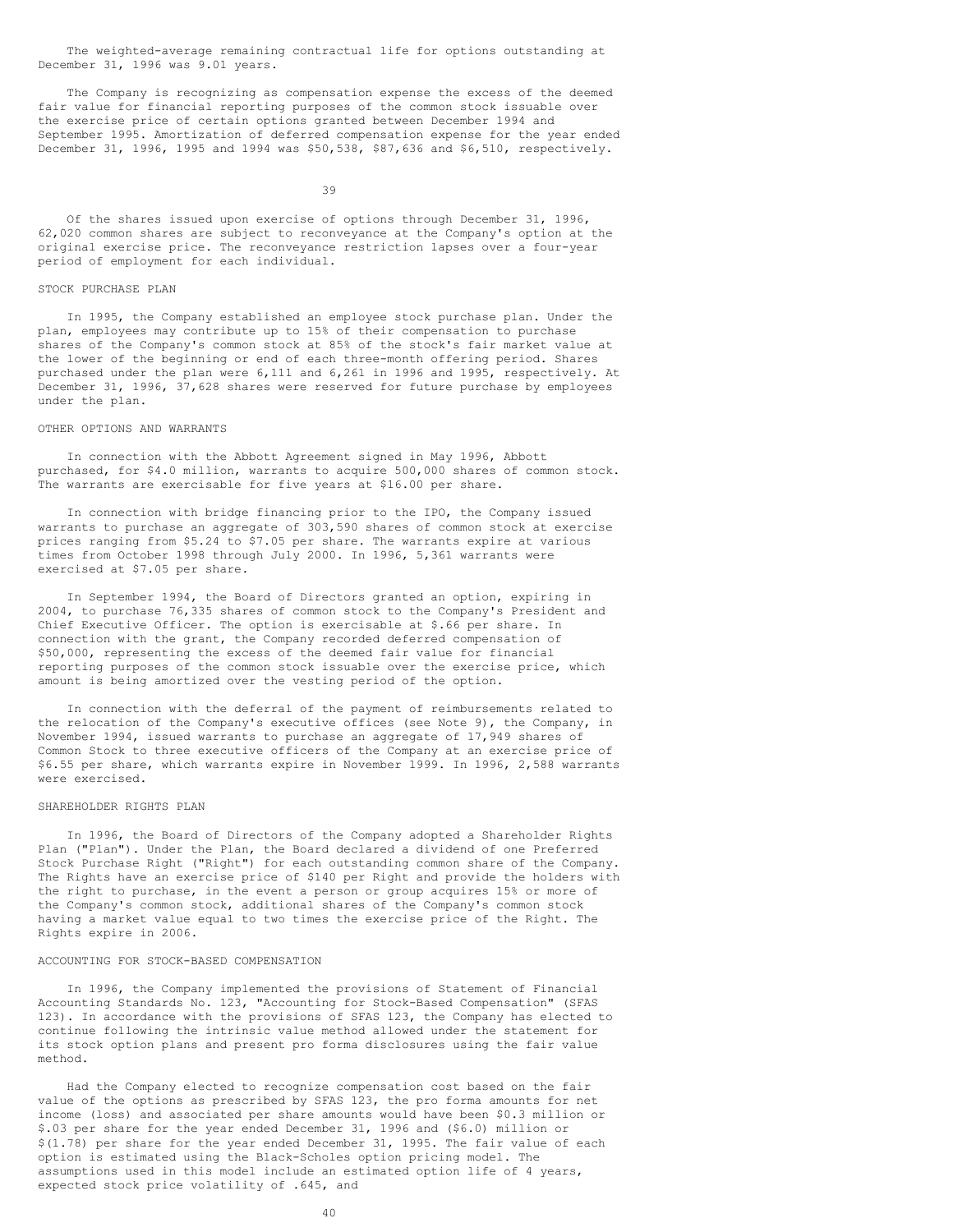a risk-free interest rate at the grant date ranging from 5.32% to 7.70%. The weighted average fair value of option granted during 1996 and 1995 was \$6.72 and \$4.43, respectively, per share.

## 8. COMMITMENTS

The Company has leased office and laboratory space under an operating lease agreement which expires in May 1999. The Company has the option to extend this lease for an additional three years at 95% of the then fair market value of the premises. Future minimum lease payments are as follows:

<TABLE>

|  | \$314,000 |
|--|-----------|
|  | 321,000   |
|  | 107,000   |
|  |           |
|  | \$742,000 |
|  |           |

#### $<$ /TABLE>

Rental expense for the years ended December 31, 1996, 1995 and 1994 was approximately \$340,000, \$328,000 and \$292,000, respectively.

In May 1993, the Company entered into a manufacturing and supply agreement with Abbott. In the event that EchoGen is approved by the United States Food & Drug Administration, the Company is obligated to purchase certain minimum quantities of materials from Abbott or make cash payments for the shortages from the predetermined purchase level over a five-year period.

#### 9. RELOCATION EXPENSES

In May 1994, the Company moved its offices and laboratories from California to Washington. Relocation expenses of approximately \$2.0 million were recognized in 1994 relating to the move. The expenses include the direct costs of moving the Company's people and assets, reimbursement of employees who relocated under the Company's relocation program and an accrual for lease costs and asset write-offs relating to the California facility.

#### 41

#### PART III

#### ITEM 10. DIRECTORS AND EXECUTIVE OFFICERS OF THE REGISTRANT

The information required hereunder is incorporated by reference from the sections of the Company's Proxy Statement to be filed in connection with its 1997 Annual Meeting of Stockholders entitled "Nominees" and "Other Executive Officers."

#### ITEM 11. EXECUTIVE COMPENSATION

The information required hereunder is incorporated by reference from the sections of the Company's Proxy Statement to be filed in connection with its 1997 Annual Meeting of Stockholders entitled "Executive Compensation."

## ITEM 12. SECURITY OWNERSHIP OF CERTAIN BENEFICIAL OWNERS AND MANAGEMENT

The information required hereunder is incorporated by reference from the sections of the Company's Proxy Statement to be filed in connection with its 1997 Annual Meeting of Stockholders entitled "Security Ownership of Management and Certain Beneficial Owners."

## ITEM 13. CERTAIN RELATIONSHIPS AND RELATED TRANSACTIONS

The information required hereunder is incorporated by reference from the sections of the Company's Proxy Statement to be filed in connection with its 1997 Annual Meeting of Stockholders entitled "Executive Compensation" and "Compensation Committee Interlocks and Insider Participation."

#### 42

#### PART IV

#### ITEM 14. EXHIBITS, FINANCIAL STATEMENT SCHEDULES AND REPORTS ON FORM 8-K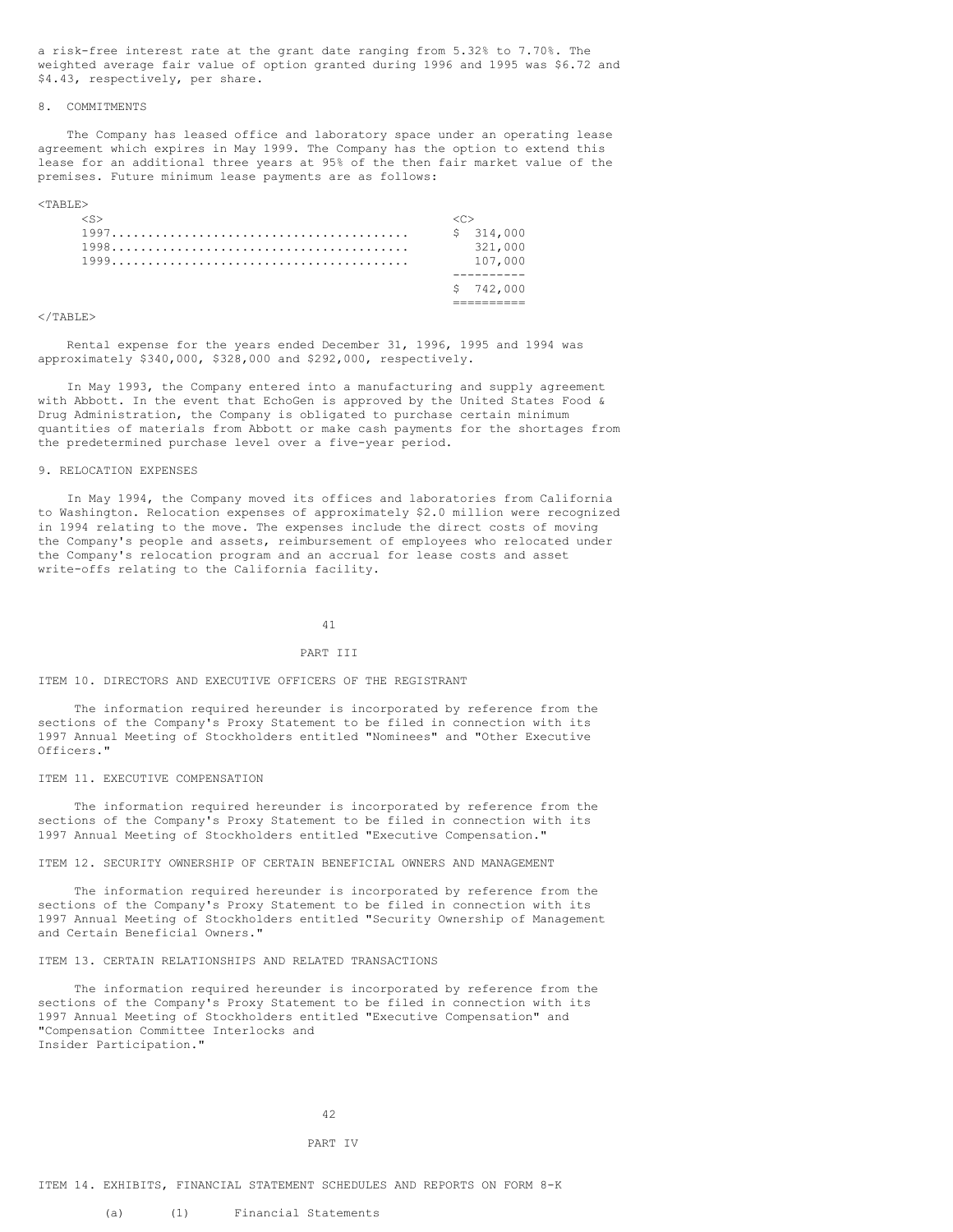The financial statements filed as a part of this Report are listed on the "Index to Financial Statements" on Page 28.

- (2) All schedules are omitted because they are not required or the required information is included in the financial statements or notes thereto.
- (3) Exhibits

# Index to Exhibits

<TABLE>

| $<$ CAPTION $>$   |                  |                                                                                                                                                               |               |
|-------------------|------------------|---------------------------------------------------------------------------------------------------------------------------------------------------------------|---------------|
|                   | Exhibit No.      | Description                                                                                                                                                   | Location      |
|                   | $<$ S $>$<br>3.2 | <<<br>Amended and Restated Certificate of Incorporation of the Company.                                                                                       | <<<br>$\star$ |
|                   | 3.4              | Amended and Restated Bylaws of the Company.                                                                                                                   | $\star$       |
|                   | 4.1              | Specimen Certificate of Common Stock.                                                                                                                         | $\star$       |
|                   | 4.2              | Rights Agreement, dated as of August 23, 1996, between the<br>Company and U.S. Stock Transfer Corporation.                                                    | $***$         |
|                   | 10.1             | SONUS Pharmaceuticals, Inc. Incentive Stock Option, Nonqualified<br>Stock Option and Restricted Stock Purchase Plan -- 1991 (the<br>"1991 Plan"), as amended. | $\star$       |
|                   | 10.2             | Form of Incentive Stock Option Agreement pertaining to the 1991 Plan.                                                                                         | $\star$       |
|                   | 10.3             | Form of Nonqualified Stock Option Agreement pertaining to<br>the 1991 Plan.                                                                                   | $\star$       |
| $\langle$ /TABLE> | 10.4             | Form of Restricted Stock Purchase Agreement pertaining to the<br>1991 Plan.                                                                                   | $\star$       |

43

| <s></s> | <c></c>                                                                                                                                                                                               | < <sub></sub> |
|---------|-------------------------------------------------------------------------------------------------------------------------------------------------------------------------------------------------------|---------------|
| 10.5    | SONUS Pharmaceuticals, Inc. 1995 Stock Option Plan for Directors<br>(the "Director Plan").                                                                                                            | $\star$       |
| 10.6    | Form of Stock Option Agreement pertaining to the Director Plan.                                                                                                                                       | $\star$       |
| 10.12   | License Agreement dated as of March 31, 1995 by and between the<br>Company and Daiichi Company (portions omitted pursuant to Rule 406<br>of the Securities Act of 1933, as amended (the "1933 Act")). | $\star$       |

 $<$ /TABLE>

<TABLE>

44

| $<$ TABLE> |           |                                                                                                                                                                                                               |         |
|------------|-----------|---------------------------------------------------------------------------------------------------------------------------------------------------------------------------------------------------------------|---------|
|            | $<$ S $>$ | <<                                                                                                                                                                                                            | <<      |
|            | 10.14     | Contrast Agent Development and Supply Agreement dated May 6, 1993<br>by and between the Company and Abbott Laboratories, Inc. (portions<br>omitted pursuant to Rule 406 of the 1933 Act).                     | $\star$ |
|            | 10.14A    | Amendment to Contrast Agent Development and Supply Agreement<br>dated August 22, 1995 by and between the Company and Abbott<br>Laboratories, Inc. (portions omitted pursuant to Rule 406 of the<br>1933 Act). | $\star$ |
|            | 10.15     | Lease Agreement dated February 26, 1992 by and between the Company<br>and Cambridge Park Partners, L.P.                                                                                                       | $\star$ |
|            | 10.16     | First Amendment to Lease dated December 15, 1994 by and between<br>the Company and Cambridge Park Partners, L.P.                                                                                              | $\star$ |
|            | 10.17     | Sublease dated December 15, 1994 by and between the Company and<br>McGaw, Inc.                                                                                                                                | $\star$ |
|            | 10.18     | Lease Agreement dated January 17, 1994 between the Company and WRC<br>Properties, Inc.                                                                                                                        | $\star$ |
|            | 10.19     | Form of Indemnification Agreement for Officers and Directors of<br>the Company.                                                                                                                               | $\star$ |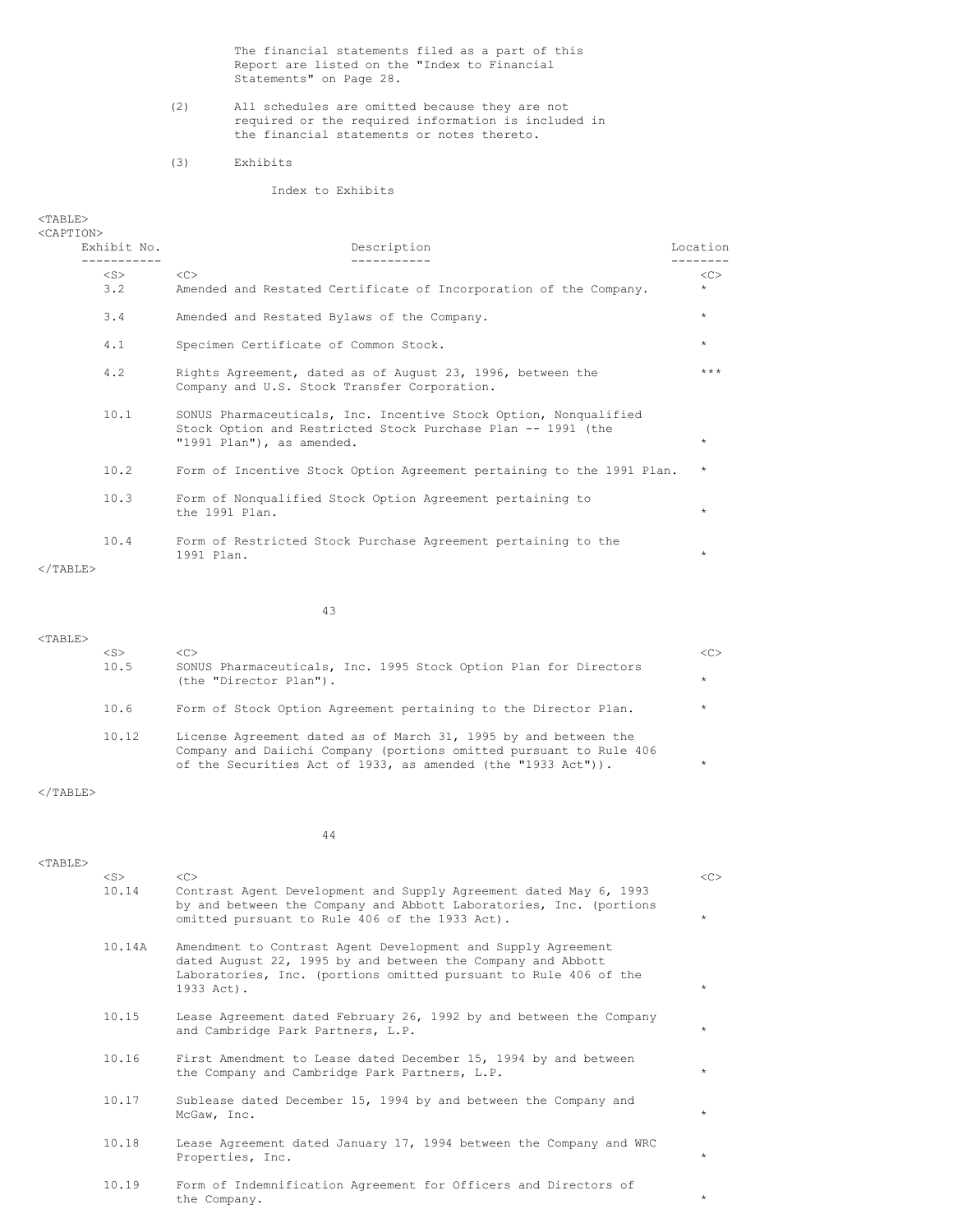10.20 Manufacturing Agreement dated August 2, 1995 by and between the Company and Pharmaceutical Education and Development Foundation of the Medical University of South Carolina (portions omitted pursuant to Rule 406 of the 1933 Act).

 $<$ /TABLE>

45

| $<$ TABLE>        |                    |                                                                                                                                                                   |         |
|-------------------|--------------------|-------------------------------------------------------------------------------------------------------------------------------------------------------------------|---------|
|                   | $<$ S $>$<br>10.21 | $<<$ $C>$<br>Loan and Security Agreement dated August 11, 1995 by and between                                                                                     | <<      |
|                   |                    | the Company and Silicon Valley Bank.                                                                                                                              | $\star$ |
|                   | 10.22              | SONUS Pharmaceuticals, Inc. Employee Stock Purchase Plan.                                                                                                         | $***$   |
|                   | 10.24              | Employment Agreement, effective as of January 16, 1996,<br>by and between the Company and Steven C. Quay, M.D., Ph.D.                                             | #       |
|                   | 10.25              | Agreement between Abbott Laboratories, Inc. and the Company,<br>dated May 14, 1996 (portions omitted pursuant to Rule 24b-2).                                     | ##      |
|                   | 10.26              | Third Amended and Restated Registration Rights Agreement<br>dated as of May 15, 1996.                                                                             | # # #   |
|                   | 10.28              | International License Agreement, dated October 1, 1996, by and<br>between Abbott Laboratories, Inc. and the Company (portions<br>omitted pursuant to Rule 24b-2). | # # # # |
|                   | 11.1               | Computation of pro forma net loss per share.                                                                                                                      | $+$     |
|                   | 11.2               | Computation of historical net income (loss) per share.                                                                                                            | $+$     |
|                   | 23.1               | Consent of Ernst & Young LLP, Independent Auditors                                                                                                                | $+$     |
|                   | 24.1               | Power of Attorney (included on the Signature Page of this<br>Annual Report on Form 10-K).                                                                         |         |
| $\langle$ /TABLE> | 27.1               | Financial Data Schedule.                                                                                                                                          | $^{+}$  |

Executive Compensation Plans and Arrangements

## <TABLE>

#### <CAPTION>

| Exhibit No. | Description                                                                 | Location   |
|-------------|-----------------------------------------------------------------------------|------------|
|             |                                                                             |            |
| $<$ S $>$   | <<                                                                          | <<         |
| 10.1        | 1991 Plan.                                                                  | $\star$    |
| 10.2        | Form of Incentive Stock Option Agreement pertaining to<br>the 1991 Plan.    | $\star$    |
| 10.3        | Form of Nonqualified Stock Option Agreement pertaining<br>to the 1991 Plan. | $\star$    |
| 10.4        | Form of Restricted Stock Purchase Agreement pertaining to<br>the 1991 Plan. | $\star$    |
| 10.5        | Director Plan.                                                              | $^{\star}$ |

 $<$ /TABLE>

## 46

| $<$ TABLE> |           |                                                                                                                          |         |
|------------|-----------|--------------------------------------------------------------------------------------------------------------------------|---------|
|            | $<$ S $>$ | < <sub></sub>                                                                                                            | <<>     |
|            | 10.6      | Form of Stock Option Agreement pertaining to the Director<br>Plan.                                                       | $\star$ |
|            | 10.22     | SONUS Pharmaceuticals, Inc. Employee Stock Purchase Plan.                                                                | $***$   |
|            | 10.24     | Employment Agreement, effective as of January 16, 1996,<br>by and between the Company and Steven C. Quay, M.D.,<br>Ph.D. |         |

 $<$ /TABLE $>$ 

- ----------

- \* Incorporated by reference to the referenced exhibit number to the Company's Registration Statement on Form S-1, Reg. No. 33-96112.
- \*\* Incorporated by reference to Exhibit 4.7 to the Company's Registration Statement on Form S-8, Registration No. 33-80623.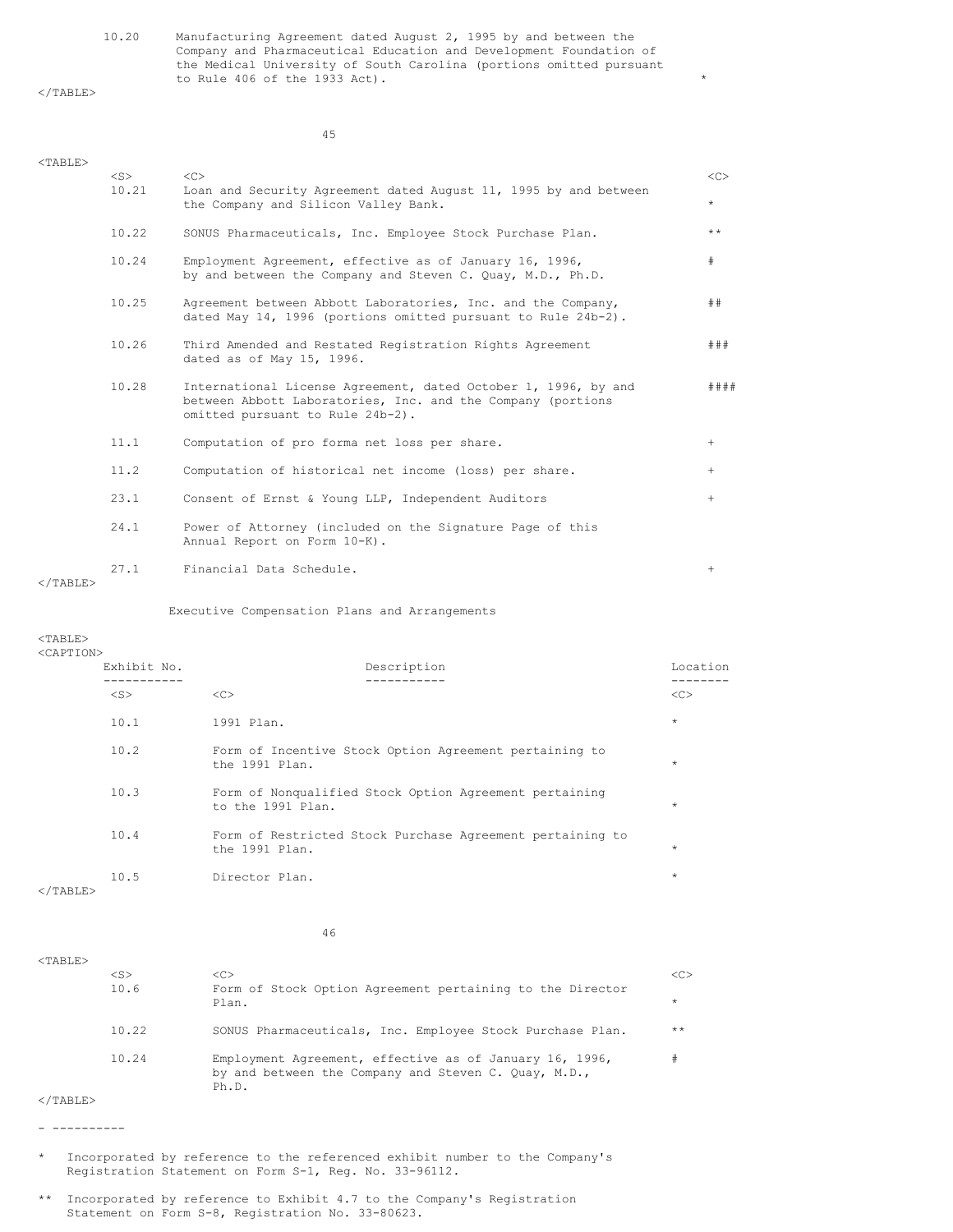- \*\*\* Incorporated by reference to the Company's Registration Statement on Form 8-A, dated August 23, 1996.
- Incorporated by reference to the referenced exhibit number to the Company's Quarterly Report on Form 10-Q for the quarterly period ended March 31, 1996.
- ## Incorporated by reference to the referenced exhibit number to the Company's Current Report on Form 8-K dated May 14, 1996.
- ### Incorporated by reference to the referenced exhibit number to the Company's Quarterly Report on Form 10-Q for the quarterly period ended June 30, 1996.
- ####Incorporated by reference to the referenced exhibit number to the Company's Current Report on Form 8-K dated October 1, 1996.
- + Filed herewith

(b) Reports on Form 8-K

The Company filed the following report on Form 8-K during the quarter ended December 31 1996:

1. The Registrant filed a report on Form 8-K on October 8, 1996 in connection with the International License Agreement between Abbott Laboratories and SONUS Pharmaceuticals, Inc. dated October 1, 1996.

EchoGen(R) is a registered trademark and High-Q Factor(TM) and PhaseShift(TM) are trademarks of SONUS Pharmaceuticals, Inc.

### 47

## SIGNATURES

Pursuant to the requirements of Section 13 or 15(d) of the Securities Exchange Act of 1934, the Registrant has duly caused this report to be signed on its behalf by the undersigned thereunto duly authorized, in the City of Bothell, State of Washington, on March 18, 1997.

#### SONUS PHARMACEUTICALS, INC.

| Dated: | March 18, 1997 | By: /s/ Steven C. Quay, M.D., Ph.D.                                               |
|--------|----------------|-----------------------------------------------------------------------------------|
|        |                | Steven C. Ouay, M.D., Ph.D.<br>President, Chief Executive<br>Officer and Director |

We, the undersigned directors and officers of SONUS Pharmaceuticals, Inc., do hereby constitute and appoint Steven C. Quay, M.D., Ph.D. and Gregory Sessler our true and lawful attorneys and agents, with full powers of substitution to do any and all acts and things in our name and behalf in our capacities as directors and officers and to execute any and all instruments for us and in our names in the capacities indicated below, which said attorneys and agents may deem necessary or advisable to enable said corporation to comply with the Securities Exchange Act of 1934, as amended, and any rules, regulations and requirements of the Securities and Exchange Commission, in connection with this Annual Report on Form 10-K, including specifically but without limitation, power and authority to sign for us or any of us in our names in the capacities indicated below, any and all amendments hereto; and we do hereby ratify and confirm all that said attorneys and agents, shall do or cause to be done by virtue hereof.

Pursuant to the requirements of the Securities Exchange Act of 1934, this report has been signed below by the following persons on behalf of the registrant and in the capacities and on the dates indicated.

| AI AD BEZ                       |                                                     |                |
|---------------------------------|-----------------------------------------------------|----------------|
| $<$ S $>$                       | < <sub></sub>                                       | <<             |
| /s/ Steven C. Quay, M.D., Ph.D. | President, Chief Executive<br>Officer and Director  | March 18, 1997 |
| Steven C. Quay, M.D., Ph.D.     | (Principal Executive Officer)                       |                |
| /s/ Gregory Sessler             | Chief Financial Officer<br>(Principal Financial and | March 18, 1997 |
| Gregory Sessler                 | Principal Accounting Officer)                       |                |
| /s/ Donald B. Milder            | Director                                            | March 18, 1997 |
|                                 |                                                     |                |

 $2020T$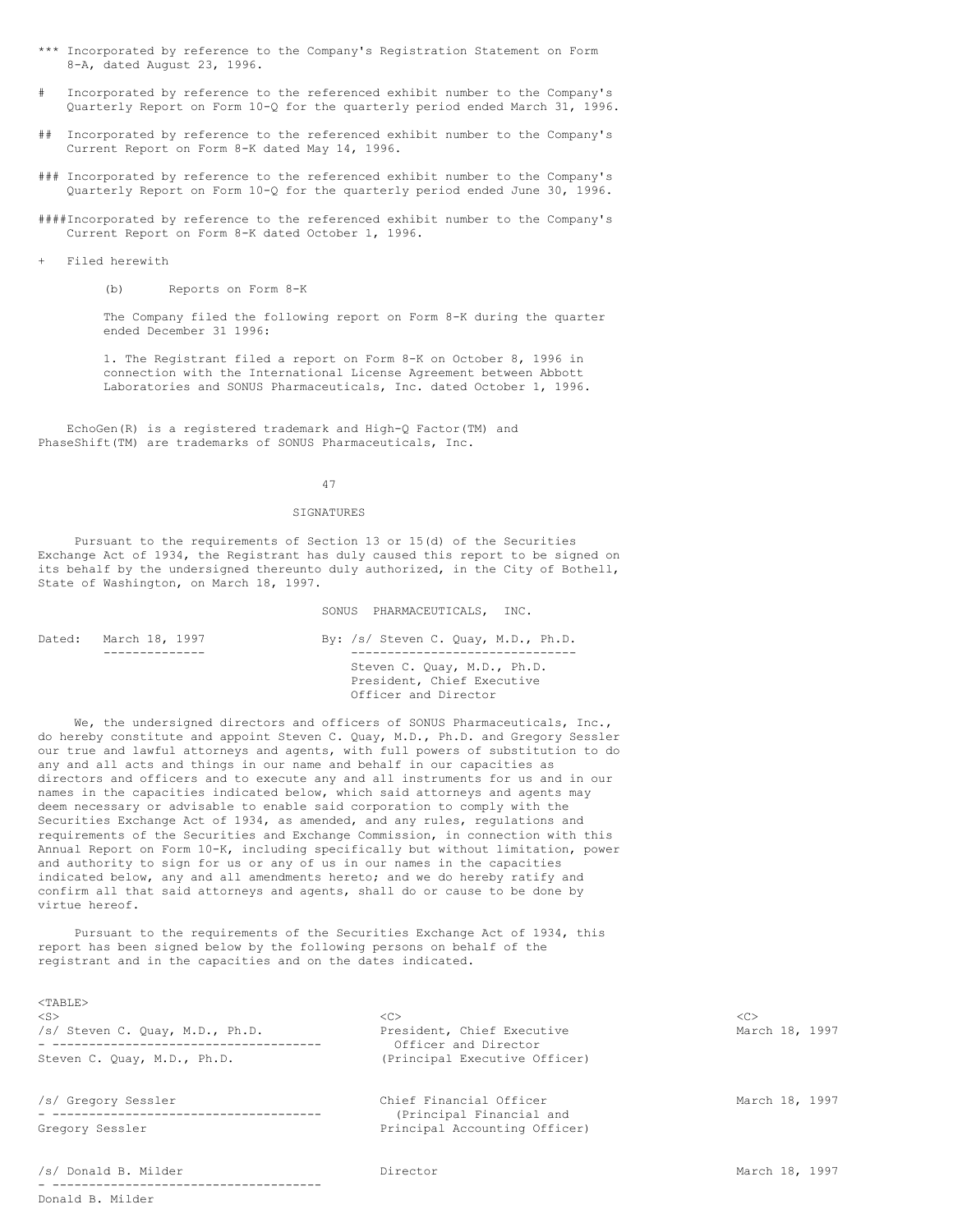/s/ Harry A. Shoff Director March 18, 1997

- ------------------------------------- Harry A. Shoff

- ------------------------------------- Director March , 1997 Dwight Winstead

 $\langle$ /TABLE $>$ 

48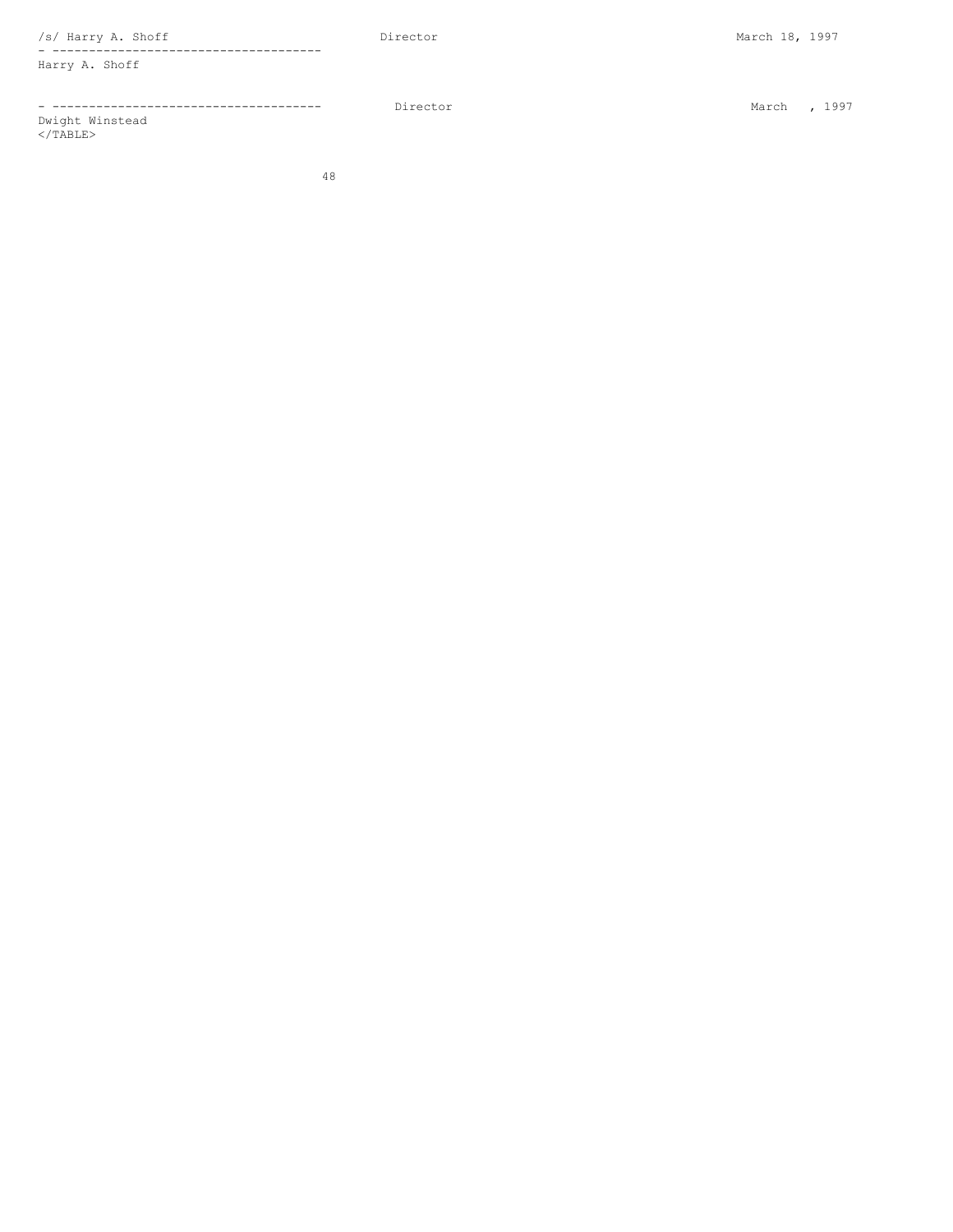# EXHIBIT 11.1

# SONUS PHARMACEUTICALS, INC.

COMPUTATION OF PRO FORMA NET LOSS PER SHARE

 $<$ TABLE $>$ <CAPTION>

|                                                                                                                                                                                                                                                                                   | Year Ended December 31,<br>_____________________                                      |                     |                         |
|-----------------------------------------------------------------------------------------------------------------------------------------------------------------------------------------------------------------------------------------------------------------------------------|---------------------------------------------------------------------------------------|---------------------|-------------------------|
|                                                                                                                                                                                                                                                                                   | 1995 1994                                                                             |                     |                         |
| $<$ S $>$                                                                                                                                                                                                                                                                         | $\langle C \rangle$<br>$$(5, 938, 941)$ $$(8, 897, 275)$<br>========================= | $\langle C \rangle$ |                         |
| Weighted average common shares giving effect to the<br>conversion of preferred stock into common stock for                                                                                                                                                                        |                                                                                       |                     |                         |
| all periods through the closing date of the initial public<br>Net effect of stock options exercised and stock options<br>and warrants granted during the 12 months prior to the Company's filing of<br>its initial public offering, at less than offering price, calculated using | 1,841,064 2,293,799                                                                   |                     |                         |
| the treasury stock method at the offering price of \$7 per share, and treated<br>as outstanding for all periods through the<br>Effect of assumed conversion of the convertible                                                                                                    | 73.297                                                                                |                     | 262,943                 |
| subordinated debenture into common stock using the<br>initial public offering price of \$7 per share<br>Effect of assumed conversion of \$3.6 million of deferred                                                                                                                 | 367,266                                                                               |                     | 462,857                 |
| revenue from the time of receipt, plus accrued interest                                                                                                                                                                                                                           |                                                                                       |                     |                         |
| Shares used in computation of pro forma net loss per share  5,981,021 4,927,643                                                                                                                                                                                                   |                                                                                       |                     | -----------             |
|                                                                                                                                                                                                                                                                                   | (0.99)<br>------------                                                                |                     | (1, 80)<br>------------ |

</TABLE>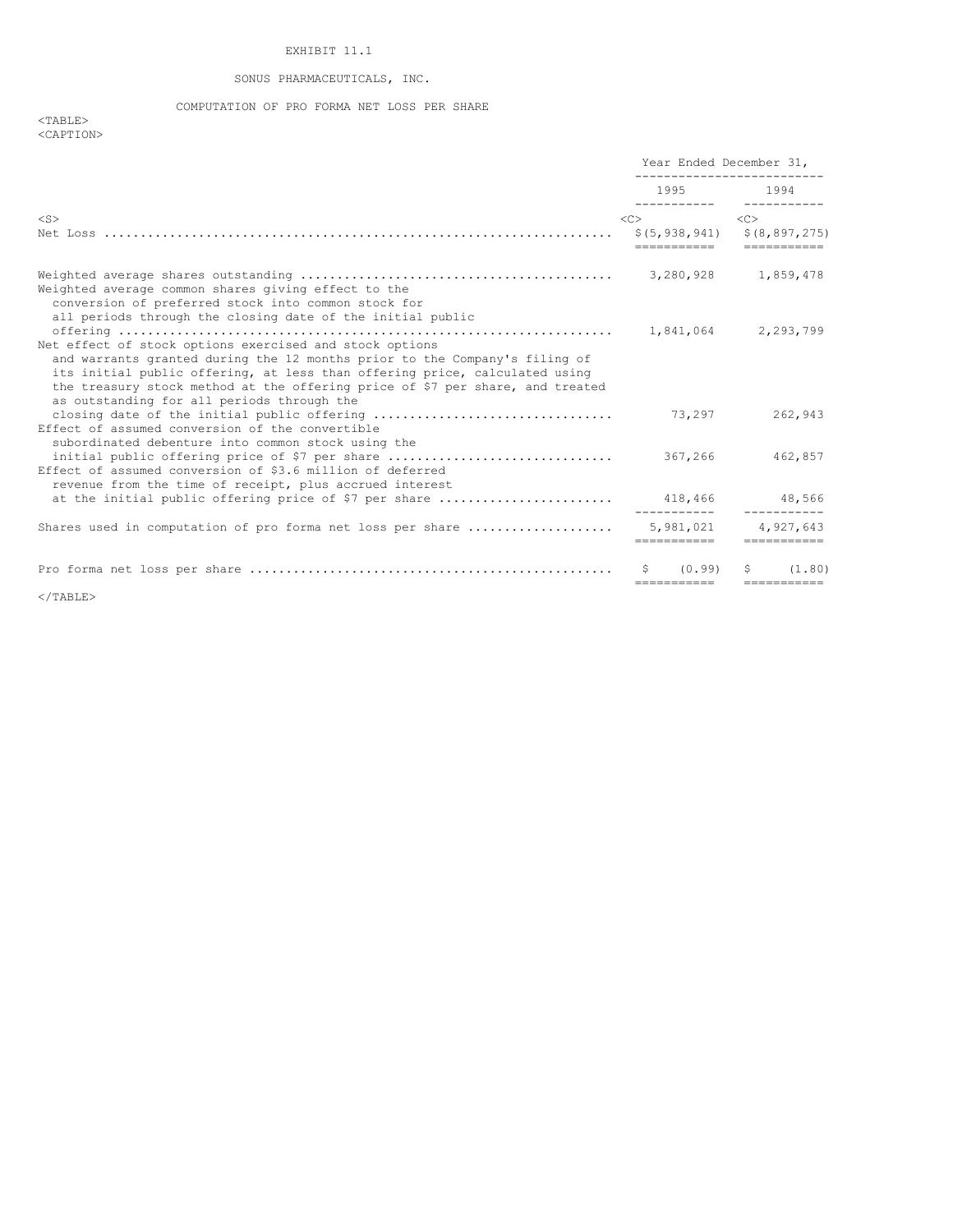# EXHIBIT 11.2

# SONUS PHARMACEUTICALS, INC.

COMPUTATION OF HISTORICAL NET INCOME (LOSS) PER SHARE

 $<$ TABLE> <CAPTION>

|                                                                                                                                                                                                                                                                                                                                                                                                            | Year Ended December 31, |                                                                    |    |  |
|------------------------------------------------------------------------------------------------------------------------------------------------------------------------------------------------------------------------------------------------------------------------------------------------------------------------------------------------------------------------------------------------------------|-------------------------|--------------------------------------------------------------------|----|--|
|                                                                                                                                                                                                                                                                                                                                                                                                            | 1996                    | 1995                                                               |    |  |
| 1994                                                                                                                                                                                                                                                                                                                                                                                                       |                         |                                                                    |    |  |
| $- - - - -$                                                                                                                                                                                                                                                                                                                                                                                                |                         |                                                                    |    |  |
| $<$ S $>$<br>\$ (8, 897, 275)                                                                                                                                                                                                                                                                                                                                                                              | <<>                     | < <c><br/><math>\$1,722,145</math> <math>\$ (5,938,941)</math></c> | << |  |
| ------------                                                                                                                                                                                                                                                                                                                                                                                               |                         |                                                                    |    |  |
| 1,859,478                                                                                                                                                                                                                                                                                                                                                                                                  |                         | 3,280,928                                                          |    |  |
| Net effect of stock options exercised and stock options and warrants granted<br>during the 12 months prior to the Company's filing of its initial public<br>offering, at less than offering price, calculated using the treasury stock<br>method at the offering price of \$7 per share, and treated as outstanding for<br>all periods presented through the closing date of the initial public<br>262,943 |                         | 73,297                                                             |    |  |
| Net effect of common stock equivalents using the                                                                                                                                                                                                                                                                                                                                                           |                         |                                                                    |    |  |
|                                                                                                                                                                                                                                                                                                                                                                                                            | 517,446                 | $- -$                                                              |    |  |
|                                                                                                                                                                                                                                                                                                                                                                                                            |                         |                                                                    |    |  |
| $- - - - -$<br>Shares used in computation of historical net income (loss) per share $8,998,530$<br>2,122,421                                                                                                                                                                                                                                                                                               | -----------             | 3,354,225<br><b>CONSIDERED</b>                                     |    |  |
| ============                                                                                                                                                                                                                                                                                                                                                                                               |                         |                                                                    |    |  |
|                                                                                                                                                                                                                                                                                                                                                                                                            |                         |                                                                    |    |  |
| (4.19)                                                                                                                                                                                                                                                                                                                                                                                                     | Ş.<br>0.19              | (1.77)<br>\$                                                       | S  |  |
| ===========                                                                                                                                                                                                                                                                                                                                                                                                | ===========             | ===========                                                        |    |  |

</TABLE>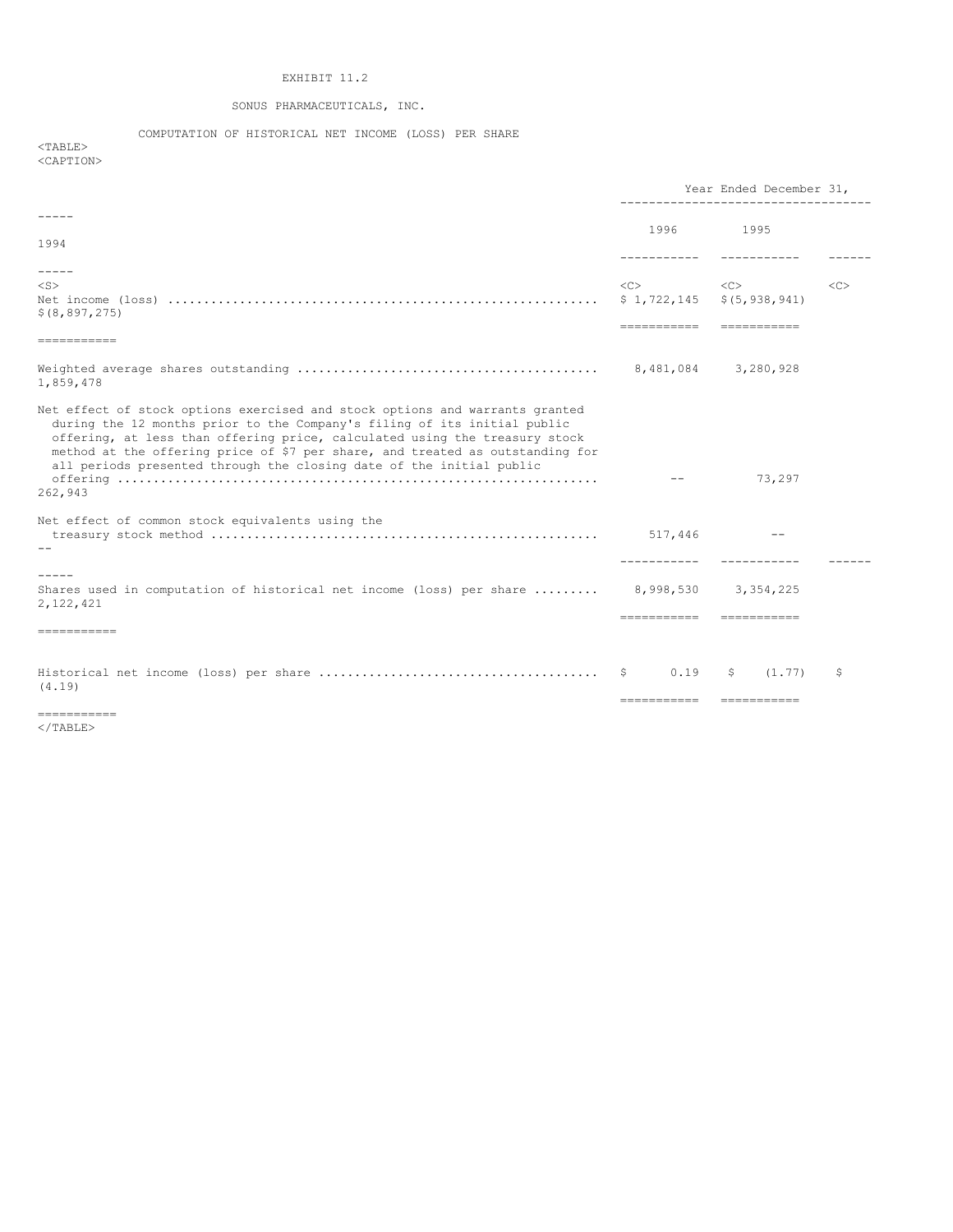## EXHIBIT 23.1

## CONSENT OF ERNST & YOUNG LLP, INDEPENDENT AUDITORS

We consent to the incorporation by reference in the Registration Statement (Form S-8 No. 33-80623) pertaining to the Incentive Stock Option, Non-qualified Stock Option, and Restricted Stock Purchase Plan - 1991; 1995 Stock Option Plan for Directors; and Employee Stock Purchase Plan of our report dated January 31, 1997, with respect to the financial statements of SONUS Pharmaceuticals, Inc. included in the Annual Report (Form 10-K) for the year ended December 31, 1996.

ERNST & YOUNG LLP

Seattle, Washington March 14, 1997